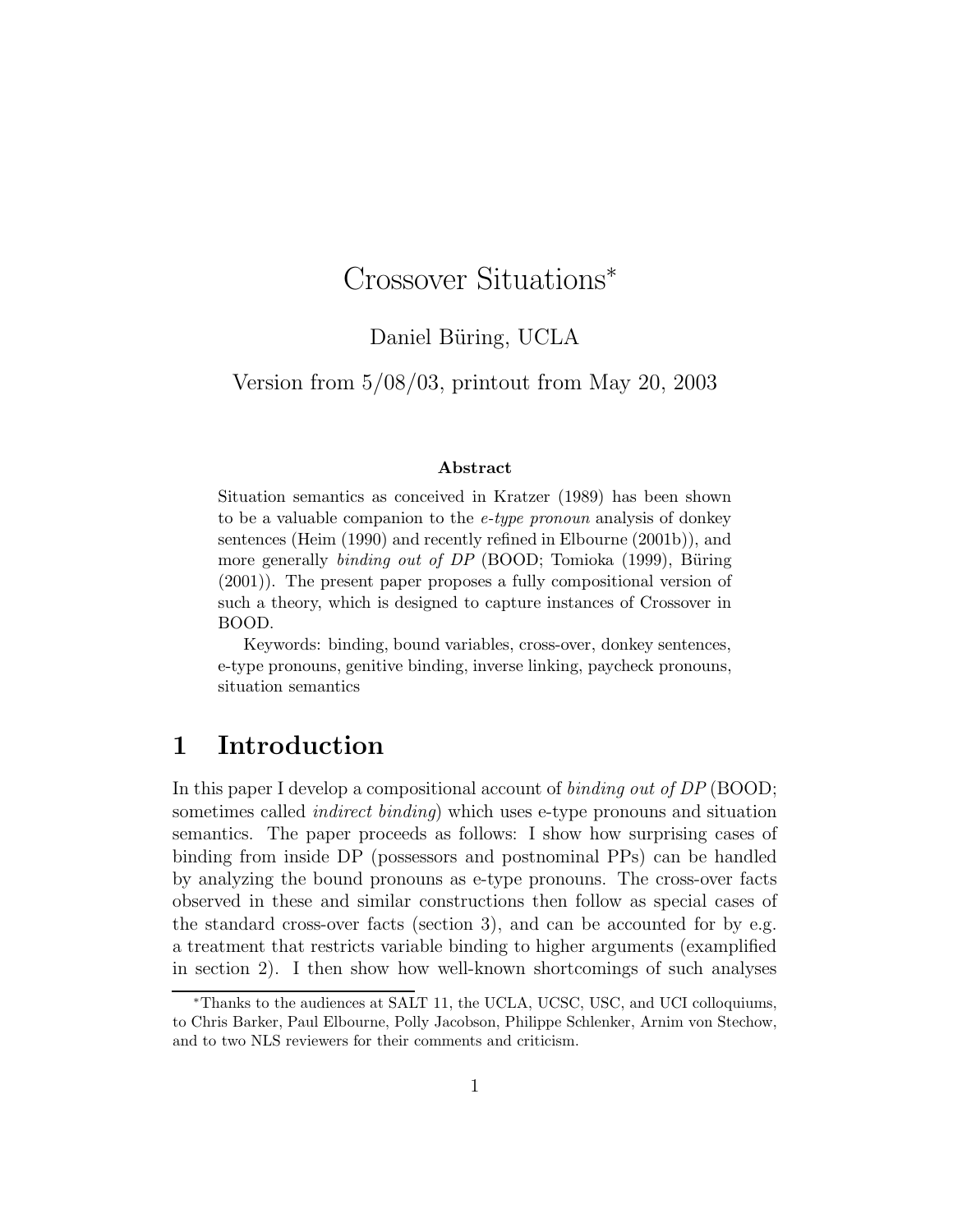can be remedied by invoking situations, as done in Heim (1990), which I integrate into the specific syntax-semantics mapping developed previously (section 4). This, finally, opens up the possibility of asking whether the binding of situation variables itself is subject to cross-over, a question answered in the affirmative in section 5, where I argue, following Elbourne (2001a), that certain dependent DPs need to be analyzed as containg bound situation variables, but no bound individual variables, and yet show crossover effects. The resulting treatment also remedies certain inadequacies of the simple e-type analysis of BOOD regarding VP ellipsis, and sheds light on some surprising facts about apparently antecedent-less bound DPs.

# 2 An Argument-Based Account of Pronoun Binding and Cross-Over

An influential idea in generative grammar is that pronoun binding, or boundvariable anaphora, as it is sometimes called, always involves an argument slot binding (into) a lower coargument. Cross-over, on this view, is simply a consequence of the fact that the element that has 'crossed over' does not occupy an argument slot, and is hence incapable of binding variables (see e.g. the discussion and references in Bach and Partee (1980, 1984)). A very simple and natural implementation of this idea has been proposed by P. Jacobson (see Jacobson (1999, 2000) and the references therein) within a variable free categorial grammar. In the transformational literature, Tanya Reinhart, in Reinhart (1983) and other works, has presented what I take to be an elegant characterization of the Weak Cross-Over (WCO) generalization along these lines, which I will take as my point of departure:

(1) Reinhart's Generalization:

Pronoun binding can only take place from a c-commanding A-position.

The crucial qualification here is 'from an A-position', which excludes binding from a position derived by wh-movement or quantifier raising. In the following, I will refer to this generalization as the a-command requirement on pronoun binding (where a-command  $=$  c-command from an A-position).

For the purpose of the discussion, I will implement this generalization in the following way: We introduce a *binding operator*  $\beta_n$ , which can be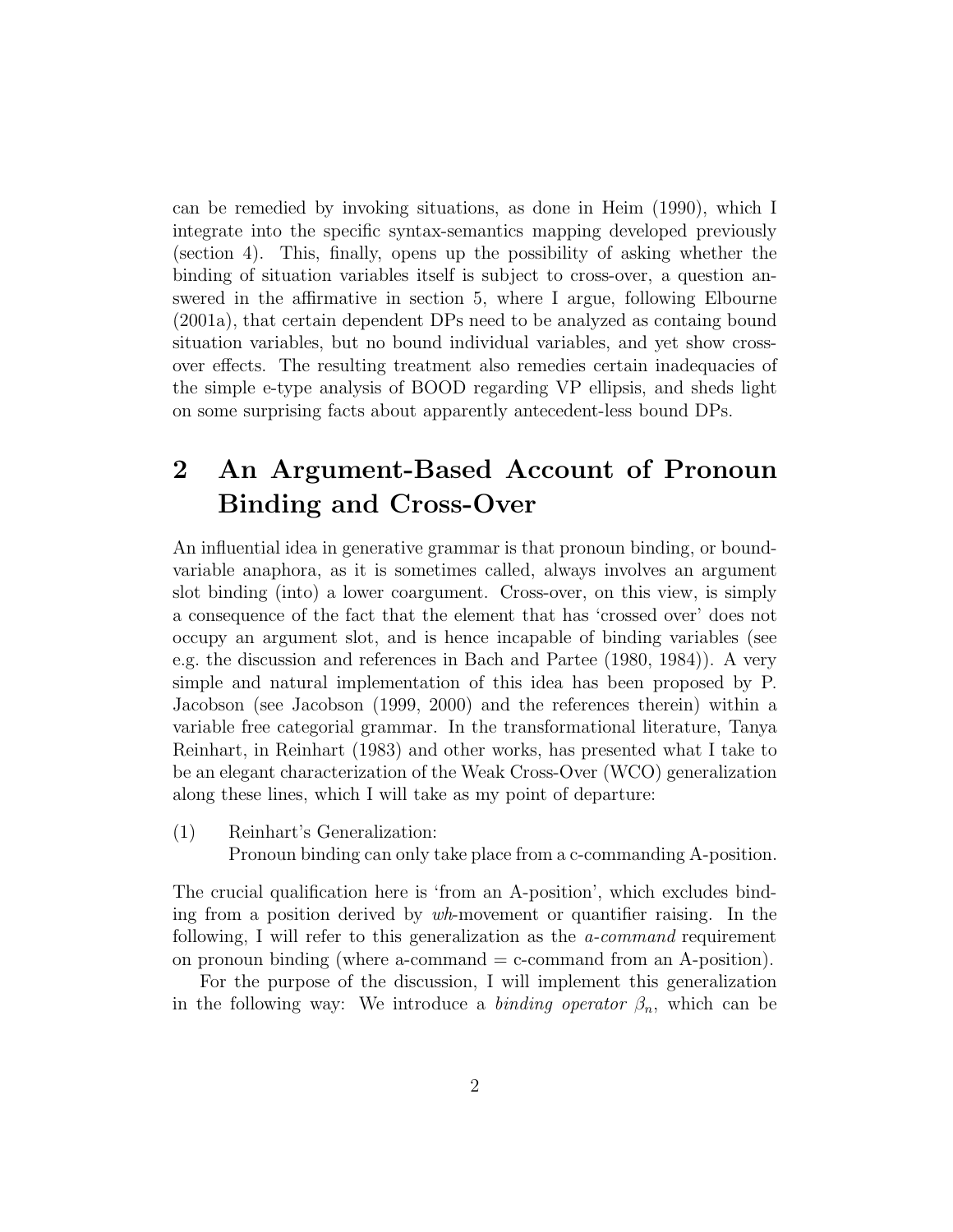optionally adjoined at  $LF<sup>1</sup>$ . This operator signals that the DP immediately c-commanding it binds any free occurrence of a pronoun indexed  $n$  within its c-command domain:<sup>2</sup>

(2) a. pronoun binding (optional): 
$$
\overrightarrow{DP \times P}
$$
  $\Rightarrow_{LF} \overrightarrow{DP \times P}$   
\nwhere *n* is an index, and DP occupies an A-position  
\nb.  $[\beta_n \times P]^{\{w,g\}} = \lambda x. [[\text{XP}]^{\{w,g[n\rightarrow x\}}(x)]$ 

Given the (fairly standard) interpretation of the binding operator in (2b) (essentially the derived VP rule of Partee (1975), Sag (1976) a.m.o.) and the explicit stipulation that it can only be adjoined next to an A-position, we capture Reinhart's a-command requirement (1).

Almost, that is, for we need to ensure that no other mechanism can bind a pronoun from an A-position, the most obvious candidate being the rule that interprets operator-trace dependencies. For the sake of concreteness I will do this by formally distinguishing a *trace binding operator*  $\mu_n$  (mnemonic for 'movement'; this is Heim and Kratzer (1998):186's Predicate Abstraction rule):

(3) a. trace binding (obligatory): 
$$
\widehat{DP_n \times P} \Rightarrow_{LF} \widehat{DP} \times \widehat{NP}
$$
  
\nwhere *n* is a movement index  
\nb.  $[\mu_n \times P]^{\mu, g} = \lambda x. [\text{XP}]^{\mu, g[t_n \to x]}$ 

Note that crucially, the assignment function  $g$  has a sorted domain: indices, as found on pronouns, versus indexed traces; that way it is possible that  $g(t_n) \neq g(n)$ , and accordingly  $[t_n]^{w,g} \neq [\text{pron}_n]^{w,g}$ , for a given integer n. The standard WCO contrast between, say, (4) and (5) is thus captured via the full LFs given below:

<sup>1</sup>Friends of surface indexing may also think of this rule as transferring an index from the DP to a binder, similar to Heim and Kratzer (1998)'s treatment of movement.

<sup>&</sup>lt;sup>2</sup>Throughout this paper I will use x for individual variables (type e), P for property variable (type  $\langle et \rangle$ ), R for relations  $(\langle e, \langle et \rangle)$ ), p for propositions (t), G for generalized quantifiers ( $\langle et, t \rangle$ ), s for situations, T as a variable over types, and greek letters for variables of flexible type. Where necessary, variables will be subscripted to distinguish them.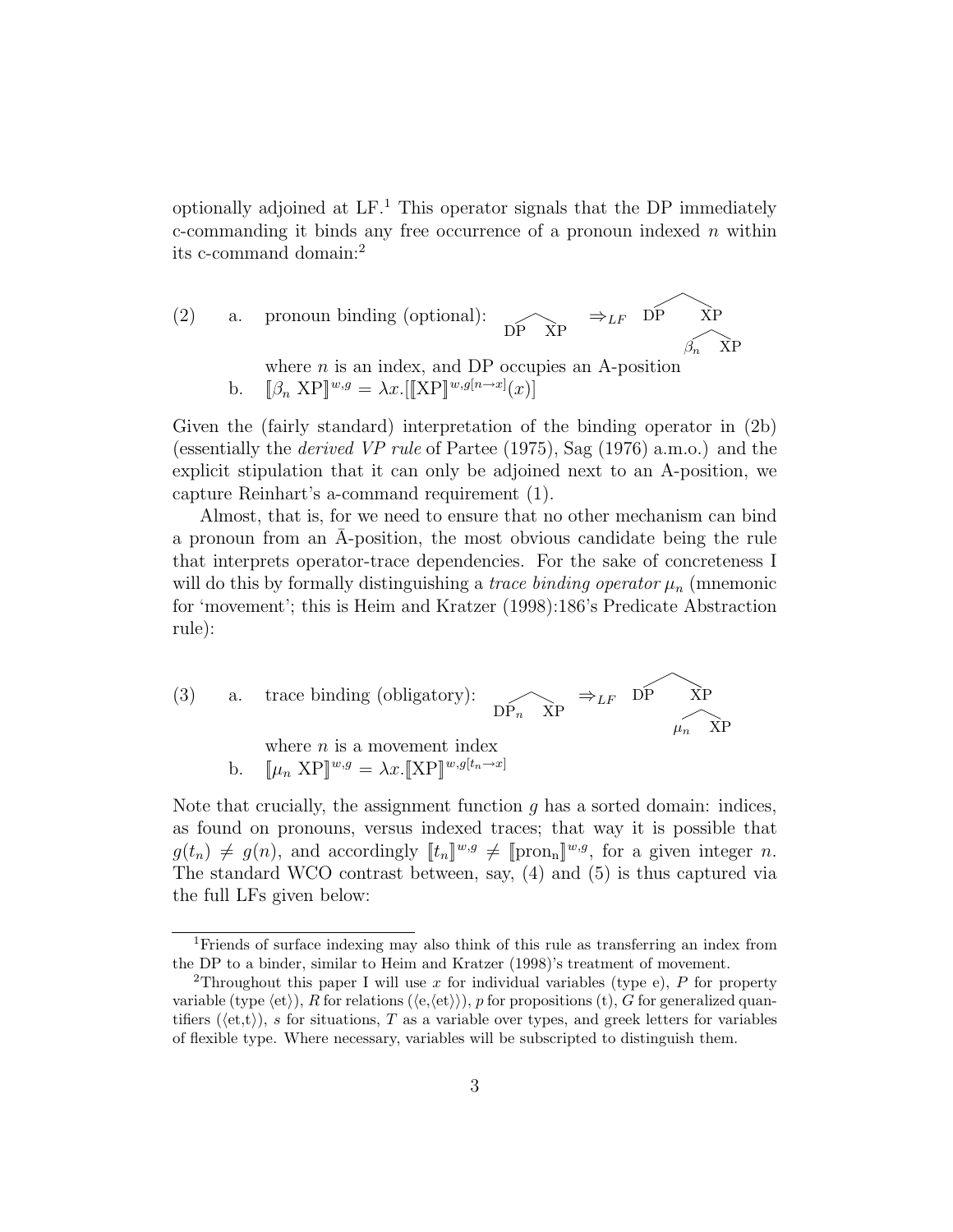

(4), despite the coindexing, does not yield a bound interpretation for the pronoun his<sub>2</sub>, because  $\mu_2$  binds traces only; his<sub>2</sub> is interpreted as a free variable. For his<sub>2</sub> in (4) to be bound, a  $\beta_2$  operator would have to be inserted; but adjunction of  $\beta_2$  to  $\overline{C}$  is not permitted, since SpecC is an  $\overline{A}$ -position.

In contrast to that,  $(5)$  has *his*<sub>2</sub> semantically dependent on *who*, because the *trace* of who binds it via the adjoined  $\beta_2$ . This adjunction is licit, since the trace occupies an A-position (if you believe that who in (5) hasn't moved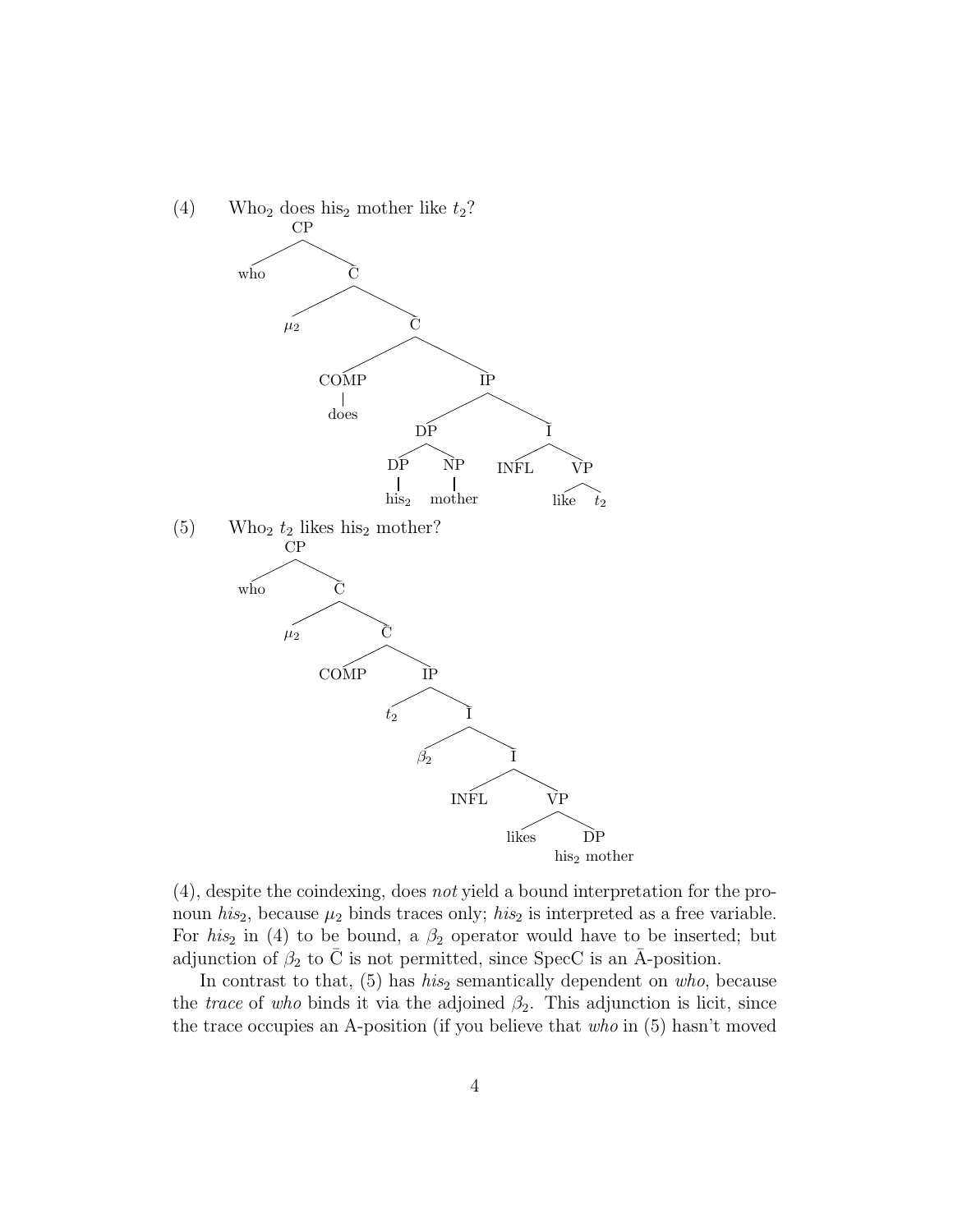at all, the analysis gets even simpler; I just wanted to illustrate how a moved item can bind via its trace position in general).

To put the gist of this treatment as a slogan:  $\bar{A}$ -dependencies and pronounbinding dependencies are strictly distinct.<sup>3</sup> This is diametrically opposed to treatments as diverse as Montague (1974) and Heim and Kratzer (1998):ch.5, in which pronoun binding is taken as a side effect of A-trace binding, but in ¯ keeping with the papers alluded to at the very beginning of this section. Independent of the specific implementation offered in this section, the present paper can be seen as an exploration of how this general line of analysis can be made to account for certain examples that are known to challenge it.

It bears mentioning that an implementation of WCO that restrict pronoun binding to (higher) argument positions, including the one given here, is extremely local, in the following semi-technical sense: It merely regulates whether one object — here: the  $\beta$  prefix — can be combined with another  $\alpha$  — here:  $\overline{I}/\overline{C}/VP$  — by looking at the properties of  $\alpha$  itself (whether it is an argument taking expression). It crucially doesn't look 'into'  $\alpha$ , in particular at the potential bindee and its configuration relative to  $\beta$  (in fact no reference to chains or indices is made at all). This kind of locality sets the present proposal, together with a conceptually similar one in Jacobson (1999) (where pronoun binding is a semantic operation on predicates) apart from the more common indexing or linking based approaches (Chomsky, 1976; Higginbotham, 1983; Koopman and Sportiche, 1983; Safir, 1984, to name just a few). I submit that locality is a desirable property, since it resonates well with the idea endorsed in Categorial Grammar and more recently certain 'minimalist' versions of the Principles & Parameters Theory that the internal structure of constituents, once they have been constructed, is opaque to further grammatical operations, and that, accordingly, there can't be 'filters' on complete representations.

<sup>&</sup>lt;sup>3</sup>Maybe there is a more principled reason why binding from an  $\bar{A}$ -position cannot bind pronouns, namely that the traces of  $\overline{A}$ -movement are of a semantic type other than e, so that no binding of an individual variable can occur as a 'side effect' of  $A$ -trace binding (as has been suggested recently in Ruys (2000)). This would avoid the stipulated restriction on  $\beta$ -adjunction to A-positions. I will not speculate on this further, but everything that follows is compatible with such a refinement.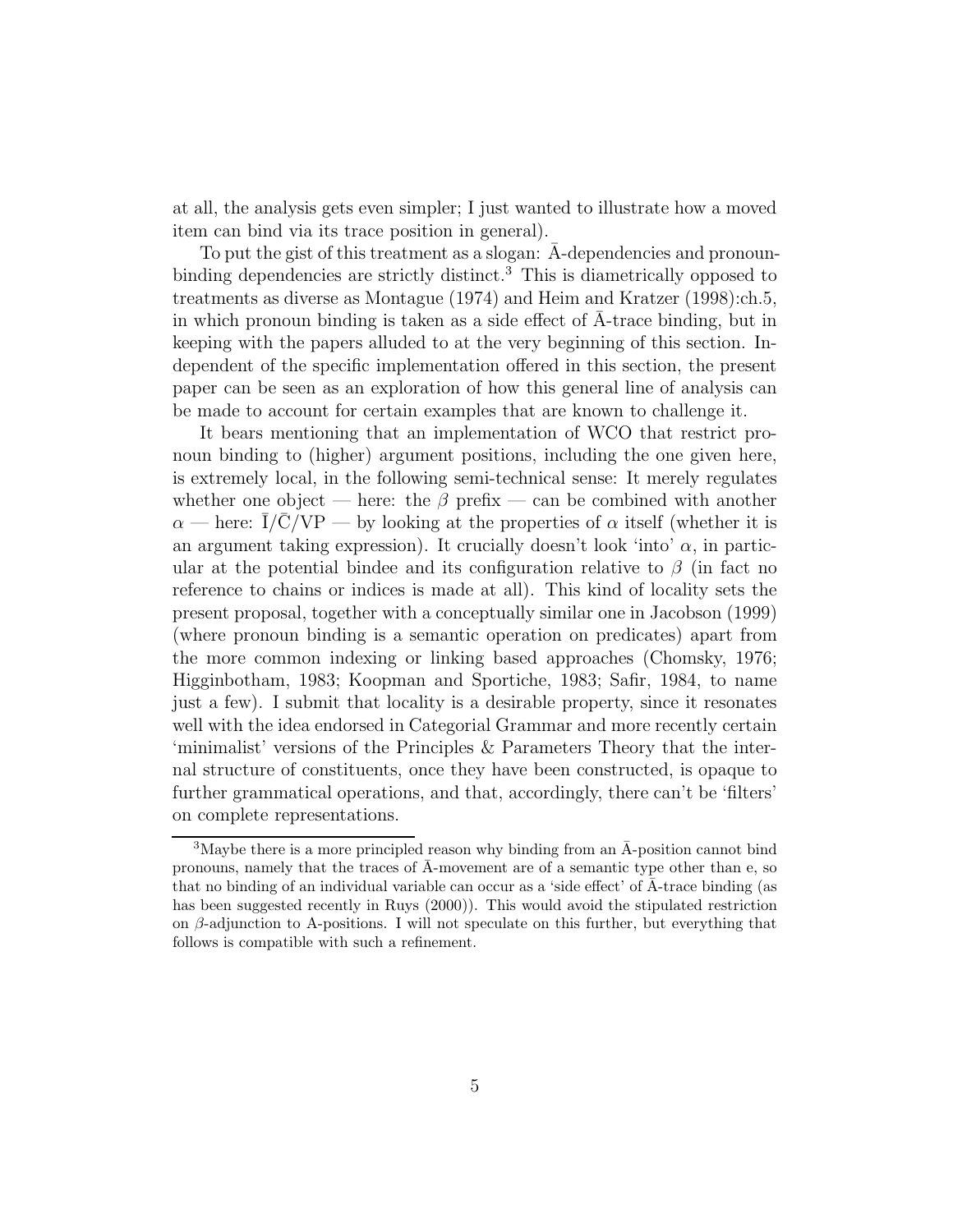## 3 The E-Type Analysis of BOOD

We will now show that the cross-over account developed in the previous section correctly carries over to cases of *binding out of DP* (BOOD) such as donkey anaphora, genitive binding, and inverse linking.

#### 3.1 Donkey Sentences and Donkey Cross-Over

Donkey sentences like  $(6)$  have been analyzed using *e-type* pronouns (Chierchia, 1995; Evans, 1980; Heim, 1990; Neale, 1990, a.o.), as well as unselective binding (Heim, 1982). We will now briefly show that the e-type analysis naturally fits with the account of cross-over given above (the same is presumably true for unselective binding approaches, though a considerable amount of details needs to be filled in):<sup>4</sup>

(6) Every farmer who owns a donkey beats it.

According to the e-type analysis, the pronoun it in  $(6)$  is interpreted as 'the donkey he owns', which yields a reading in which the referent of it co-varies with farmers, as desired. Let us implement it by analyzing the configuration (7a) via the LF in (7b), which gets an interpretation equivalent to (7c) through contextual assignment of the 'donkey of' function to the variable R (this adopts the treatment of paycheck pronouns in Cooper (1979) and Heim and Kratzer (1998)):

- (7) a. every farmer who owns a donkey beats it
	- b. [ every farmer who owns a donkey  $\left| \begin{array}{cc} \beta_2 \end{array} \right|$  beats  $\left| \begin{array}{cc} \text{THE} & R(x_2) \end{array} \right|$ ]
	- c. every farmer who owns a donkey beats the donkey he owns

Individual variables like  $x_2$  are assigned the syntactic category of pronouns, i.e.  $\|x_n\|^{w,g} = g(n)$ , which means they can get bound by  $\beta$ , but not  $\mu$ . Crucially, the only object language variable that is bound in  $(7)$  is  $x_2$ , and it is bound by the subject DP every farmer who owns a donkey, not the embedded DP a donkey. We will henceforth speak of the embedded DP that

<sup>&</sup>lt;sup>4</sup>In what follows I will indiscriminately use the term e-type pronoun to refer to what have been called in the literature 'donkey pronouns', 'pronouns of laziness' and 'paycheck pronouns'. Historically, the latter two stand for strict repetitions of their antecedent, while the former expands to a description which has to be 'distilled' from the clause containing the antecedent.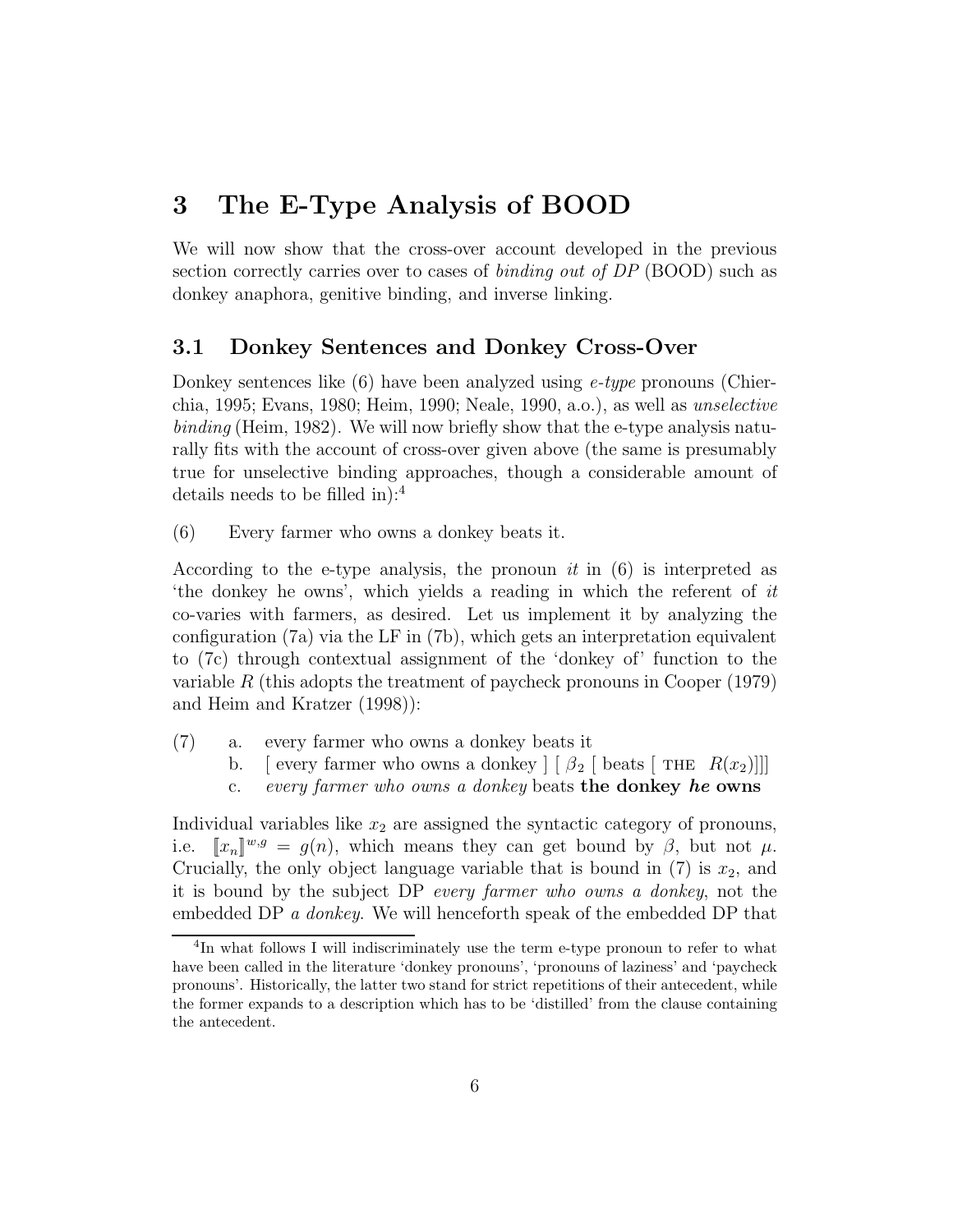appears to be binding the pronoun (here: a donkey) as the antecedent, and the DP containing it that is the *actual binder* (here *every farmer who owns* a donkey) as its container DP. So, the container  $DP -$  the actual binder — a-commands the (variable within the) e-type pronoun, which means this binding conforms to Reinhart's generalization; the sentence is thus correctly predicted to be acceptable.

It is well known from the literature that e-type pronouns — or rather: the bound variables within them — are sensitive to cross-over (cf. the discussion of paycheck sentences and Bach-Peters sentences in Jacobson (1977, 2000)). In the present context, this manifests itself in cases of 'donkey cross-over', as discussed in Chierchia (1995); Haïk (1984); Reinhart (1987) among others (italics in the examples indicate anaphoric dependencies; asterisks regard that reading only):

- (8) a.  $*$  *Her* mother visited every knight who courted a lady. (not with  $her = 'the$  lady he courted'; Reinhart (1987):150)
	- b. ∗Its lawyer sued every farmer who beat a donkey.

(not with  $it = 'the$  donkey he beat')

A possible LF for (8b) is given in (9):

(9) [every farmer who beat a donkey]  $(*\beta_2) \mu_9$  [[[THE **R/donkey beaten** by  $x_2$ 's lawyer] sued  $t_2$ ]

Here, as in (7b) above, the e-type pronoun *it* is expanded as **the R/donkey beaten by**  $x_2$ . Crucially, however, the moved (quantifier-raised) object DP here can only bind its own trace (via  $\mu$ ), but not the variable  $x_2$  (via  $\beta$ ) from its derived position. Therefore, a co-variant reading of  $it/the$  donkey he beats is out.<sup>5</sup>

The generalization that follows from this treatment is that a pronoun can co-vary as a donkey pronoun only if the container DP of the donkey antecedent (here: every farmer who owns a donkey) a-commands the pronoun.

<sup>&</sup>lt;sup>5</sup>The same effect can be seen with overt cross-over, though the details would take us too far afield here. The relevant contrast is between the examples in (i):

<sup>(</sup>i) a. How many farmers who own a donkey beat it. (ok with  $it = 'the$  donkey they own')

b. ∗How many farmers who beat a donkey did its lawyer sue later? (not with it  $=$  'the donkey they own')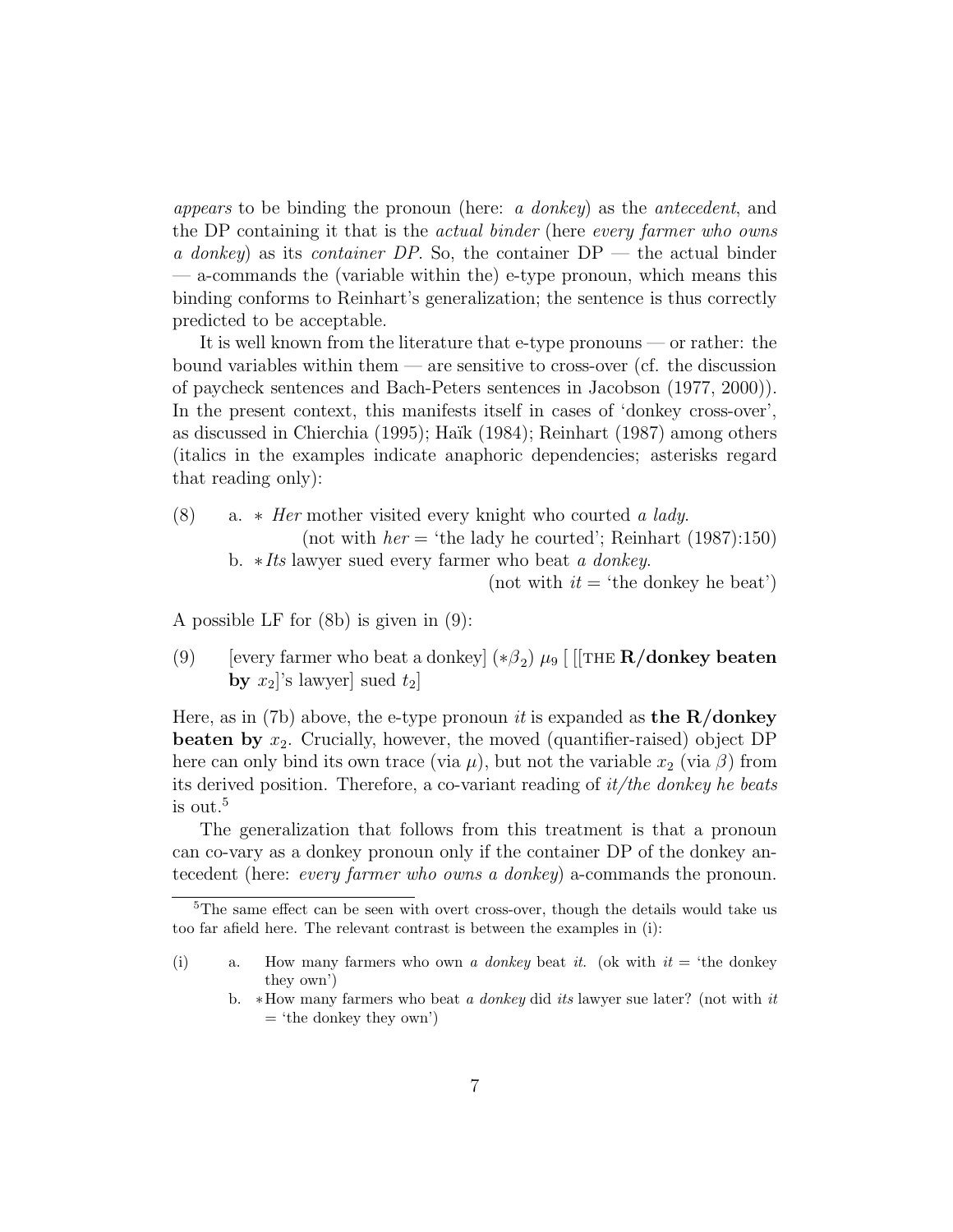This generalization has been observed in the literature and implemented in the form of various stipulations on admissible indexings at  $LF$  (Haïk, 1984; Reinhart, 1987, a.o.). It follows directly, and without any further constraints on indexing, from the theory advanced in section 2.

#### 3.2 Embedded Quantifier Binding

Other cases of binding out of DP, too, fall into place under the proposed analysis. Thus, if we follow a brief suggestion in Bach and Partee (1980, 1984) to treat cases of genitive binding as involving e-type pronouns, the correct cross-over pattern is immediately derived. Under this analysis, (10) has (10a) as its LF, and receives the interpretation (10b):

- (10) Every boy's mother likes him.
	- a. [every boy's mother]  $\beta_3$  likes [the R/son of  $x_3$ ]
	- b. every boy's mother likes **her son**

Note again that the container DP every boy's mother, rather than the embedded antecedent every boy does the binding here, and it does so from an A-position. As predicted, this binding is impossible if the DP containing every boy has to cross over the pronoun in order to bind it, i.e. would have to bind from an A-position:

(11) a.  $*His$  friends like *every boy's* mother. (*his* can't co-vary with boys/mothers) b. [every boy's mother]  $(*\beta_4)$   $\mu_2$  [[[the R/son of  $x_4$ ]'s friends] like  $t_2$ 

Extending beyond what is found in the literature, the approach also carries over to inverse linking, which shows the same cross-over pattern:

- (12) a. Somebody from every city hates its climate. LF: [ somebody from every city ] [  $\beta_8$  [ hates the R  $x_8$ /city *theys* are from's climate b. ∗Its climate is hated by everybody in some city.
	- LF: [ everybody in some city  $\left[ \begin{array}{c} ( * \beta_8) \mu_6 \end{array} \right]$  [  $\left[ \begin{array}{c} \textbf{the R} \ x_8 \textbf{/city } \textbf{they} \end{array} \right]$ are from sclimate is hated by  $t_6$

Since the e-type approach to inverse linking and genitive binding has never been explored in the literature, I provide a more complete derivation for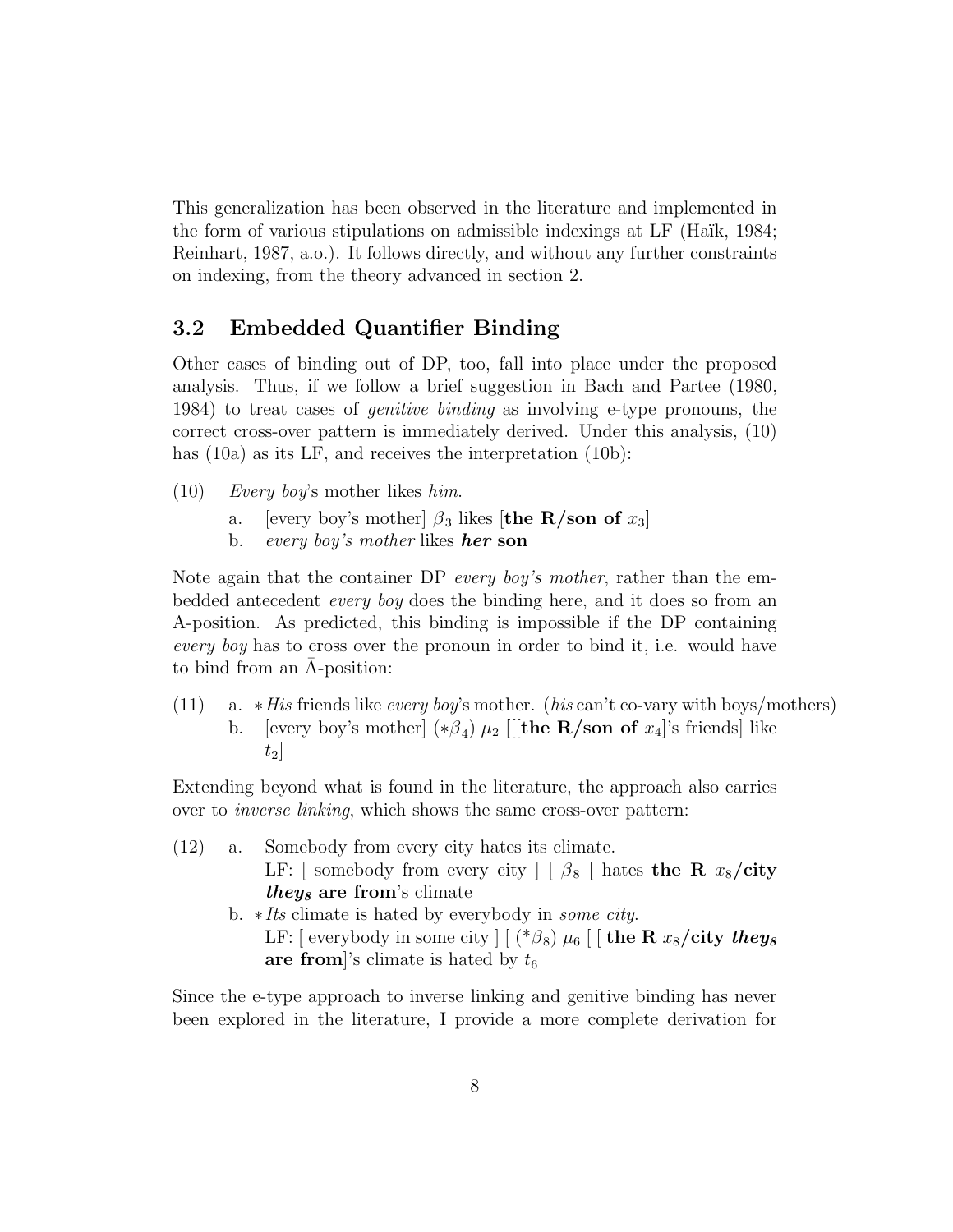these examples in the appendix. Note for the moment that, once again, the variable  $x_8$  is bound by the container DP somebody from every city, i.e. it ranges over people, not cities. That DP is in an A-position in (12a), but in an A-position in  $(12b)$ . Hence, pronoun binding is impossible in the latter case.

The e-type account of genitive binding and inverse linking thus directly derives the cross-over pattern. Although this pattern has been observed in the literature, where it has been christened secondary weak cross over, known attempts to implement it in the grammar are either empirically inadequate (May, 1988; Hornstein, 1995), as I intend to show in a separate paper, or have the status of mere additional stipulations regarding indexing or linking (Higginbotham, 1980a,b, 1983, 1987; Reinhart, 1987; Safir, 1984). The bottom line is that the fact that the possibility of co-variation with a quantified DP (every city) should depend on the position of a DP containing it (somebody from every city) is simply completely unexpected if you assume that that co-variation is a direct consequence of variable binding by *every city*. On the e-type view, on the other hand, the container DP is the binder, and the correlation between weak cross-over and secondary weak cross-over is explained immediately.

#### 3.2.1 Appendix: Getting the DP Meanings Right

As said above, the analysis above assumes the following meaning for the subject DPs:

- (13) a. [[every boy's mother]<sup>g</sup> =  $\lambda P$ . for every boy x, the unique mother y of x has  $P$ 
	- b. Somebody from every city  $\ell^g = \lambda P$ . for every city x, there is some person y from x such that y has  $P$

It is orthogonal to the analysis of cross-over how these meanings are derived, but for concreteness we will assume the following: X's mother is interpreted as 'the mother of  $X'$ , i.e. genitive 's denotes a function that maps a relation,  $[\text{mother}]^{w,g}$ , and an individual, the possessor, onto a generalized quantifier. This gives us a straightforward interpretation for simple cases like Susie's mother:

(14) a. [mother]<sup>$$
g
$$</sup> =  $\lambda x \lambda y.y$  is a mother of  $x$   
b.  $[[s]] $g$  =  $\lambda R \lambda y \lambda P$ , there is an  $x, x$  is the only element such that$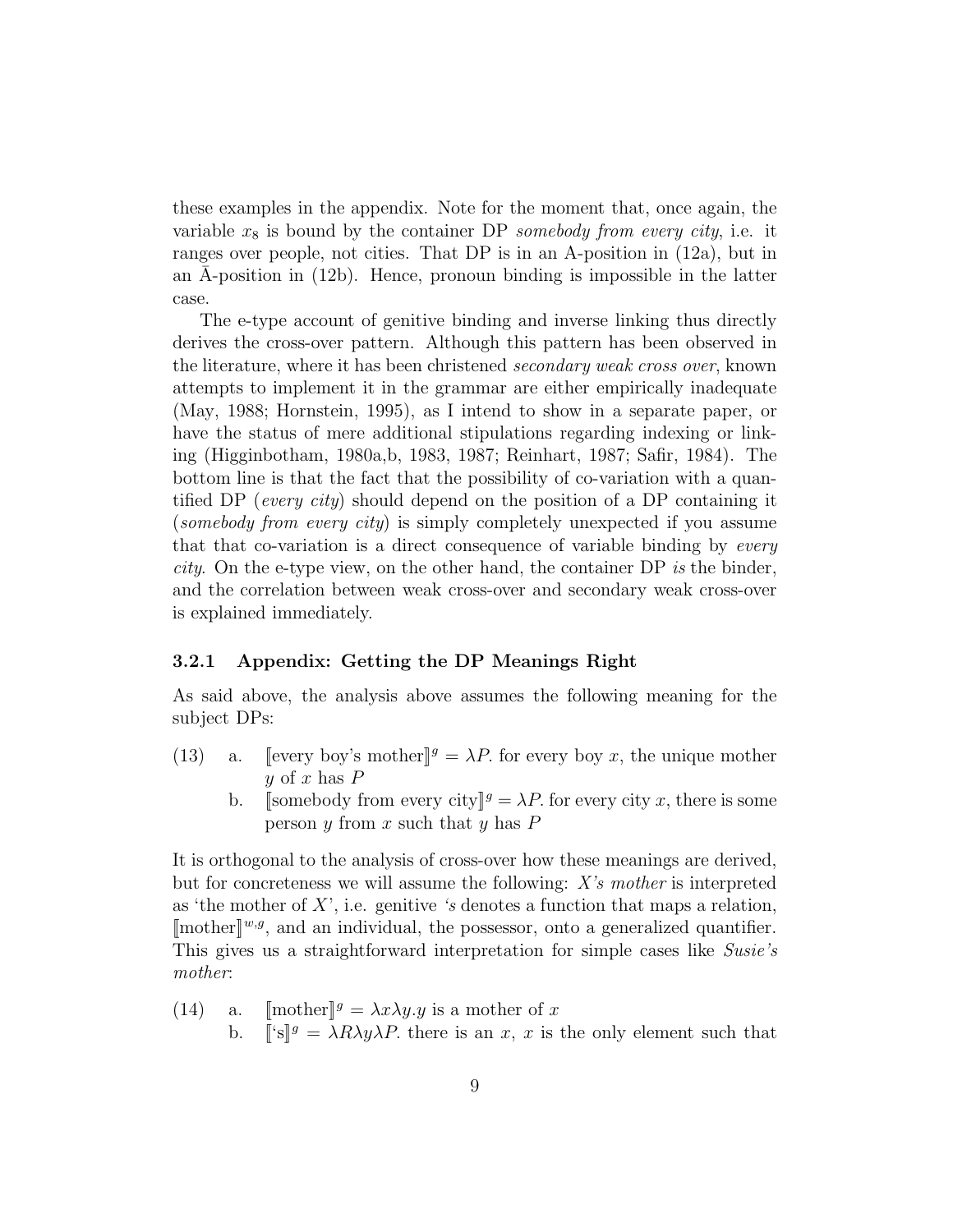$$
(15)
$$
\n
$$
\begin{bmatrix}\nR(y)(x) \text{ and } P(x) \\
\downarrow \text{Suse} \\
\downarrow \text{Solve} \\
\downarrow \text{mother}\n\end{bmatrix}^{g} =
$$

- a. [ $\lambda R \lambda y \lambda P$ . there is an x, x is the only element such that  $R(y)(x)$ and  $P(x)$   $(\lambda x \lambda y \cdot y)$  is a mother of x  $(Susie)$
- b. =  $[\lambda y \lambda P]$ . there is an x, x is the only element such that  $[\lambda x \lambda y \cdot y]$ is a mother of  $x|(y)(x)$  and  $P(x)|$ (Susie)
- c. =  $[\lambda y \lambda P]$ . there is an x, x is the only element such that x is a mother of y and  $P(x)$ [Susie]
- d.  $=\lambda P$  there is an x, x is the only element such that x is a mother of Susie and  $P(x)$

If the possessor is a quantified DP, as in (66a), we face a type mismatch: The QDP every boy wants a  $\langle$ et $\rangle$ -type argument, but s' mother is of type  $\langle e, \langle e, t \rangle \rangle$ . The type mismatch resembles that in transitive verb constructions with quantified objects, and is remedied by the same cure: a rule that allows generalized quantifiers to combine with any function of type  $\langle e, \langle \tau | t \rangle \rangle$ , which I call *argument saturation*:<sup>6</sup>

(16) argument saturation: 
$$
\left[\begin{bmatrix} \text{XP}_{AS^T} \\ \text{DP } Z \end{bmatrix}\right]^g = \left[\begin{bmatrix} \text{XP}_{AS^T} \\ \text{Z} \text{DP} \end{bmatrix}\right]^g = \left[\begin{bmatrix} \text{XP}_{AS^T} \\ \text{Z} \text{DP} \end{bmatrix}\right]^g
$$
  
\n $\lambda \psi . [DP]^g (\lambda x . [Z]^g (x) (\psi))$  (where  $\psi$  is a variable in  $D_T$  and  $Z$  is of type  $\langle e, \langle T, t \rangle \rangle$ )

We can now derive (13a) as in (17):

<sup>6</sup>This version of the rule is not fully generalized in that it allows one to skip one argument only (though one of an arbitrary type), but this is all we need in this paper. I use the subscript notation  $XP_{AST}$  for notational convenience; alternatively one could adjoin a type-lifting operator to the Z-argument in the rule, i.e.  $[DP Z]_{AST}$  would be replaced by  $[DP \mid \overrightarrow{AS^T} \ \overrightarrow{Z}]]$ , with the semantics for  $AS^T$  being  $\lambda \xi \lambda \overrightarrow{G} \lambda \psi \cdot G(\lambda x. \xi(x)(\psi)).$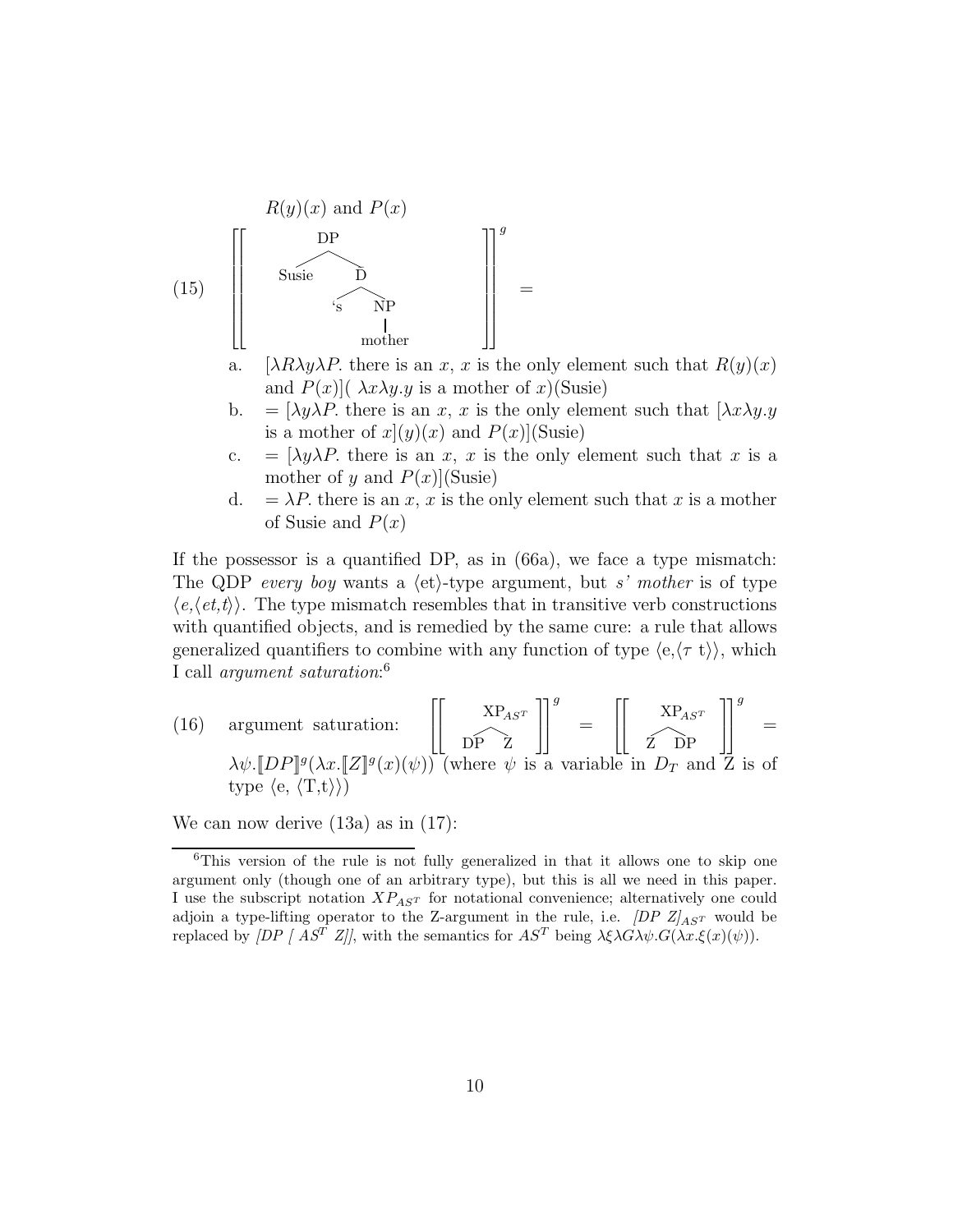(17) 
$$
\left[\begin{array}{ccc}DP_{A^{get}} & & & \\ \hline DP & D & & \\ \hline \text{every boy} & s & NP & \\ \text{under} & \Big\downarrow^2 & \Big\downarrow^2 & \\ \text{under} & \Big\downarrow^2 & \Big\downarrow^2 & \Big\downarrow^2 & \\ \end{array}\right] =
$$

- a.  $\lambda P_2$ . [every(boy)]( $\lambda z$ . [ $\lambda R\lambda y\lambda P$ . there is an x, x is the only element such that  $R(y)(x)$  and  $P(x)|(\lambda x \lambda y.y)$  is a mother of  $x)(z)(P_2)$
- b.  $\lambda P_2$ . [every(boy)]( $\lambda z$ . there is an x, x is the only element such that x is a mother of z and  $P_2(x)$

The derivation of inverse linking requires one additional step, namely scoping of the embedded DP over the determiner. For concreteness we will do this by quantifier raising, which targets the DP:



This phrase marker receives the desired interpretation: the movement binder  $\mu_8$  triggers abstraction over an individual variable, which makes the middle DP segment denote the same kind of function as 's mother above, which then combines with the adjoined QDP by argument saturation:

- (19) a. [[some person from  $t_8$ ][ $g = \lambda P$ .there is an x, x is a person and from  $g(t_8)$  and  $P(x)$ 
	- b.  $[\![\mu_8[\!]$  some person from  $t_8][\!]^g = \lambda x_1 \lambda P$ . there is an  $x_2, x_2$  is a person and from  $x_1$  and  $P(x_2)$
	- c. [[every city]] $g = \lambda P$  for every city x,  $P(x)$
	- d. [[every city  $\mu_8[$  some person from  $t_8$ ]] $_{DP_{\text{A}set}}$ ] $g =$  $\lambda P_1$ .[ $\lambda P_2$ .for every city  $x_4$ ,  $P_2(x_4)$ ]( $\lambda x_3$ .[ $\lambda x_1 \lambda P_3$ .there is an  $x_2$ ,  $x_2$ is a person and from  $x_1$  and  $P_3(x_2)|(x_3)(P_1)$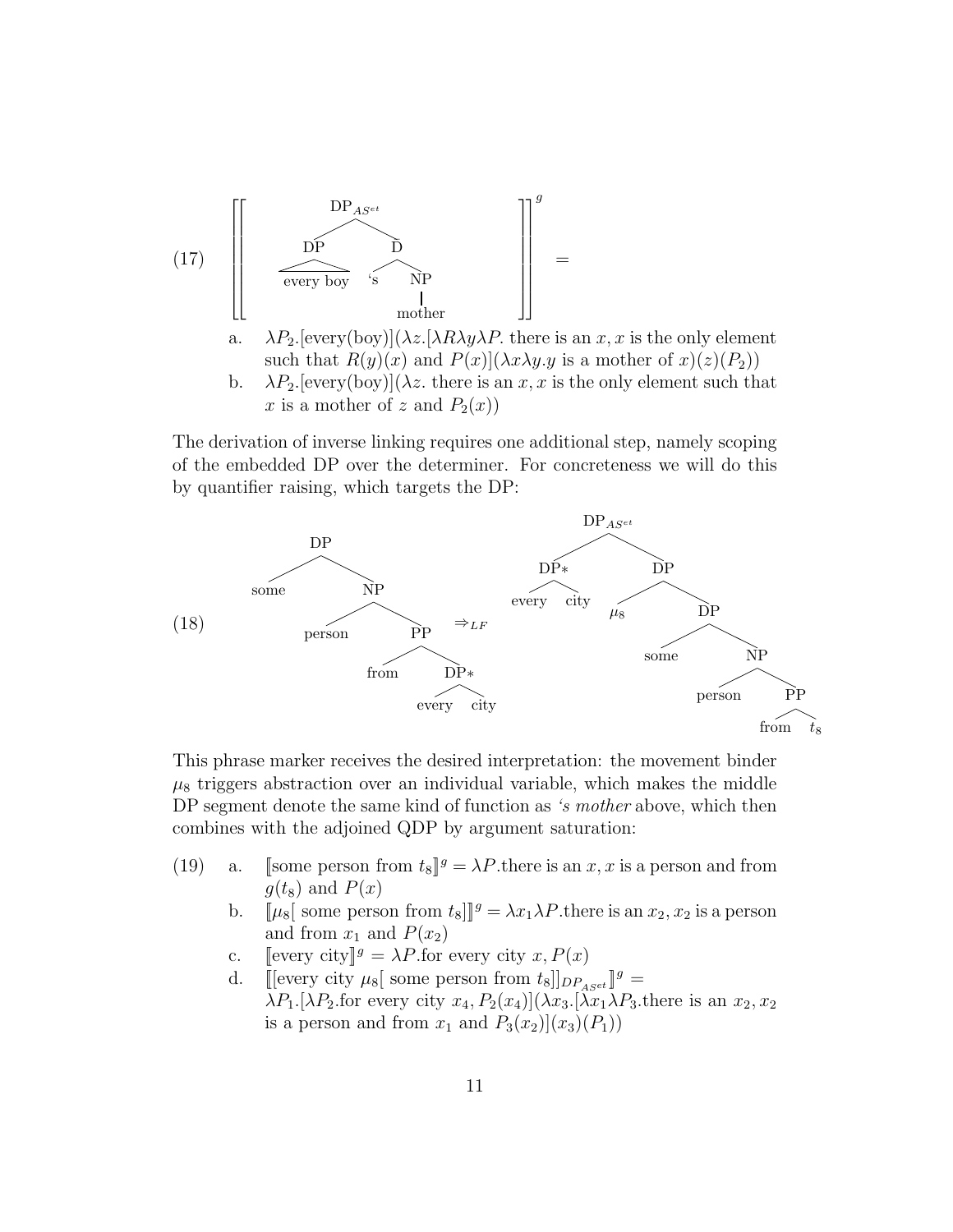$=\lambda P_1$  for every city  $x_4$ , there is an  $x_2, x_2$  is a person and from  $x_4$ and  $P_1(x_2)$ 

Note in closing that this analysis circumvents a certain embarrassment about the very semantics of these construction, in which a quantifier appears to bind a variable that is not contained in its sister (if you assume that somebody from every city and every boy's mother form constituents at LF (May, 1985, 1988, a.o.)), or only so after a movement that is otherwise highly unlikely and problematic (if you assume that every city and every boy are adjoined to S at LF (May, 1977; Hornstein, 1995) — see Larson (1987); May (1985); Heim and Kratzer (1998); Barker (2001) for arguments against this movement). On the present account, the subject DP remains a constituent at LF and denotes an ordinary generalized quantifier.

### 3.3 Other Cases of Binding out of DP

E-type analyses have been proposed for other BOOD constructions in the literature, notably in Tomioka (1997, 1999), which offers an analysis of sloppy identity without c-command in VP ellipsis, (20a), and focus co-variation without c-command, (20b), that involves the use of e-type pronouns (strikeout marks elided material):

- (20) a. The policeman who arrested John read him his rights, but [the policeman who arrested *Bill* didn't read him his rights.
	- b. It was only established that [the policeman who arrested JOHN] read him his rights.

Both types of examples receive the correct interpretation if him is expanded to the  $R/person$  arrested by him at LF, and the container DPs (bracketed in (20a) and (20b)) do the binding. While the compositional details of this construction are beyond the scope of the present paper,<sup> $7$ </sup> we note that both these constructions show WCO-effects as well:

(21) a. ∗It was only established that her mother threatened every policeman who arrested MARY.

<sup>7</sup>and may very well involve significant complications for the situation based theory to be put forward in the following sections (cf. the discussion in Elbourne (2001a):sec.7.2+3)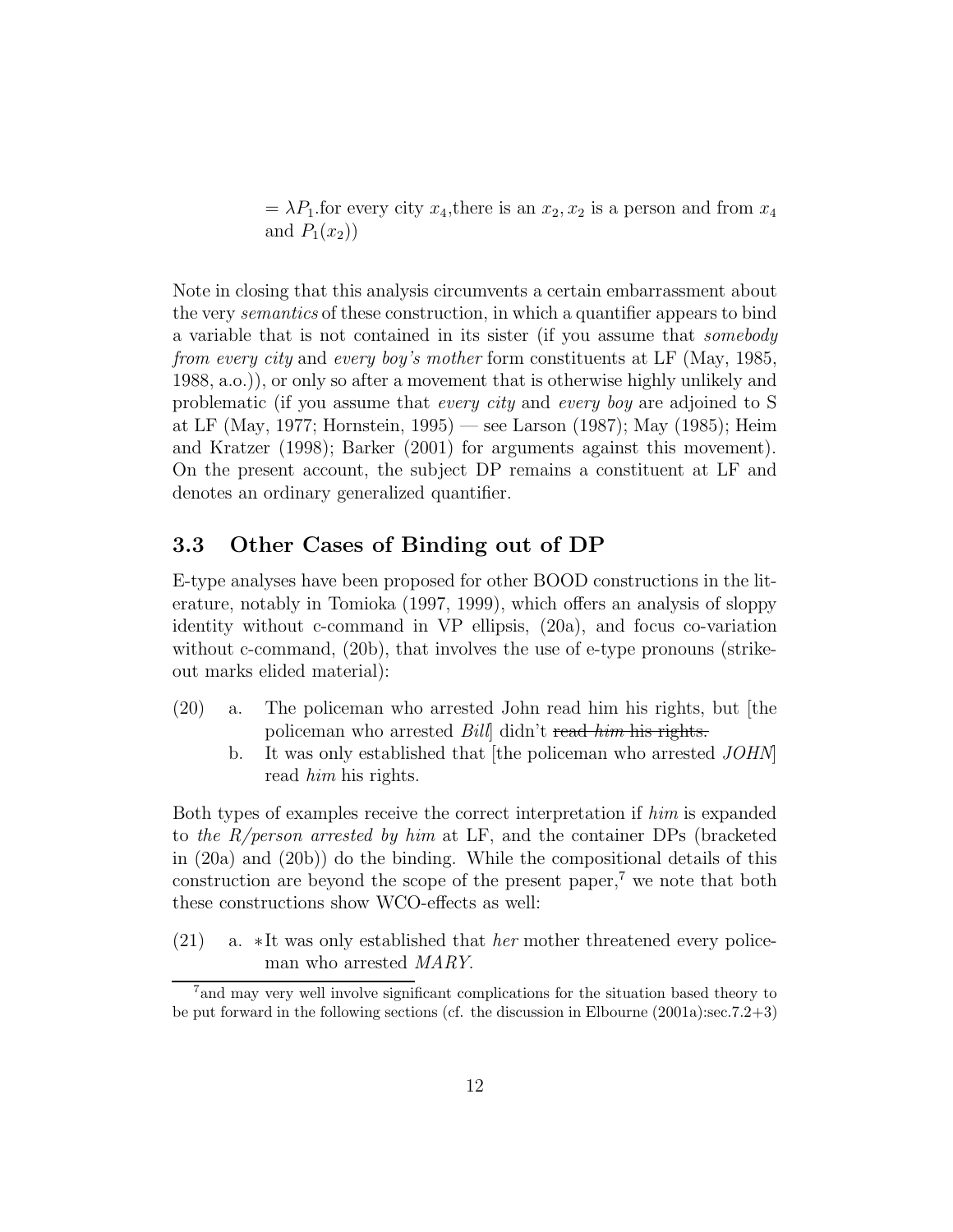b. ∗The policeman who arrested her today, read Sue her rights. The one who did arrest her yesterday, read MARY her rights.

The star in both cases regards the indicated co-varying interpretation (where  $her = Mary$ ). In both cases, the container DP fails to a-command the pronoun, explaining the unavailability of this reading.

This concludes the first part of this paper. We have shown that an e-type analysis of BOOD, in particular genitive binding and inverse linking, handles some of the most notorious counter-examples against the a-command account of cross-over, and in fact provide additional evidence for it. In the second part, we will show that this picture doesn't change under a semantically more complex, empirically more adequate account of e-type pronouns, which involves situations.

Note that the essential features of the account so far will carry over to any semantically refined version of the e-type approach, provided that this refined version still involves individual-variable binding of the sort used so far. The reason we bother about the details nonetheless is that arguably, not all cases of BOOD involve individual variable binding, as we will see. The refinement of the theory we are about to present captures cross-over effects in these case nonetheless, and moreover repairs some general inadequacies of the e-type approach (in VP ellipsis contexts).

In what follows, I will restrict my attention to donkey sentences, since these have received the most attention in the literature, and embedded quantifier binding (genitive binding and inverse linking), since these haven't been analyzed using e-type pronouns at all.

### 4 Enter Situation Semantics

As is well-known at least since the discussion in Heim (1982), the e-type analysis of donkey sentences in its simple form is haunted by what has come to be known as the uniqueness problem. In a nutshell, the problem is this: Given that the bound pronoun is analyzed as essentially a function from individuals to individuals, it follows that it will not be defined if no such functional mapping exists. Sentences like (22) from Rooth (1987) are predicted to be either false or undefined if there are mothers that have more than one son:

(22) No mother with a teenage son will lend him the car on the weekend.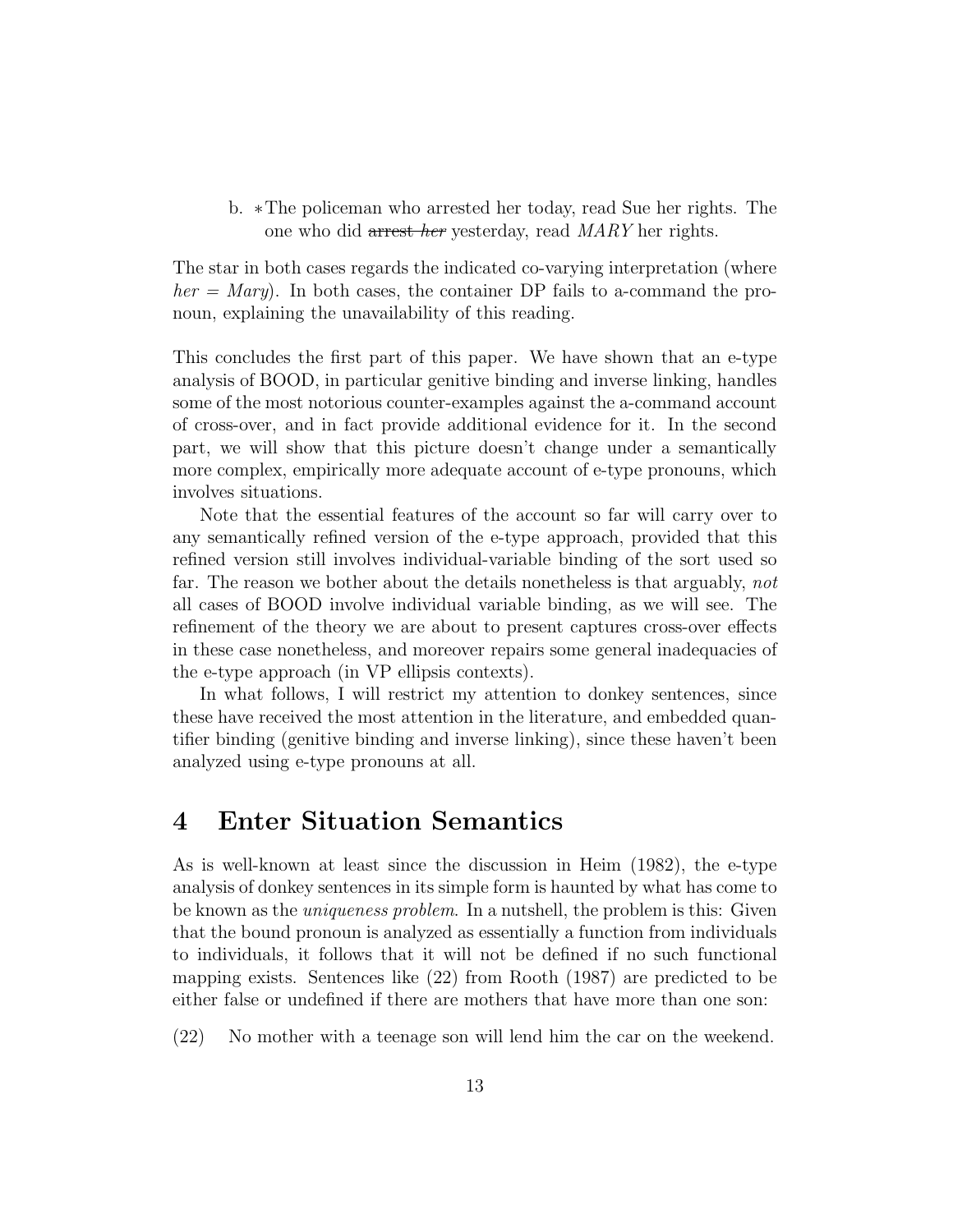But this result is counter-intuitive. We clearly judge these sentences to be to be true just in case no boy, whether he has a brother or not, gets to ride the family car on weekends. The exact same problem shows up in cases of genitive binding, inverse linking, focus constructions, and VP-ellipsis. The following examples should be self-explanatory:

- (23) a. Every boy's mother likes him.
	- b. Some ally of *every country* betrayed *it*.
	- c. It was only established that the guy who married APPOLONIA was a bigamist and attempted to steal her money.
	- d. Every boy's father likes him, and every boy's grandfather does, too.

In all these cases, the intuitions are clear: There should be as many different cases as there are individuals that meet the scope of the quantifier with the wider scope, i.e. one per boy, country, wife, or (grand)son.<sup>8</sup>

#### 4.1 Adding Situations to the E-Type Analysis

Heim (1990), elaborating on Berman (1987) provides a situation semantics version of a paycheck account to donkey sentences which avoids the uniqueness problem. Simplifying considerably, she lets the container DP in donkey sentences, say every man who owns a donkey, quantify over an individual and a situation, here: minimal situations of a farmer and a donkey he owns. Every farmer who owns a donkey beats it is thus, to a first approximation, interpreted as 'every minimal situation containing a farmer and a donkey owned by him is (or can be extended to) one in which he beats the unique donkey he owns in that situation'

Paul Elbourne, in a series of recent papers (Elbourne, 2000a,b, 2001b) elaborates on Heim's proposal, pointing out among other things that the description 'the unique donkey he owns in that situation' above can simply be replaced by 'the unique donkey in that situation', given that we are talking about minimal farmer+donkey-he-owns situations anyway. Put in different

<sup>&</sup>lt;sup>8</sup>Note incidentally that (23b) also argues against an analysis of it as a numberless pronoun that denotes the sum of element standing in the pertinent relation, as suggested in Neale (1990); that would wrongly yield a reading according to which every country  $x$ has some ally that betrayed *all of x's allies*. To be sure, Neale doesn't intend his analysis for these cases, but if we want to pursue a unified analysis, this case becomes relevant.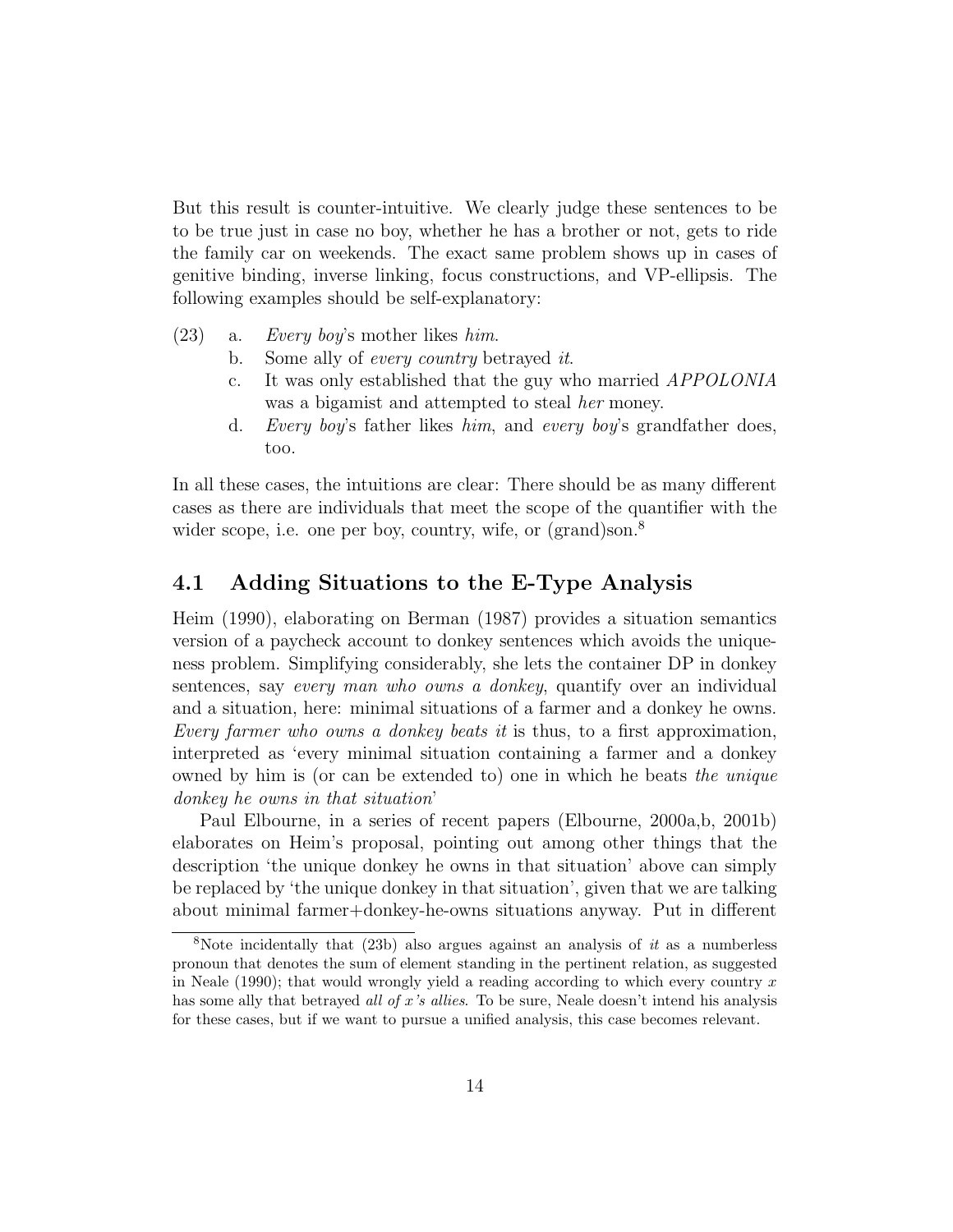terms, Elbourne observes that the three variants in (24) are judged to have the same truth conditions (though they differ in their degree of naturalness):

(24) Every farmer who owns a donkey beats 
$$
\left\{\begin{array}{c}\text{it} \\ \text{the donkey} \\ \text{the donkey he owns}\end{array}\right\}
$$

He suggests that if we assume the plain definite the donkey rather than the definite with a bound pronoun in it to be the LF representation for the e-type pronoun, we can formulate a simple condition on the occurrence of e-type pronouns, namely: an antecedent with identical descriptive content (or, put syntactically, identity of NPs). This not only provides a simple rule to retrieve the content of an e-type pronoun, it also naturally and correctly limits the occurrence of e-type pronouns to environments in which there is a suitable NP 'antecedent'.<sup>9</sup>

For example, it has been observed that we can have an e-type interpretation for it in everyone who has a quitar should bring it but not in every guitarist should bring it; predicting this difference has been dubbed the 'problem of the formal link' (Kadmon, 1987; Heim, 1990). According to Elbourne, the generalization is simply that we need to interpret  $it$  as 'the guitar', which is possible only if an NP guitar exists in the linguistic context.

The question I want to address now is if and how such a situation semantic analysis of donkey sentences, and BOOD more in general, is still compatible with the story about cross-over told in the previous part of this paper. More precisely, we can ask the two questions: Can the individual-binding mechanism used be carried over to a semantics with situations? And do we need to add additional mechanisms to regulate situation binding? I will provide a formalism in which both questions receive a positive answer, and in which, moreover the binding of situation variables in general is treated in complete parallelism to that of individual variables.

Neither Heim (1990) nor Elbourne (2001b) concern themselves with the compositional interpretation of these examples. That is, they leave open the question what the denotation of the CDP is in isolation, by what exact

<sup>9</sup>This then turns the e-type analysis almost back into a pronoun of laziness (or: paycheck) analysis, since now the pronoun is taken to simply go proxy for a literal repetition of a preceding constituent, though this constituent is taken to be an NP, not a DP, as in Geach' original discussion (cf. note 4 above).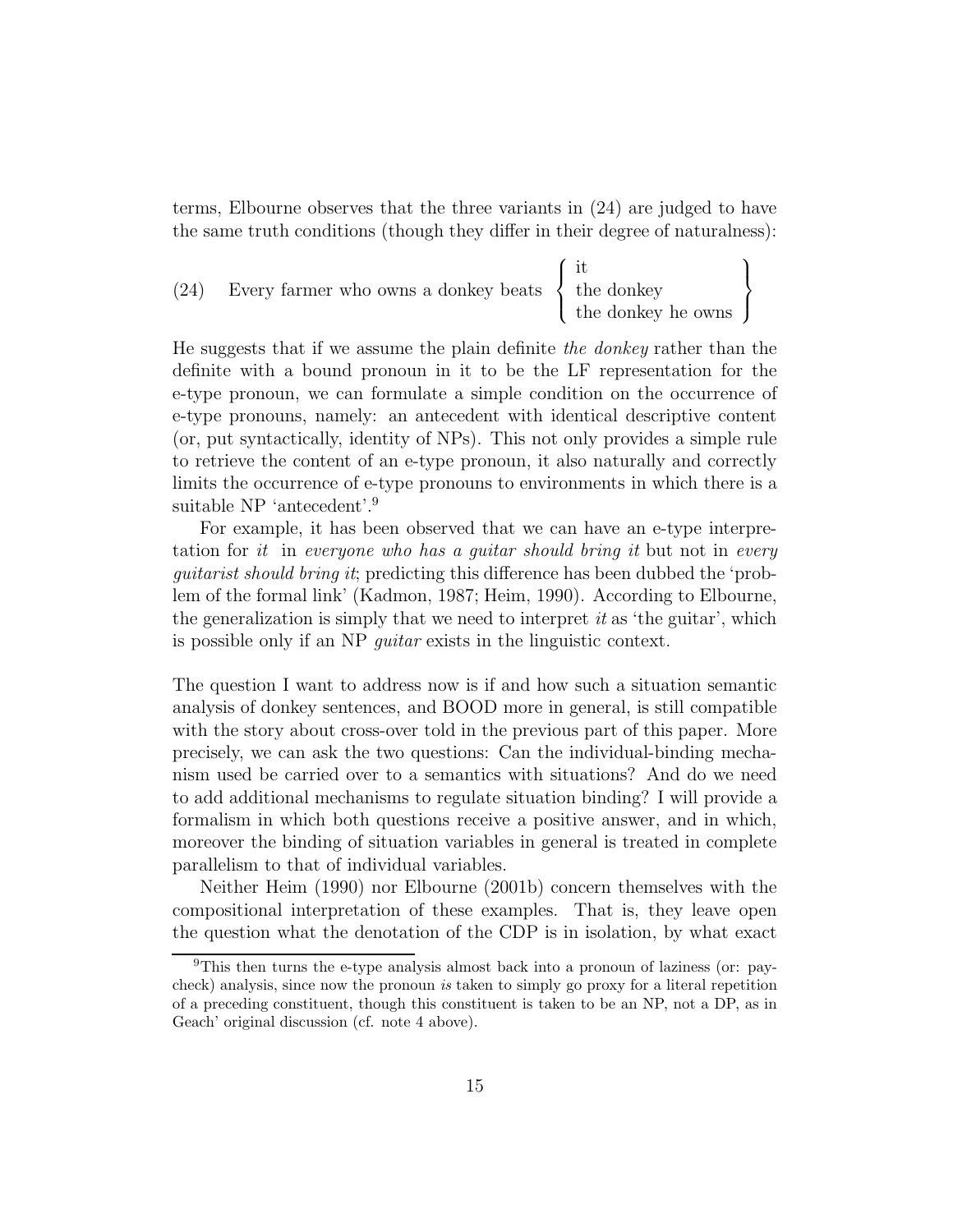rules it combines with the rest of the sentence, and how situation variables are indexed and bound. Since all these questions will ultimately become relevant to the analysis of (secondary) cross-over, let us try to answer them at the outset. The implementation I will suggest differs in its net results from the existing proposals, in a way that is, I think, advantageous. The following should therefore not be read as a literal exegesis of Heim's or Elbourne's proposals.

#### 4.2 Situations and Types

As a first step, we need to add a set S of situations to our ontology, together with a partial ordering  $\leq$ , meaning 'part of'. A subset of the set S of situations is the set of worlds, i.e. those situations which are not proper parts of other situations. Each situation  $s$  is part of exactly one world (namely  $\iota s' \in S[s \leq s' \text{ and } \forall s'' \in S, \text{ if } s' \leq s'', \text{ then } s' = s'']$ ). which we notate as  $w_s$ ('the world of  $s$ '), cf. Kratzer (1989)).

Our semantic types will remain standard, but the domain of type t is now  $\{0,1\}^S$ , i.e. a sentence denotes (the characteristic function of) a set of situations (called a *proposition*), a VP denotes a function from individuals and situations to truth values (e.g.  $VP'(x)(s) = 1$  iff x beats the unique donkey in s), and so forth. Accordingly, we don't need a world index on the interpretation function, which is then plain  $\mathbb{I}^g$ . I will write e.g.  $\lambda x \lambda s \dots$  to name a function of type  $\langle et \rangle$ , and similarly for other types ending in t, and I will freely refer to functions as sets, e.g. speak of a VP denotation as a set of individual+situation pairs etc.

A DP (type  $\langle et, t \rangle$ ) then denotes a function from  $\langle et \rangle$  type functions to t type functions, which means a function from sets of situation+individual pairs to propositions. Consider a simple example, together with the truth conditions we want to assign it: $^{10}$ 

- (25) a. every man sleeps
	- b. for every  $x, s_b$  such that  $s_b$  is a minimal situation of x being a man, there is an extended situation  $s_e, s_b \leq s_e$  such that x sleeps in  $s_e$

<sup>&</sup>lt;sup>10</sup>The technical use of the term situation might be confusing at first, since it is intuitively unclear what e.g. a minimal situation of being a man would look like. As I lack the space to go into the foundations of situation semantics here, I have to refer the reader to Kratzer (1989) and the references therein.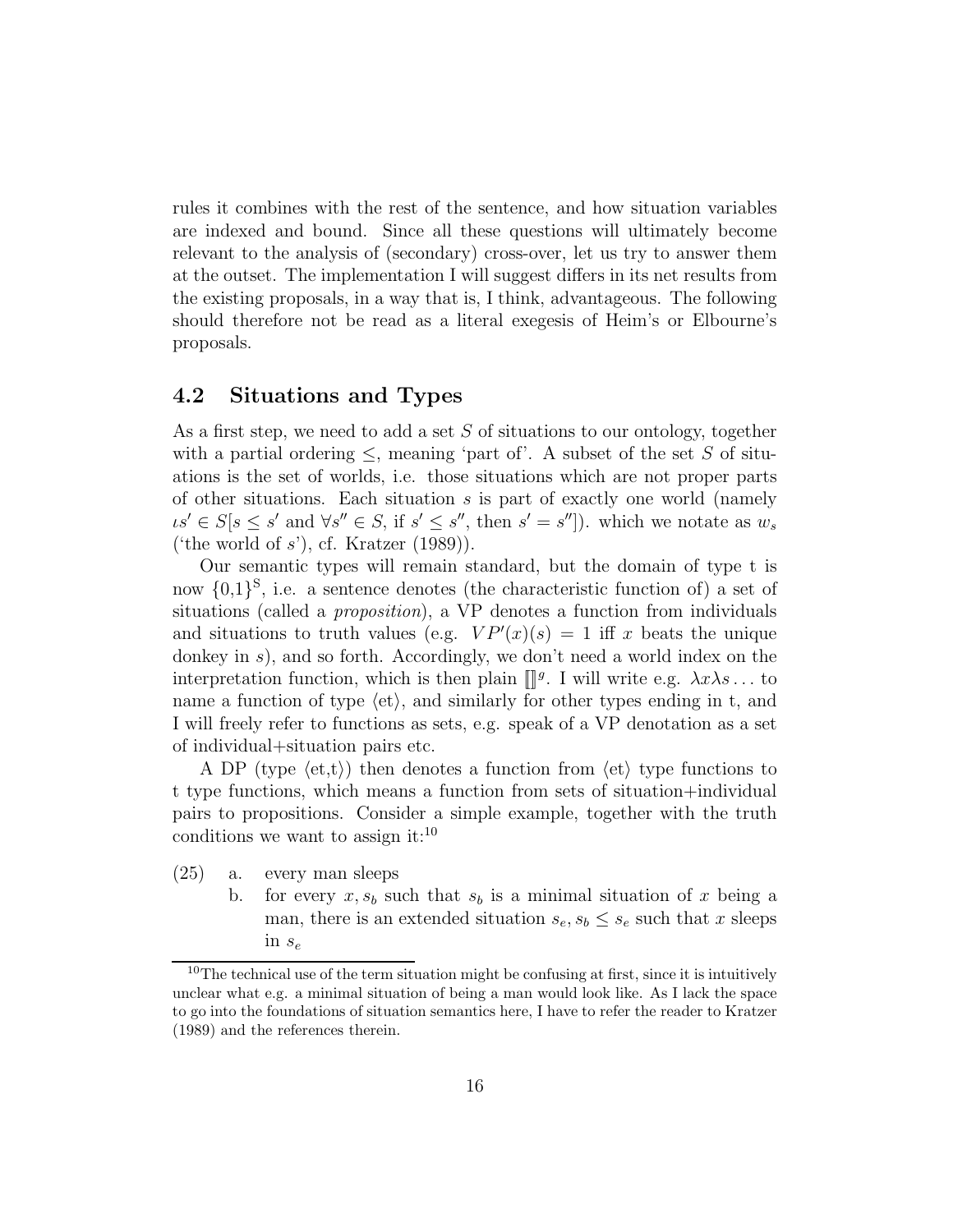Note that we need to distinguish two situations here, which are called  $s<sub>b</sub>$  and  $s_e$ , mnemonic for 'base situation' and 'extended situation', in (25). The base situation relates to the restriction of the quantifier; in (25), base situations are minimal situations that contain a man and absolutely nothing else. Since such a situation contains no sleeping, we need to extend the base situations when it comes to evaluating the consequent.

Assuming that an intransitive V denotes a simple set of situations as in (26a), we therefore introduce into the syntactic representation an operator  $\leq$ , which adjoins to VP, and whose denotation, to a first approximation, is  $(26b)$ :<sup>11</sup>

(26) a. [[sleeps]<sup>g</sup> =  $\lambda x \lambda s.x$  sleeps in s b.  $\[\mathbf{\underline{S}}\]^g = \lambda P \lambda x \lambda s_b$  there is an  $s_e, s_b \leq s_e$ , and  $P(x)(s_e)$ 

 $[y_P \leq y_S]$  no longer maps an individual x onto the set of situations in which x sleeps, but onto the set of situations that can be *extended* to one in which x does,  $(27a)$ , which then combines with the subject as in  $(27b)$ and (27c):

- (27) a.  $[[\nabla P \leq [\nabla P \leq S] \cdot \mathbf{S}] \cdot \mathbf{S}$  and  $s_e, s_b \leq s_e$ , and x sleeps in  $s_e$ 
	- b. [every man]<sup>g</sup> =  $\lambda P \lambda s$ . for all  $x, s_b$  such that  $s_b$  is a minimal situation of x being a man,  $P(x)(s_b)$
	- c. [[every man  $[y_P \leq \text{sleps}]$ ][ $\mathscr{G} = (25b)$ ]

Before going on, let us ask: Couldn't we avoid  $\leq$  in the syntax and assume instead of (27a) and (27b) that VP denotes (26a) and the DP denotes something like (28), yielding the same net effect?

(28) [[every man]]  $g = \lambda P \lambda s$ . for all  $x, s_b$  such that  $s_b \leq s$  is a minimal situation of x being a man, there is an extended situation  $s_e, s_b \leq s_e$ such that  $P(x)(s_e)$ 

For simple examples this doesn't make any difference. But for the donkey examples it does. Recall that the correct truth conditions for these examples in a situation s go like (29):

(29) for every  $x, s_b$  such that  $s_b \leq s$  is a minimal situation of x owning a

<sup>&</sup>lt;sup>11</sup>Note that  $\leq$  in the metalanguage, the mereological part-of relation, is not identical to, nor the interpretation of,  $\leq$  in the object language.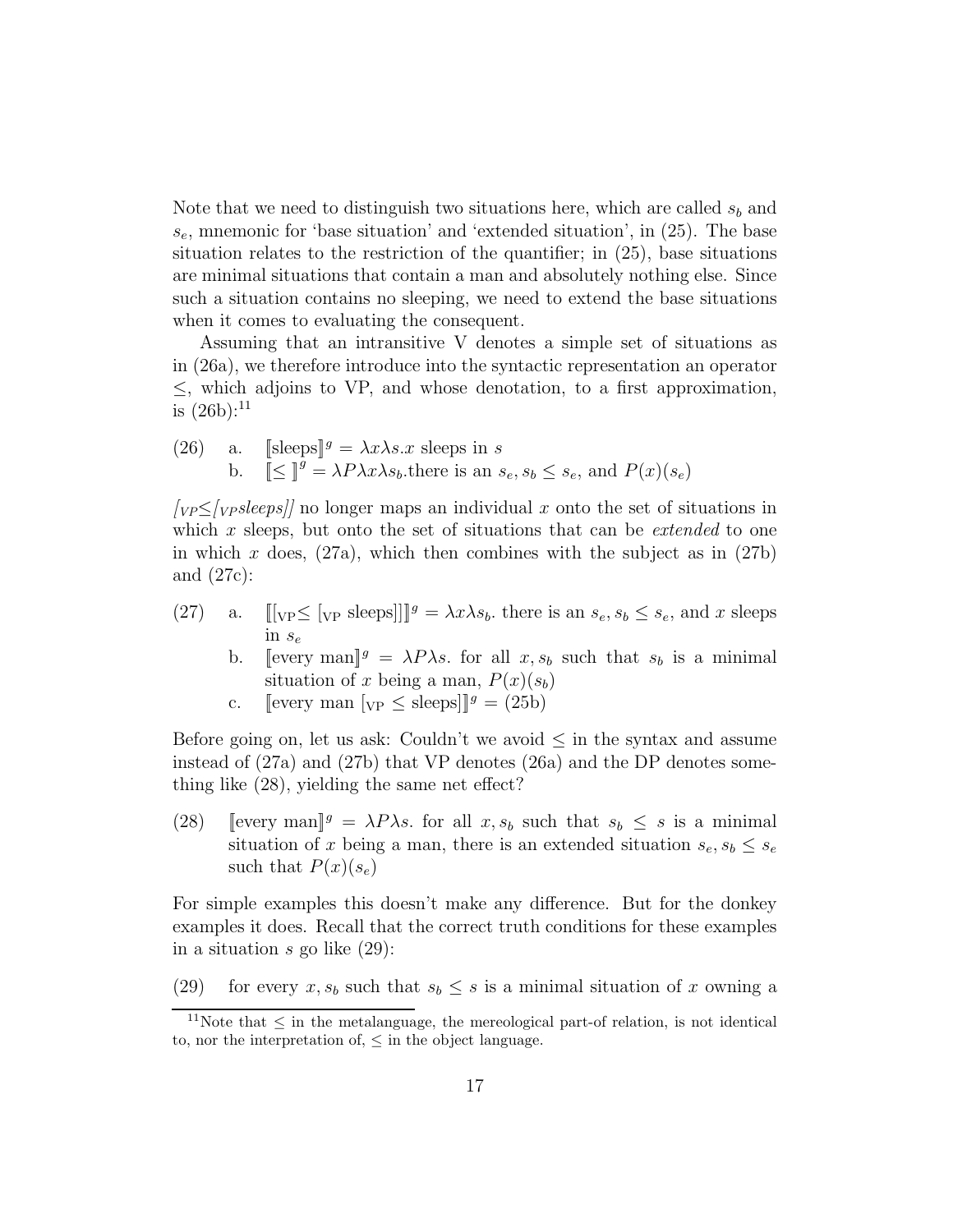donkey, there is an extended situation  $s_e, s_b \leq s_e$  such that x beats in  $s_e$  the unique donkey x owns in  $s_b$ 

Note that within the core VP meaning (underlined), there are two different situation variables,  $s_e$  and  $s_b$ , both of which, according to (28), would be introduce by the DP meaning. Accordingly, the DP can't be interpreted as in (28). Rather, it would have to take as its argument a function from a situation and an individual to propositions, and the VP would, consequently, have to denote a function of that kind, something like (30) (this kind of function doesn't have a type in our system):

(30) [beats the donkey he owns]<sup>g</sup> =  $\lambda x \lambda s_b \lambda s_e x$  beats in s<sub>e</sub> the unique donkey x owns in  $s<sub>b</sub>$ 

The alternative introduced first doesn't have to assume this. All denotations remain standard (standard, that is, under the new type–domain assignment). This is an argument from simplicity: If we can assume that DPs and VPs have a standard denotation, we should happily do so, and not have to worry about when and why DPs and VPs come to acquire more complex, essentially ternary, meanings. $^{12}$ 

Below, we will present a second, empirical argument: We will show that, descriptively, a DP within the predicate can never be indexed  $s_e$ . This can be modelled rather naturally by assuming that only  $s_b$ , but not  $s_e$  are introduced by a DP.

#### 4.3 The meaning of the donkey and it

Turning now to the DPs, these will have an additional situation index, which, like an index on an ordinary pronoun, can be bound or free. We will write these as situation indices  $\sigma_0, \ldots, \sigma_n$  on determiners, and signal binding of this

<sup>&</sup>lt;sup>12</sup>Similar considerations apply to approaches on which the argument to DP denotes a function from assignment functions to  $\langle e,t\rangle$ -type meanings; though technically, on such an approach, the DP can bind any number of variables (situation or individual) within its complement while maintaining one and the same type, it effectively relegates the task of semantic types — to 'traffic rule' semantic composition — to a theory of indexing (note that in principle, any constituent could be made to denote a function from assignments to propositions on that account, since these can cash out as effectively n-ary place relations for any  $n$ ). Such an approach is not only semantically more cumbersome, it is diametrically opposed to the project underlying the present paper, to minimize the role of indexing procedures in the grammar, and keep grammatical rules local.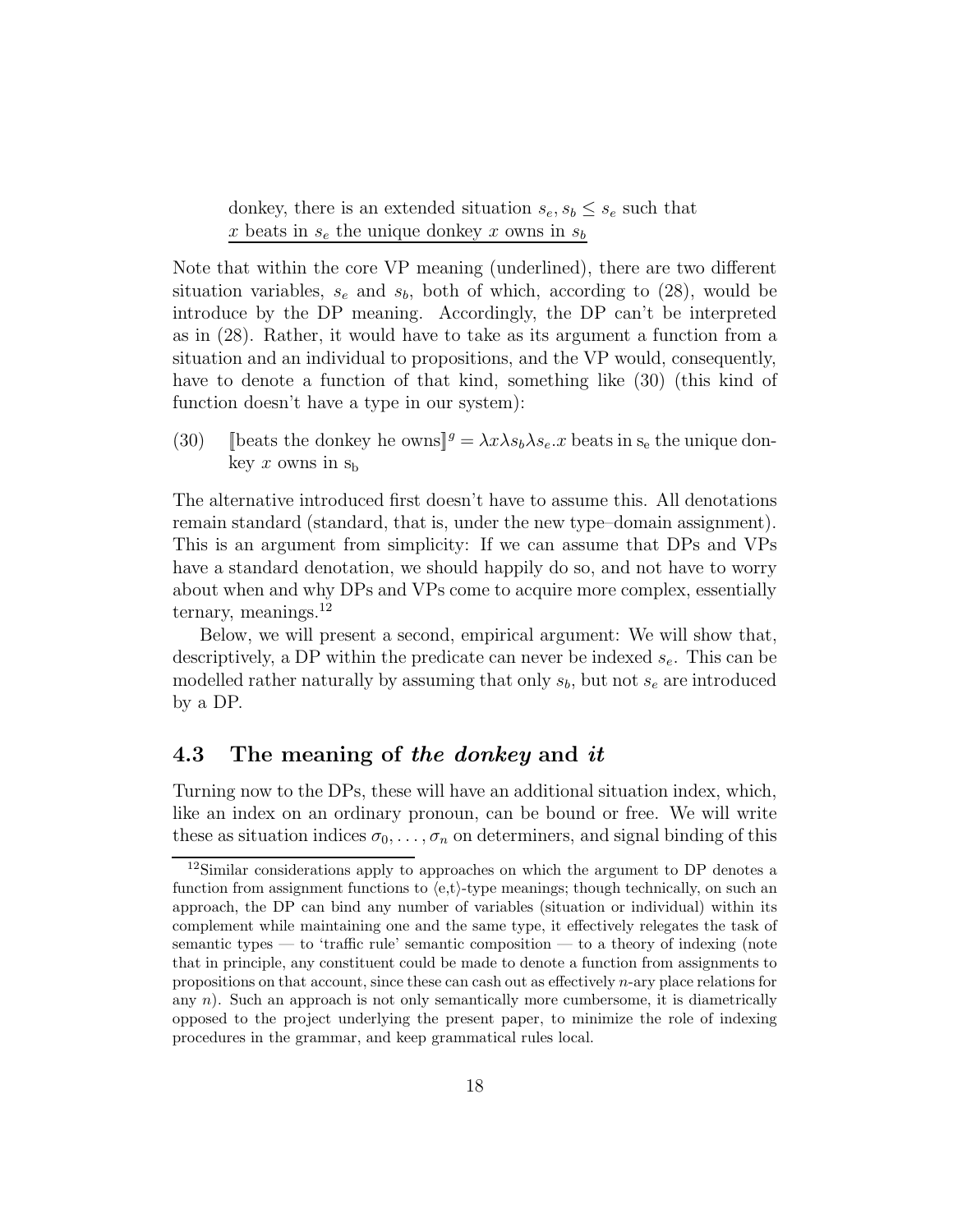situation variable by an s(ituation)-binder prefix  $\Sigma_n$ ; this will be referred to as  $s(ituation)$ -binding, as opposed to  $i(ndividual)$ -binding:

(31) a. situation binding (preliminary):



b. 
$$
\mathbb{E}_n \mathbf{X} P \mathbf{y} = \lambda x \lambda s. \mathbb{E} \mathbf{X} P \mathbf{y}^{[g(n) \to s]}(x)(s)
$$

The domain of assignment functions is extended to contain a special set of variables,  $\sigma_1 \ldots \sigma_n$ , which are mapped onto situations, i.e. for all  $n, g(\sigma_n) \in$ S. To a first approximation, the meaning of the, as seen in overt definite DPs, as well as e-type pronouns at LF, is (32); the two different readings for a donkey sentence are represented in (33):

- (32) [ $\text{the}_{\sigma_n}$ ] $g = \lambda P' \lambda P_2 \lambda s \cdot P_2(\text{the unique } x \text{ such that } P'(x)(g(\sigma_n)))(s)$
- (33) Every boy who grew up with a donkey  $\Sigma_3 \leq$  will like

| a. | $\lceil \text{the}_{\sigma_3} \text{ donkey/animal} \rceil$        | (s-bound reading)        |
|----|--------------------------------------------------------------------|--------------------------|
| b. | $\lceil \text{the}_{\sigma_4} \text{ donkey/animal} \rceil \rceil$ | (anaphoric/free reading) |

An s-bound definite as in (33a) represents the run-of-the-mill donkey sentence, in which the donkey co-varies with boys (or rather: boy+donkey situations). A definite with a free s-variable as in (33b) represents an anaphoric, unbound reading, on which the donkey is the unique donkey in a contextually given situation  $g(\sigma_4)$ , and doesn't co-vary with boys.<sup>13</sup> Such a reading is for example plausible in a context where we wonder whether the boys in the summer camp will like the donkey I just bought.

This account then lets even unbound definites as in (33b) refer, anaphorically if you will, to a unique donkey in a particular situation (here:  $g(\sigma_4)$ ), rather than an absolutely unique donkey. I don't see any reason to exclude this, given the well-known fact that unbound definites don't have to refer to absolutely unique individuals, and in fact rarely  $d_0$ .<sup>14</sup> But we also want to

<sup>&</sup>lt;sup>13</sup>That is, in this representation,  $\Sigma_3$  binds vacuously.

<sup>&</sup>lt;sup>14</sup>Perhaps the technique of indexing definites to contextually given situations can even extended to offer a general account of anaphoric definites in terms of anaphoric situations, while maintaining a general uniqueness semantics for definite DPs, or, put differently, offer an alternative way of encoding domain restriction effects, by saying that the donkey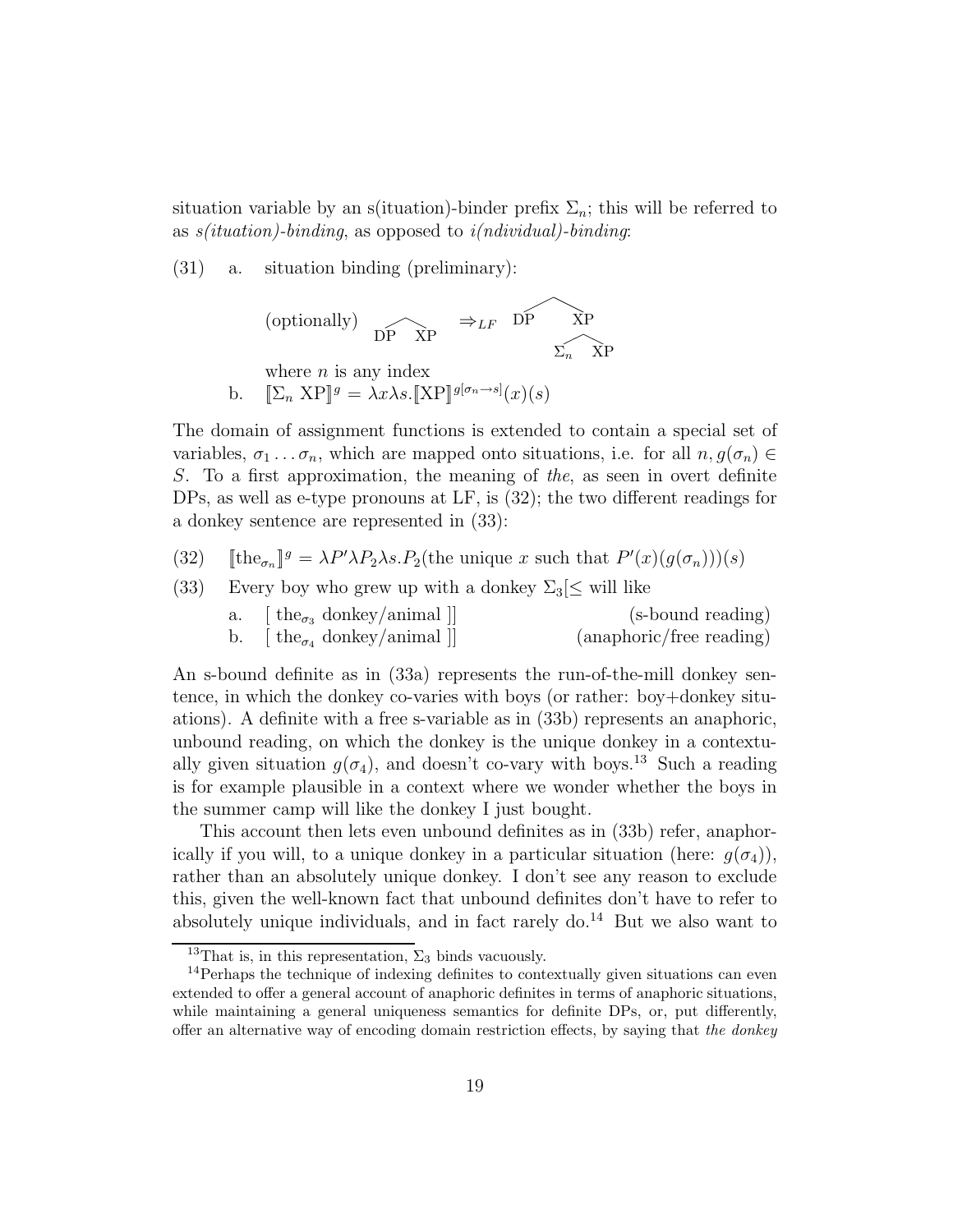have non-anaphoric, non-bound definites as well, i.e. ones that do refer to the unique N in the world. For this purpose we introduce a special subscript  $\sigma_0$ , such that the<sub> $\sigma_0$ </sub> is interpreted relative to  $w_s$ . This index will show up on truly unique, non-anaphoric or absolute definites such as the goddess of beauty or the tallest mountain on earth etc.

In introducing situation indices on DPs, we have forgone a different, equally obvious option, namely to say that definites are 'automatically' evaluated at the local situation index, which will be the bound index in the scope of a situation quantifier, and the matrix index otherwise. DPs would then be like, say verbs, which also don't bear any specific situation index, but get automatically interpreted relative to the local index. The following meaning for the would accomplish this effect:

(34) [the  $\int g = \lambda P' \lambda P_2 \lambda s P_2$  (the unique x such that  $P'(x)(s)(s)$ 

I think, however, that there are reasons to disprefer this option. For one thing, bound definites and anaphoric/absolute definites can occur in the same structural domain, e.g. the donkey (bound) and the market (anaphoric) in (35):

(35) Every farmer who owns a donkey brings the donkey to the market. LF: [every...]  $\Sigma_1$  [ brings [ the<sub> $\sigma_1$ </sub> donkey ] to [ the<sub> $\sigma_2$ </sub> market ]]

Since both definites are within the scope every farmer who owns a donkey, it is hard to see how they could be interpreted with respect to different situations if interpreted as in (34), whereas indexing represents this straightforwardly, as shown in the LF in (35). To pursue this argument is tricky, however, since a certain amount of ambiguity can probably be derived by scoping the DP at LF (e.g. moving the market above the subject DP). While I believe that the rather great flexibility of DPs to choose their situation index make a scoping approach rather unpromising, I will therefore not pursue this argument any further.

refers to the unique donkey in a specific, anaphorically given situation, rather than the unique donkey out of a specific, anaphorically given set of individuals (it is, however, fully compatible with the idea that in addition, the common noun denotation the determiner combines with can be contextually restricted). I will leave the exploration of this possibility for further research.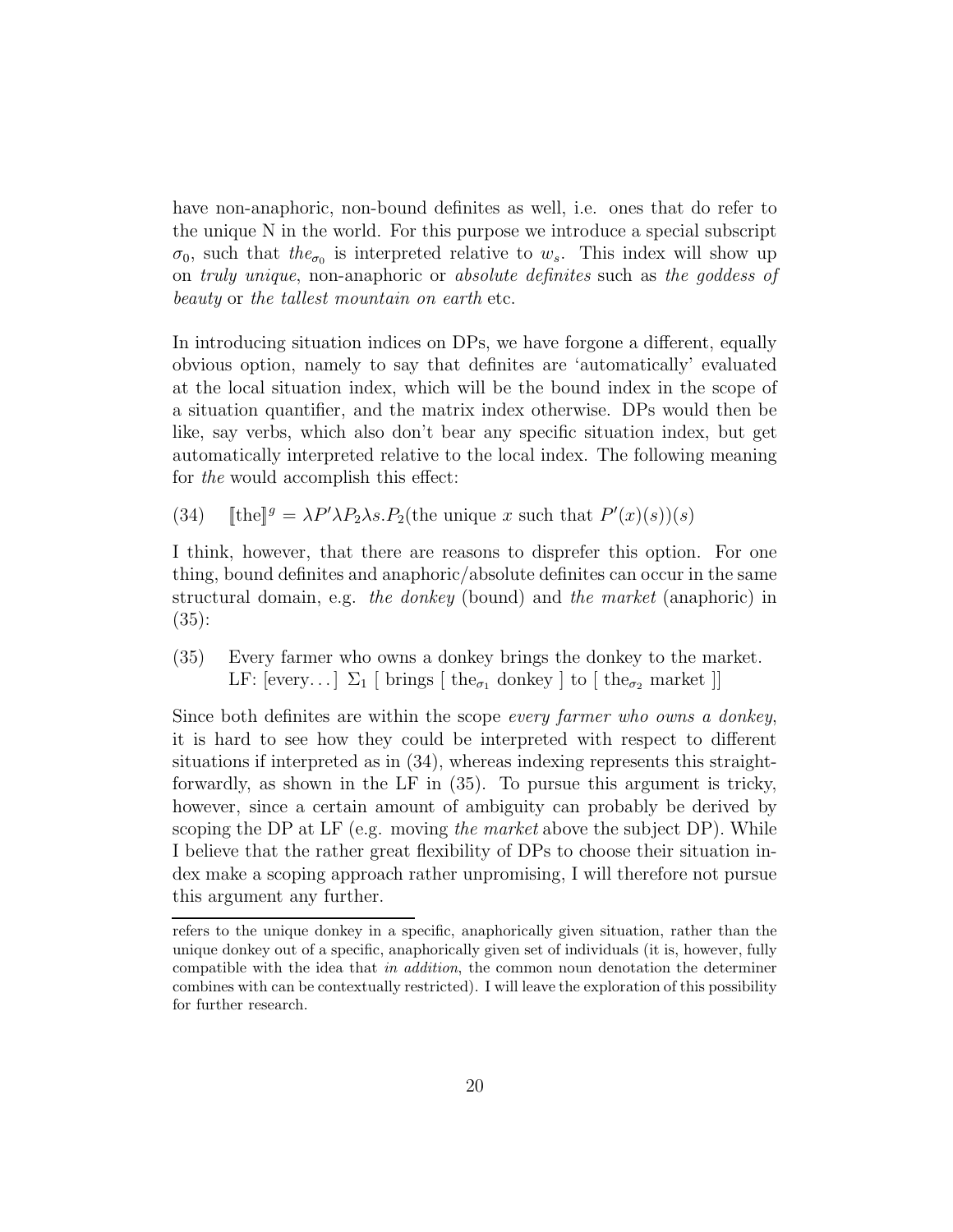A second argument is more conceptual in nature. A meaning along the lines of  $(35)$  yields *non-persistent* propositions. For example, a simple sentence like the donkey is paranoid would denote the following proposition:

(36)  $\lambda$ s. there is an x which is the unique donkey in s and x is paranoid in s

This set will contain all situations which contain a paranoid donkey and possibly other things, but not a second donkey. In a world w which has two donkeys, one or both of which are paranoid, (36) will contain a number of situations  $s \leq w$ , but not w itself (or any situation  $s', s \leq s' \leq w$  which contains more than one donkey). Such a proposition is called non-persistent (a persistent proposition is one that contains for every situation s in it also all s' for which  $s \leq s'$ ).<sup>15</sup>

Kratzer (1989) argues that persistence is a desirable property for propositions to have, and that quantifier meanings should be construed so as to yield persistent propositions. Transposing her proposal for every to the case of the would mean to replace the unique donkey in s in  $(36)$  by the unique donkey in  $w_s$ , where  $w_s$  is the maximal situation (=the world) of which s is a part. This, however, cannot be the hard-wired meaning for the, for it makes every definite an absolute one, in our terminology, excluding bound and anaphoric uses. Giving DPs a bindable situation index, as proposed here, lets us have the cake and eat it, too. The index can be bound by a  $\Sigma$ , be indexed to a contextually given situation, or be indexed  $\sigma_0$ , in which case we achieve Kratzer's absolute uniqueness. In either case, the resulting proposition will be persistent.

The third argument for indexing DPs for situations is empirical, and relates directly to BOOD. If a definite/e-type pronoun can always be interpreted at the local index, there should be a scoping on which it is embedded under the situation extension operator. This effect is irrelevant for true donkey sentences; every man who owns a donkey beats it could, under the alternative,

<sup>&</sup>lt;sup>15</sup>It is not clear to me whether Heim or Elbourne allow such propositions. The question is whether e-type pronouns, on Heim's account, can ever occur unbound, and whether the actual definite determiner share the relevant properties with the definite determiner in e-type pronouns, on Elbourne's account. At least the latter seems reasonable, given the near-complete parallelism between e-type pronouns and definite DPs that Elbourne points out. In that sense, these approaches might then yield, or rather, allow for, non-persistent propositions as well.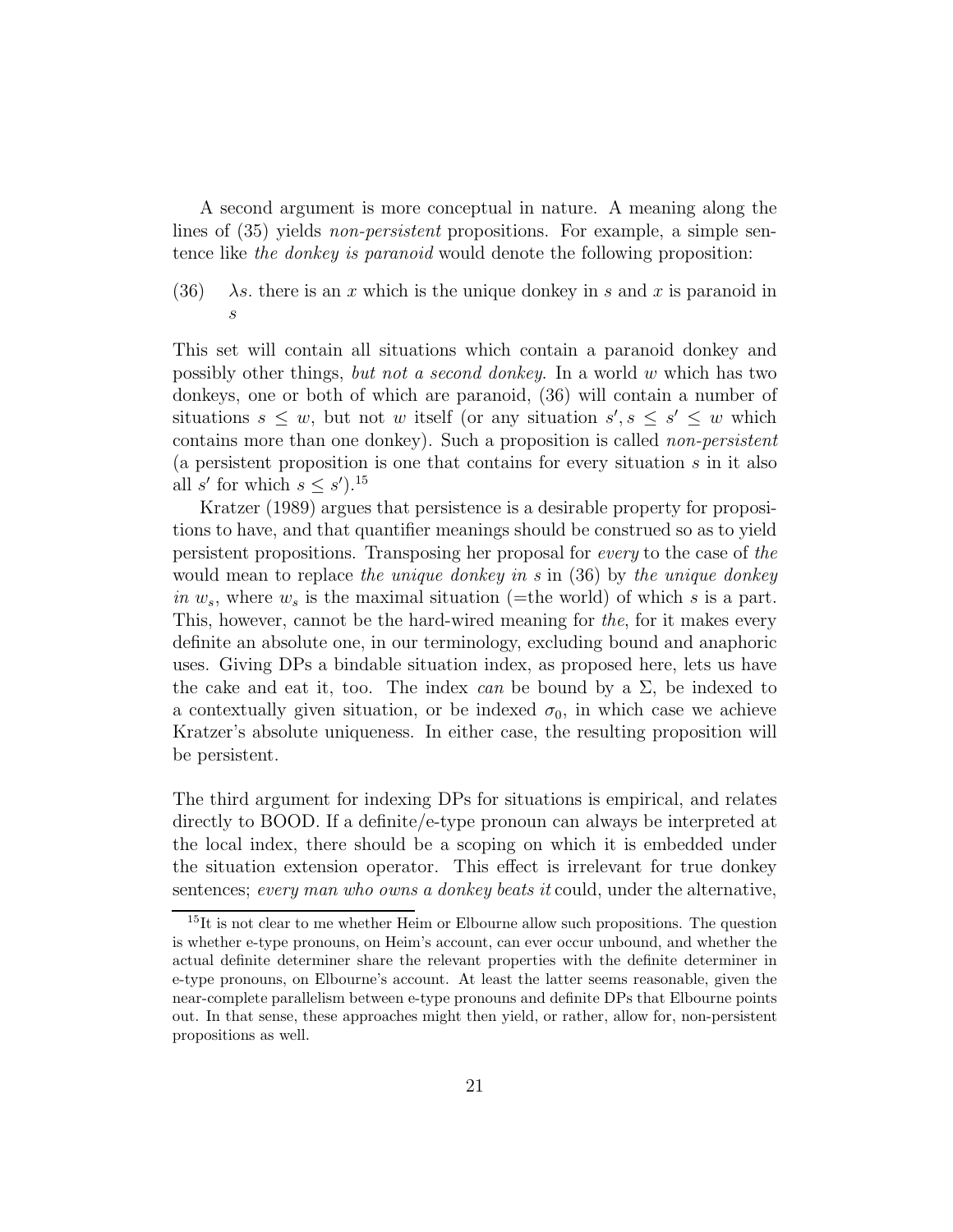index-less theory using (34), be represented by either LF in (37):

(37) a. every man who owns a donkey  $\left[ \begin{array}{cc} \end{array} \right]$  [  $\leq$  [ beats t]] b. every man who owns a donkey  $\leq$  [ beats [ the donkey ]]]

Construal (37a) is interpreted identical to a bound construal: the donkey is interpreted relative to the base-situation, introduced by the subject. (37b) is structurally different — the donkey is interpreted relative to the extended situation — but arguably yields the same truth conditions, due to the following conspiracy: the extended situation  $s_e$  must contain a unique donkey (uniqueness requirement of the definite DP), but it must also be an extension of the base situation, which already contained a donkey; therefore, the unique donkey in  $s_e$  must be the same as the donkey in  $s_b$  (cf. the argument in Elbourne (2001a):260f).

Nonetheless, admitting LFs like (37b) opens Pandora's box, as it were, for other cases. Consider (38):

- (38) a. Every man in Athens worships the goddess.
	- b. LF: every man in Athens  $[\nabla P^* \leq [\nabla P^*]$  worships the goddess  $\mathcal{C}$

If we interpret the goddess at the local evaluation index, the lower VP will denote (39a), and the upper  $VP^*$  (39b):

(39) a.  $\lambda x \lambda s_e x$  worships in  $s_e$  the unique goddess in  $s_e$ b.  $\lambda x \lambda s_b$ , there is a situation  $s_e, s_b \leq s_e$  such that x worships in  $s_e$ the unique goddess in  $s_e$ 

Suppose now that every man in Athens worships two or more goddesses, but there is no goddess worshipped by every man. In such a situation, (38) is actually predicted to be true, since for each base situation  $s<sub>b</sub>$  that contains just a man it is possible to find (at least) one extended situation  $s_e, s_b \leq s_e$ containing that man and a goddess he worships. Since that goddess is unique in that extended situation, the truth conditions for the sentence are fulfilled. The sentence is thus predicted to mean more or less the same as *every man* in Athens worships some goddess.

This result of course clashes with our intuitions, according to which (38) can only be interpreted to mean that every man worships one and the same goddess, who is unique relative to some situation that doesn't co-vary with men (say the goddess of beauty). This intuitively available reading can (more or less, ignoring issues of absolute uniqueness and persistence discussed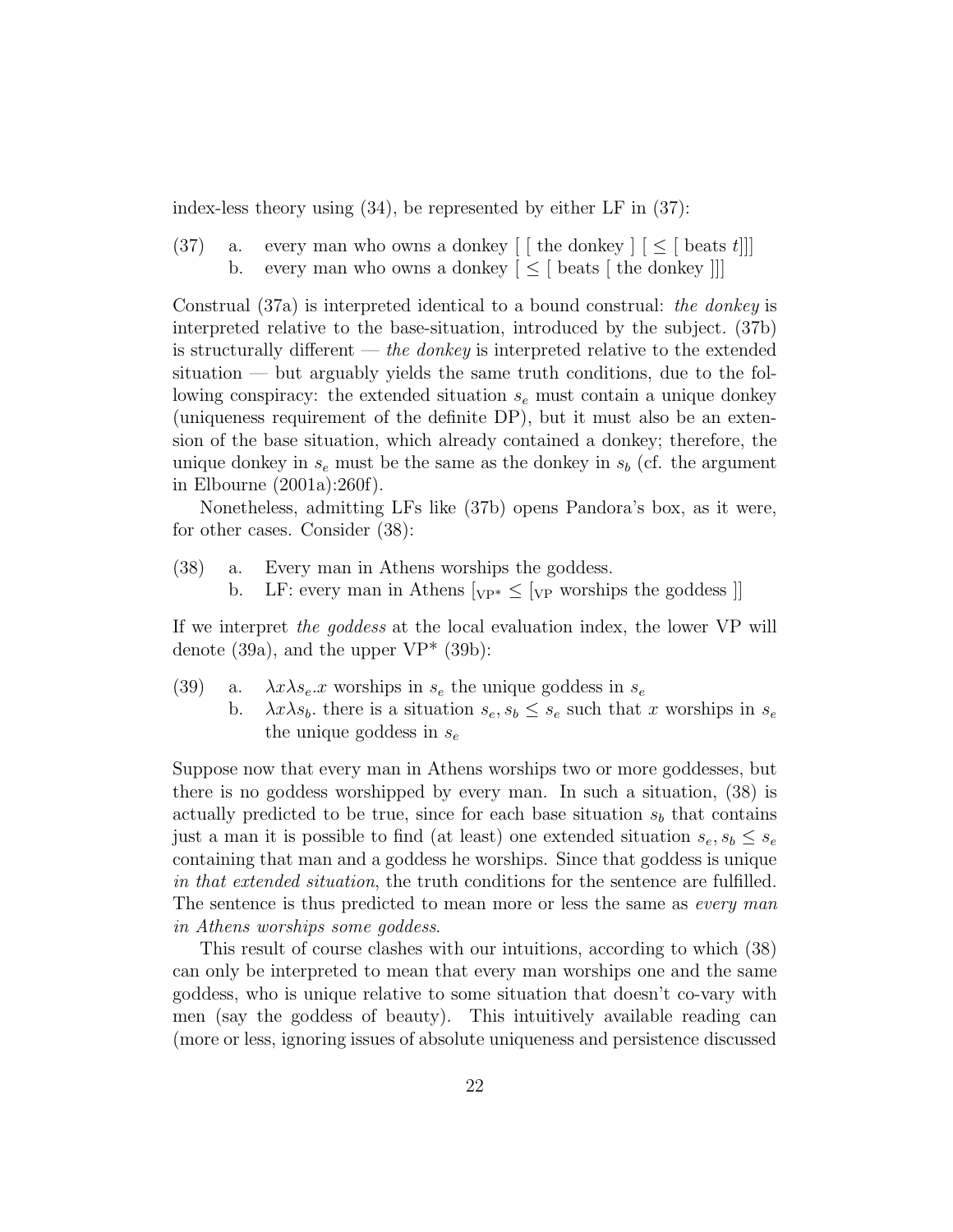above) be derived assuming (34) by scoping the goddess above every man in Athens, but it would remain rather mysterious why this scoping is obligatory in a case like (38), while it is not in true donkey sentences like (37b).

On the present proposal, the intuitively available reading is readily represented by the LF in (40a) below. Alongside it, there a bound representation (40b), which we can safely ignore however, since it is inevitably false because the base-situation introduced by every man in Athens doesn't contain any goddesses whatsoever:

(40) a. every man in Athens  $[\,\leq\,[\,\text{works}[\,\text{the}_{\sigma_{0/2}}\,\text{gooddess}]]]$ b. #every man in Athens  $[\ \Sigma_2[\leq]$  worships  $[\ \text{the}_{\sigma_2} \text{ gooddess}]]]$ 

Still, the incriminated reading on which (38) essentially means 'every man in Athens worships some goddess' can be represented in our system, too, namely by LF  $(41)$ :

(41) every man in Athens  $[\leq \lbrack \Sigma_2 \rbrack$  worships  $[\text{ the}_{\sigma_2} \text{ goodness }]]]$ 

Here the definite is s-bound to the extended situation, rather than the base situation, yielding the same truth conditions as (38b) above. But we can block this reading syntactically without much ado, by requiring that the  $\Sigma$ prefix must be next to a DP, not something else. This is a stipulation, but a very local one, which is easy to formulate. We will return to the question whether it follows from a more general syntactic condition on  $\Sigma$ -placement below. For the moment we just stipulate that nothing must intervene between  $\Sigma$  and the binder DP.<sup>16</sup> Note that this is possible because we opted above to have only one of the two situations, the base-situation, introduced by the quantificational DP, while the other one is introduced by  $\leq$ . S-Binding a DP to the extended situation would have been much harder to rule out had we adopted the alternative to have both situations introduced by the DP; in this sense, the fact that representations like (41) should and can be ruled out in this fashion provides a further argument in favor of assigning the meanings we did above.

It should be noted that the unwanted reading of (38) can also be derived in Heim (1990)'s framework (or Elbourne (2001a)'s, which is identical in this respect). To block it, a stipulation that prohibits DPs from being indexed to

<sup>16</sup>A more general version of this constraint will have to address cases in which DPs are bound by non-nominal elements such as conditional clauses, adverbials, tenses etc. I have to leave this issue for future research (cf. also Percus (2000)).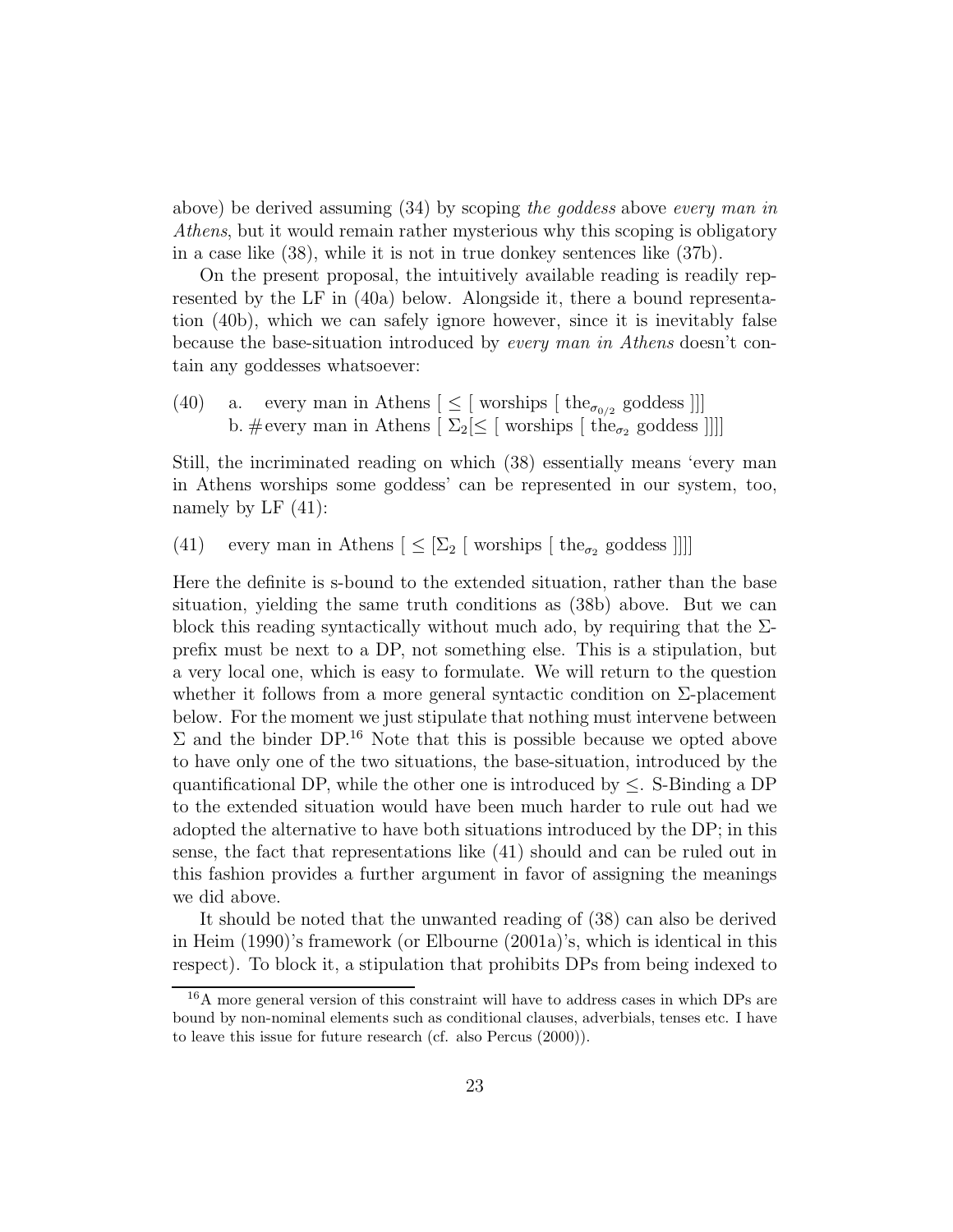the extended situation (in our terms) would be needed. Since Heim discusses neither the details of the indexing procedure, nor the interpretation of DPs that are not s-bound, it is moot to speculate about the detail of such a convention. Suffice it to say that the present account, even with the stipulated restriction on Σ-placement is local in precisely the same way that our account of cross-over in section 2 is: It doesn't regard the coindexing of two elements in a phrase marker, but simply the possibility of locally inserting a binder.

Before closing this section, we need to add one more complication. In our meaning for the definite determiner in (32), repeated here, we simply interpreted the restriction relative to the situation  $g(\sigma_n)$ :

(42) [the<sub> $\sigma_n$ </sub>]<sup>g</sup> =  $\lambda P' \lambda P_2 \lambda s P_2$ (the unique x such that  $P'(x)(g(\sigma_n))(s)$ 

Note, however, that  $g(\sigma_n)$  is a particular situation, which is part of one particular world. Accordingly, the<sub> $\sigma_1$ </sub> man sings will denote the set of situations s in which the unique man in  $q(\sigma_1)$  sings, which means that for most such s,  $g(\sigma_1)$  isn't even a part of s. This raises various problems familiar in counterpart semantics which we need not go into here. Intuitively, what we want the sentence to denote is the set of all situations s such that the unique man in that part of s which is a counter-part to  $q(\sigma_1)$  sings in s. We will therefore have to replace  $g(\sigma_n)$  with the more cumbersome  $G_s^g(\sigma_n)$ , to be read as 'that situation in s which as a counter-part of  $g(\sigma_n)$ <sup>':17</sup>

(43) [ $\text{the}_{\sigma_n}$ ]<sup>g</sup> =  $\lambda P' \lambda P_2 \lambda s \cdot P_2$ (the unique x such that  $P'(x) (G_s^g(\sigma_n))(s)$ 

Technically crucial though it is, the reader can ignore this complication for the remainder of this paper and simple think of  $G_s^g(\sigma_n)$  as 'the situation  $\sigma_n$ '.

c. for all assignment functions g, variables  $\sigma_n$ , and situations  $s_1, G_{s'}^g(\sigma_n) =$ 1)  $w_{s_1}$  if  $n = 0$ 

2)  $cp(g(\sigma_n))(s_1)$  otherwise

<sup>17</sup>We define:

<sup>(</sup>i) a. for all  $s_1, cpc(s_1)$  = the set of all counterparts to  $s_1$ 

b. for all  $s_1, s_2, cp(s_1)(s_2) =$  the  $s \in cyc(s_1)$  such that  $s \leq w_{s_2}$ 

Note that this also take formal care of our convention that  $[\text{Det}_{\sigma_0}]^g \dots (s)$  is always relativized to  $w_s$ .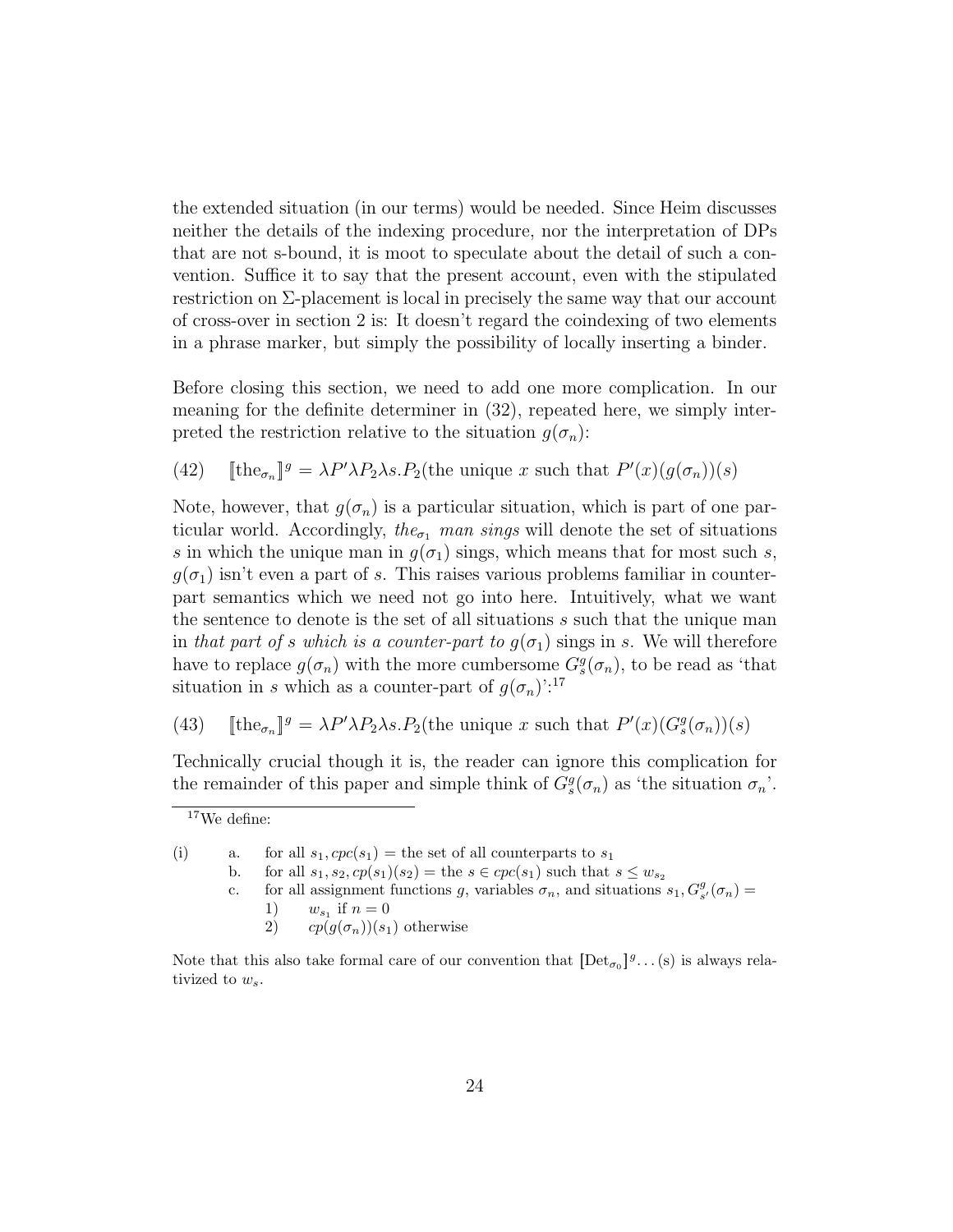### 5 Situation Cross-Over

#### 5.1 Restricting S-Binding to A-Positions

We now have all the pieces together to represent situation binding in donkey sentences and their kin, and derive their meanings compositionally. A standard case is represented as in (44):

- (44) Every man who owns a donkey beats it.
	- a. LF (traditional): [every man who owns a donkey $\left[\Sigma_3[\beta_2] \leq \right[$  beats the<sub> $\sigma_3$ </sub> donkey owned by  $x_2$ ]]]]
	- b.  $\lambda s$ . for every x that is a man in  $w_s$ , any minimal situation  $s' \leq s$ in which there is a donkey  $x$  owns is a situation which can be extended to a situation  $s''$  in which x beats the unique donkey x owns in  $s'$
	- c. LF (Elbournesk): [every man who owns a donkey $[\Sigma_3] \leq [$  beats the<sub> $\sigma_3$ </sub> donkey]]]]
	- d.  $\lambda s$ . for every x that is a man in  $w_s$ , any minimal situation  $s' \leq s$ in which there is a donkey  $x$  owns is a situation which can be extended to a situation  $s''$  in which x beats the unique donkey in  $s'$

Note that the intended co-variation is achieved under either the 'classical' assumption that e-type pronouns contain i-variables (in addition to s-variables; LF  $(44a)$ , or a modified proposal à la Elbourne, under which they only contain s-variables (LF (44c)). Turning to cross-over now, an LF for the illicit case in (8a), repeated here, would look as in (45):

- (45) a.  $*Her$  mother visited every knight who courted a lady.
	- b.  $*$  [ every knight who courted a lady ]  $\Sigma_8[\beta_5[\mu_4] \leq [[[\text{the}_{\sigma_8} \text{ lady}$ courted by  $x_5$ 's mother] visited  $t_4$ ]]]

This representation is ill-formed for the reasons discussed in sections 2 and 3: The i-binder prefix  $\beta$  is adjoined in an A-position. This answers the first of the two questions we set out to answer: We still derive the cross-over effects in the situation-infused framework. Let us then address the second question: Should there be a cross-over restriction on s-binding, too? There has to be, if we assume that e-type pronouns do not, or at least need not always, contain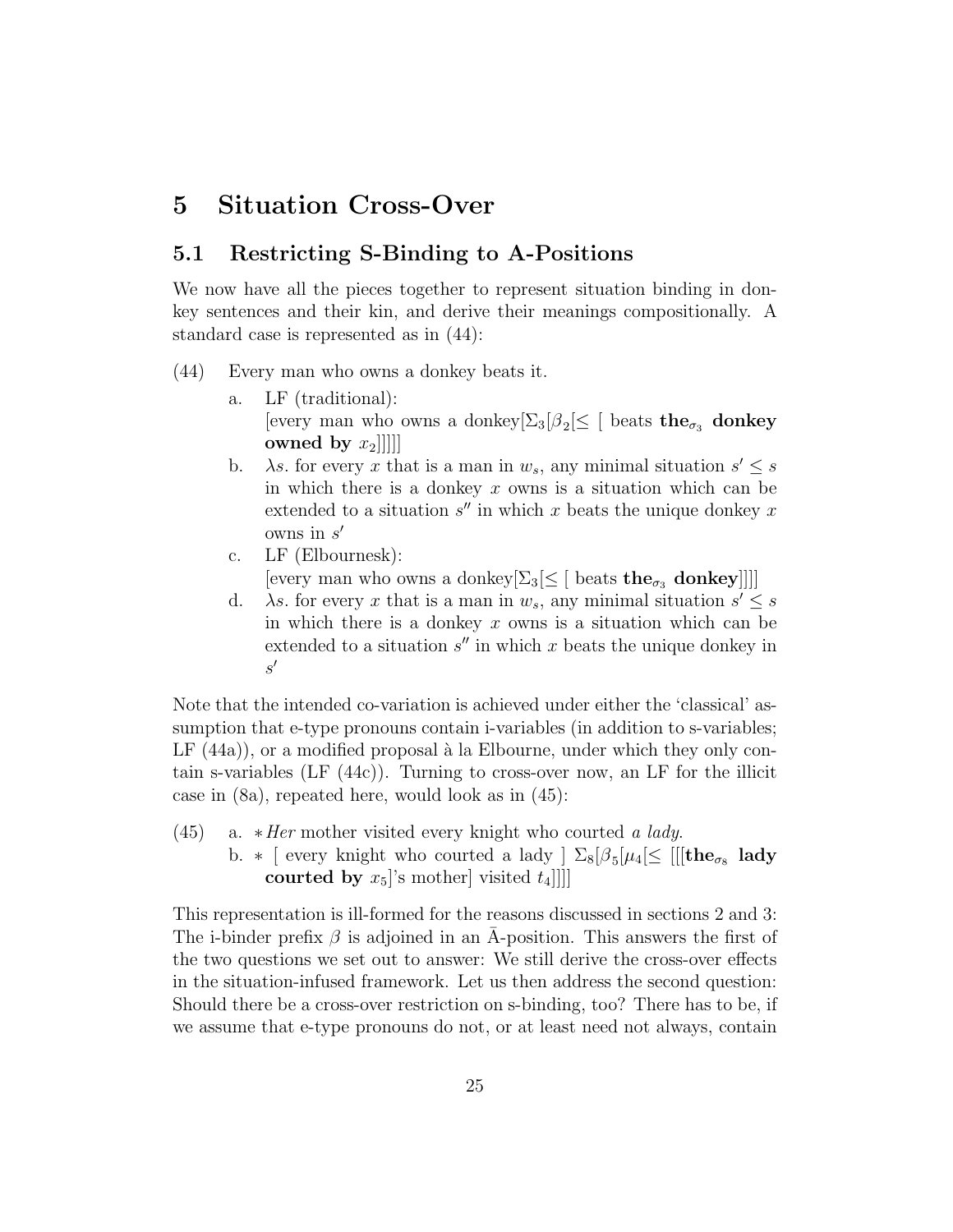an i-variable. In that case, (45a) has a second LF that looks like (46):

(46) [ every knight who courted a lady  $\sum_{s} \lbrack \mu_4 \lbrack \leq \lbrack \lbrack \lbrack \mathbf{the}_{\sigma_8} \mathbf{ lady} \rbrack$ 's mother] visited  $t_4$ ]]

Note that this LF doesn't involve a  $\beta$ , i.e. no i-binding, and is therefore not excluded by the A-binding requirement. Yet, it has the same interpretation as the LF in (45a), for the reasons pointed out in Elbourne (2001a), discussed in section 4 above. Thus, if Elbourne's analysis is correct, that is, if etype pronouns without i-variables exists, then a constraint on  $\Sigma$ -adjunction, parallel to that on  $\beta$ -adjunction, is called for to rule out (46). Anticipating the discussion in the next section, I assume that this is indeed the case, and therefore formulate the rule for s-binding as in (47):

(47) a. situation binding (final):



Note that (47) also more or less naturally encompasses our earlier requirement that  $\Sigma$  cannot be adjoined underneath  $\leq$ , since this configuration doesn't match the structural description in (47a). Arguably, there is an intuition behind this, too: that  $\Sigma$  and  $\beta$  are DP-related elements, while  $\leq$  is not, though a formal exploration of this intuition is beyond the scope of this paper.

This concludes our account of cross-over. (47), together with (2) from section 2 excludes any dependence of an e-type pronoun on a  $DP$  in Aposition.

#### 5.2 Dependent Definites

Our argument for restricting s-binding to A-positions rests on the premise, inherited from Elbourne (2001a), that e-type pronouns without i-variables

<sup>18</sup>A flexible types version of this rule is needed for some later examples. Its definition is as follows:  $[\Sigma_n \text{ XP}]^g = \lambda G.SB(\lambda s.[\text{XP}]^{g[\sigma_n \to s]})(G)$ , where  $SB(\psi)(G) = i$ )  $G(\lambda x.\{s \mid s \in S\})$  $\psi(s)(x)$ }) if  $\psi \in D^S_{et}$ , otherwise ii)  $\lambda \phi.S(\lambda s\lambda x.\psi(s)(x)(\phi))(G)$  if  $\psi \in D_{T_1,T_2}$ , with  $\phi \in D_{T_1}$ .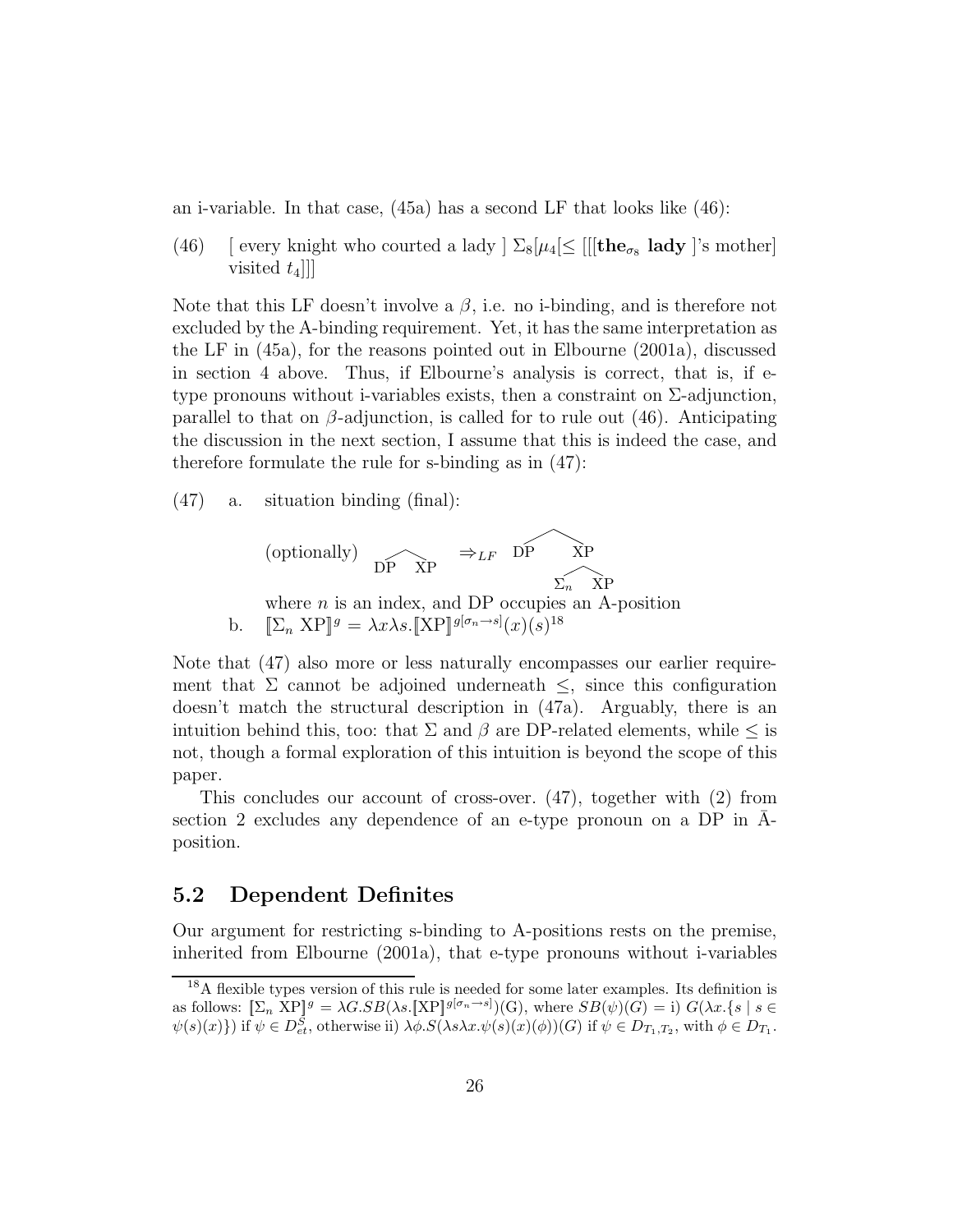exist. In the remainder of this section I will review and present evidence that this is correct. More in general, it will be shown that there are definite descriptions at LF which are co-variant with a DP antecedent, but don't contain i-variables.

A first example of this kind that might come to mind are dependent definites, i.e. sentences in which we have an overt plain definite description instead of an e-type pronoun:

- (48) a. Every farmer who owns a donkey beats the donkey. b. ∗The donkey's attorney sued every farmer who beat a donkey.
- (49) a. Every boy's mother likes the boy. b. ∗The boy's mother likes every boy's girlfriend.
- (50) a. Some person from every city likes the city. b. ∗Some person from the city likes every city's beaches.

As shown above, these definites show clear cross-over effects. While the subject-object examples might sound somewhat artificial and strained, the object-subject examples are certainly worse.

As we would expect, given the present analysis, dependent definites do not only occur with embedded quantifiers as antecedents, but can also be directly c-commanded by their antecedent, provided that they do not thereby violate Principle C of the binding theory:

- (51) a. Most modern cars let the driver adjust the mirrors from the inside.
	- b. Some movies are so long that you forgot the title by the time they end.

In these cases, too, a cross-over effect can be seen, as in the following examples from Chierchia (1995):226:

- (52) (Every young author will have a new book at the fair.)
	- a. Every author will personally present the book to the critics.
	- b. ∗The book will make every author rich.

While (52a) can be understood with the definite being s-bound by the subject DP (the book  $=$  'his book'), no analogous reading is possible in (52b); it can only be understood to talk about one specific, contextually given book.

It should be clear that all these judgements are correctly predicted if we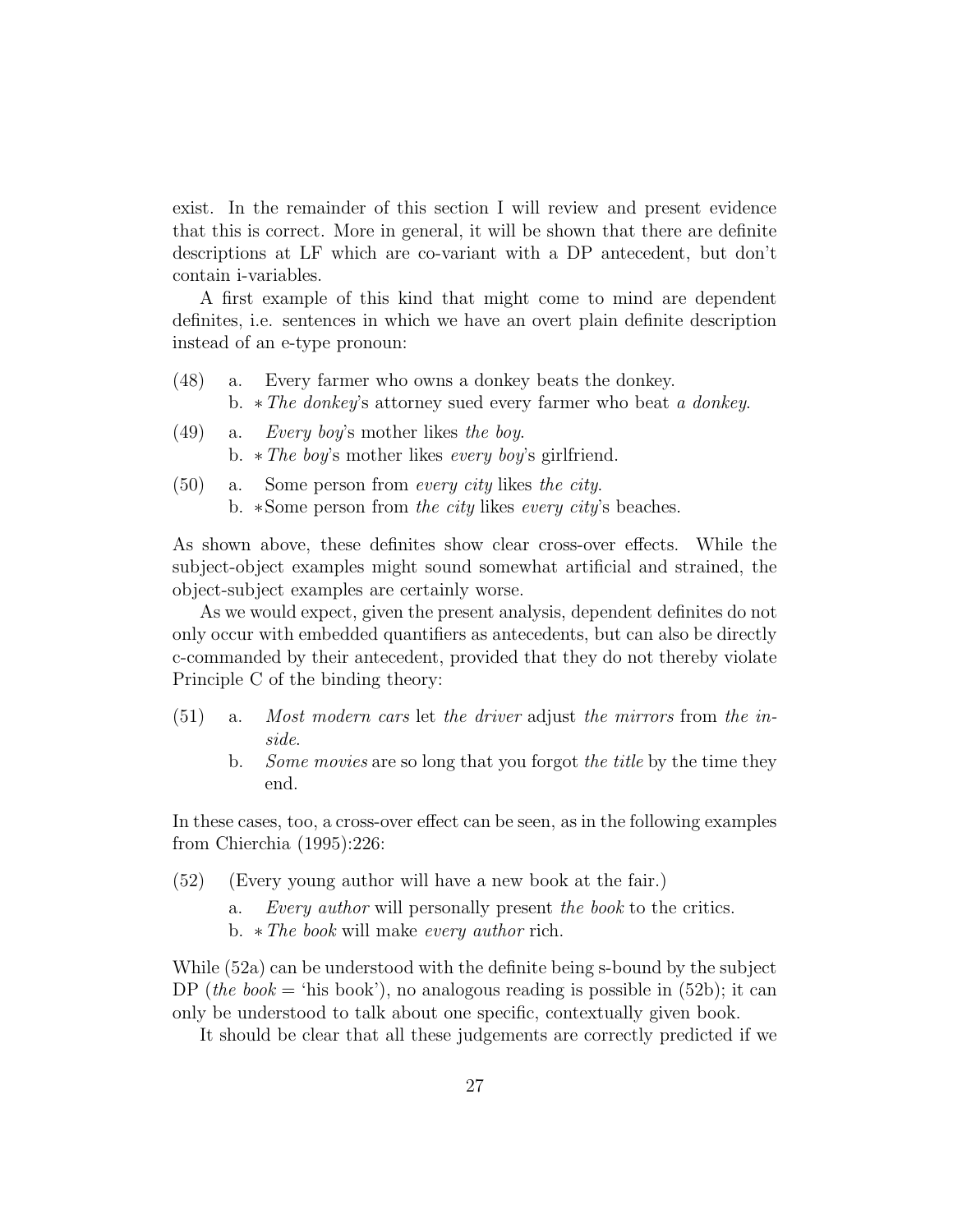assume (47): that binding the definite involves s-binding, and that s-binding can only take place from an A-position. However, they could alternatively be predicted by assuming that all these dependent definites include a covert individual variable, which is responsible for the co-variation. That is, the book is his book at LF, the donkey is really the donkey he owns, and the city has an afterlife as the city they are from (cf. the proposal in Chierchia  $(1995):225ff$ ).

In order to conclude from these examples that it is a restriction on sbinding (rather than i-binding) that incurs the cross-over effect, then, we have to find a way of showing that these examples do *not* involve hidden individual variables, but just the elements we see at the surface.

#### 5.3 Plain Definites and Skolem Definites

To rephrase the issue, we need to find a way to determine what the correct LF-representation for the three DP types in (53) is:

- (53) a. it
	- b. the donkey
	- c. the donkey he owns

In the context of our discussion, there are two options for the LF-representation, and correspondingly, the interpretation, of the first two DP types: They could be represented as definite DPs containing a pronoun, essentially as (53c), and be interpreted, effectively, as skolem functions (since they'd map an individual, or a value assignment to the pronoun, and a situation to an individual, say, people to the donkeys they own), or they could be represented as definites without a pronoun, essentially as (53b), and be interpreted as individual concepts, i.e. functions from situations to individuals. Let us call these options skolem descriptions and pure descriptions, respectively.

A view under which all the cross-over effects with donkey pronouns and definite descriptions are ultimately traced to hidden individual variables within these, then, is committed to the view that (53a) through (53c) alike are skolem descriptions at LF. We will show that this is incorrect; rather, plain definites as in (53b) are pure descriptions at LF, definites with pronouns in them are skolem descriptions, and donkey pronouns are plain definites if their antecedent NP is a plain NP like  $(a)$  donkey, and are skolem definites only if their antecedent NP contains a pronoun, as in the case of the donkey he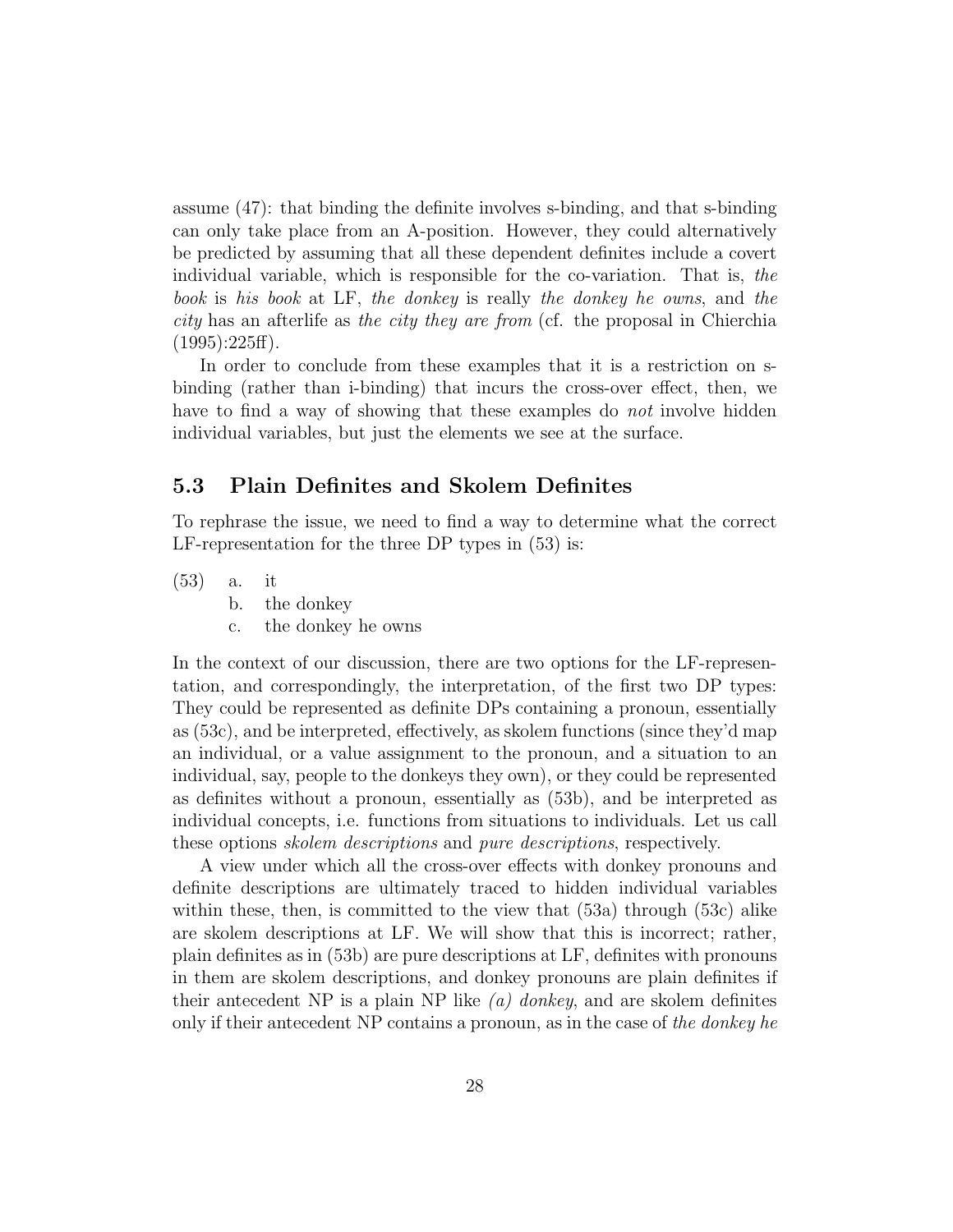owns or his donkey. Or, put snazzily, everything is what it is at the surface, except a donkey pronoun, which is what its antecedent is at the surface.

If this is correct, then since donkey pronouns, plain dependent definites, and definites with a pronoun in them show cross-over effects alike, cross-over must pertain to situation binding and individual binding the same.

To preview the argument in a nutshell, pure descriptions (the donkey) have more stringent requirements on their binders than skolem descriptions (the donkey he owns): A binder for the former must introduce a base-situation that contains a donkey, while a binder for the latter need not. Put differently, whenever a DP does not yield a co-varying reading, we can *ceteris paribus* conclude that it must be a pure description at LF. (The following examples directly build on Elbourne (2001a)'s arguments for his proposal to represent donkey pronouns as pure descriptions, rather than skolem descriptions; his examples and judgements are indicated by 'E'.)

As a first step, observe that plain definites and definites containing a pronoun behave markedly different from one another if they serve as the antecedents in VP ellipsis; while definites containing pronouns allow sloppy identity readings, plain definites don't:<sup>19</sup>

- (54) a. In this town, every farmer who owns a donkey beats the donkey he owns, and the priest does, too. (strict/sloppy;  $E:44a/b$ )
	- b. In this town, every farmer who owns a donkey beats the donkey, and the priest does, too  $(\text{strict}/?*\text{sloppy})$

The priest in (54b) doesn't beat his own donkey, but either the same one poor donkey every donkey owning farmer beats (strict identity, with the donkey being scopally independent), or the donkey of every farmer (a sort of acrossthe-board reading, the derivation of which need not concern us here). This is different in (54a), which allows for the priest beating his very own donkey — a run-of-the-mill case of sloppy identity.

The contrast in (54) alone suggests that plain definites and definites containing pronouns should not be the same beasts at LF. Moreover, situation theory accounts for their different behavior, assuming that plain definites are plain descriptions at LF, while definites containing pronouns are skolem descriptions. The former need to be s-bound to co-vary, which is possible

<sup>19</sup>As Elbourne (2001a) shows, all these data can be replicated with down-stressing instead of ellipsis; I leave the down-stressing examples out in the interest of space.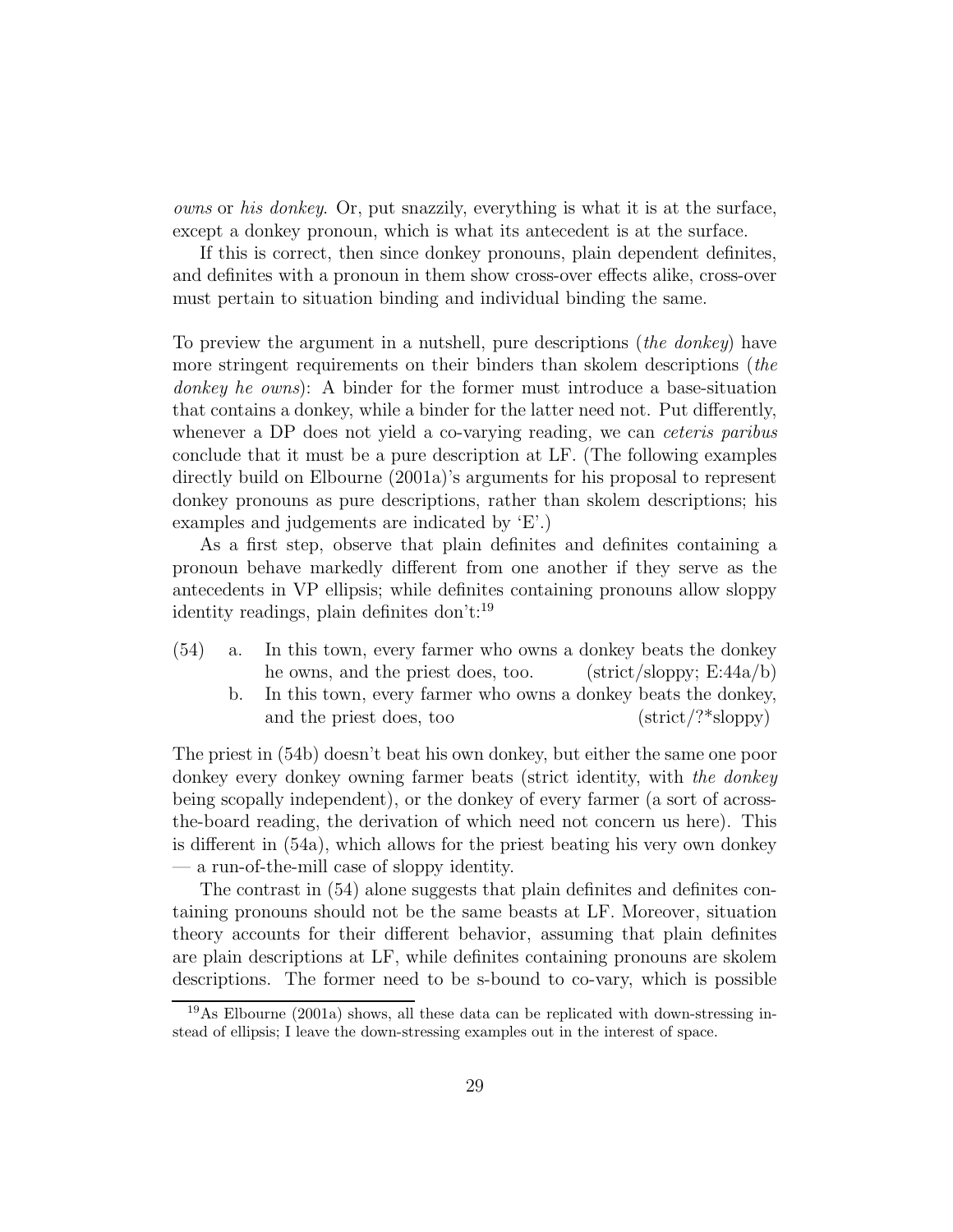only if the s-binder introduces a base-situation big enough to contain a donkey. Since the priest does not introduce such a situation, the unavailability of a co-varying  $(=\text{sloppy})$  interpretation in the second conjunct of  $(54b)$  is explained:

(55) the priest

a.  $\ast \Sigma' \leq [\text{ beats the}_{\sigma_1} \text{ donkey}]] \quad (g(\sigma_1) \text{ doesn't contain a donkey})$ b.  $\leq$  [ beats the<sub> $\sigma_{0/2}$ </sub> donkey ] (the donkey anaphoric/absolute) c.  $\beta'$  [  $\leq$  [ beats the<sub> $\sigma_{0/2}$ </sub> donkey he<sub>1</sub> owns]] (DP i-bound)

Skolem descriptions like (55c), on the other hand, can co-vary by virtue of i-binding. They will then denote, for every assignment x to the pronoun he the unique donkey  $x$  owns in either a contextually given situation, or the world. Hence, co-variation with the priest is possible in (54a).

It is worth emphasizing this latter point. While a skolem description contains two bindable variables, one a situation, the other an individual, it can co-vary on account of only the i-variable being bound, with the svariable indexed to a bigger situation. That bigger situation, say in (54a), may contain any number of donkeys, as long as it contains a unique donkey owned by the farmer/priest. It is only pure descriptions that need to achieve co-variation and uniqueness by virtue of the s-variable alone, which explains their demand for a custom-tailored base-situation containing one and only one donkey.

This distinction can be used as a probe to the LF representation of donkey pronouns. As Elbourne (2001a) observes, donkey pronouns don't allow for sloppy identity either:

(56) In this town, every farmer who owns a donkey beats it, and the priest does too.  $(?*sloppv/striet; E:45/46b)$ 

In other words, the donkey pronouns pattern with plain definites, rather than definites containing pronouns. Representing plain definites and donkey pronouns both as plain descriptions at LF accounts for this patterning, and its consequences for sloppy identity. The elided VP in (54b) and (56) is then represented as (57):

(57)  $\Sigma_1[\leq]$  [beats the<sub> $\sigma_1$ </sub> donkey]]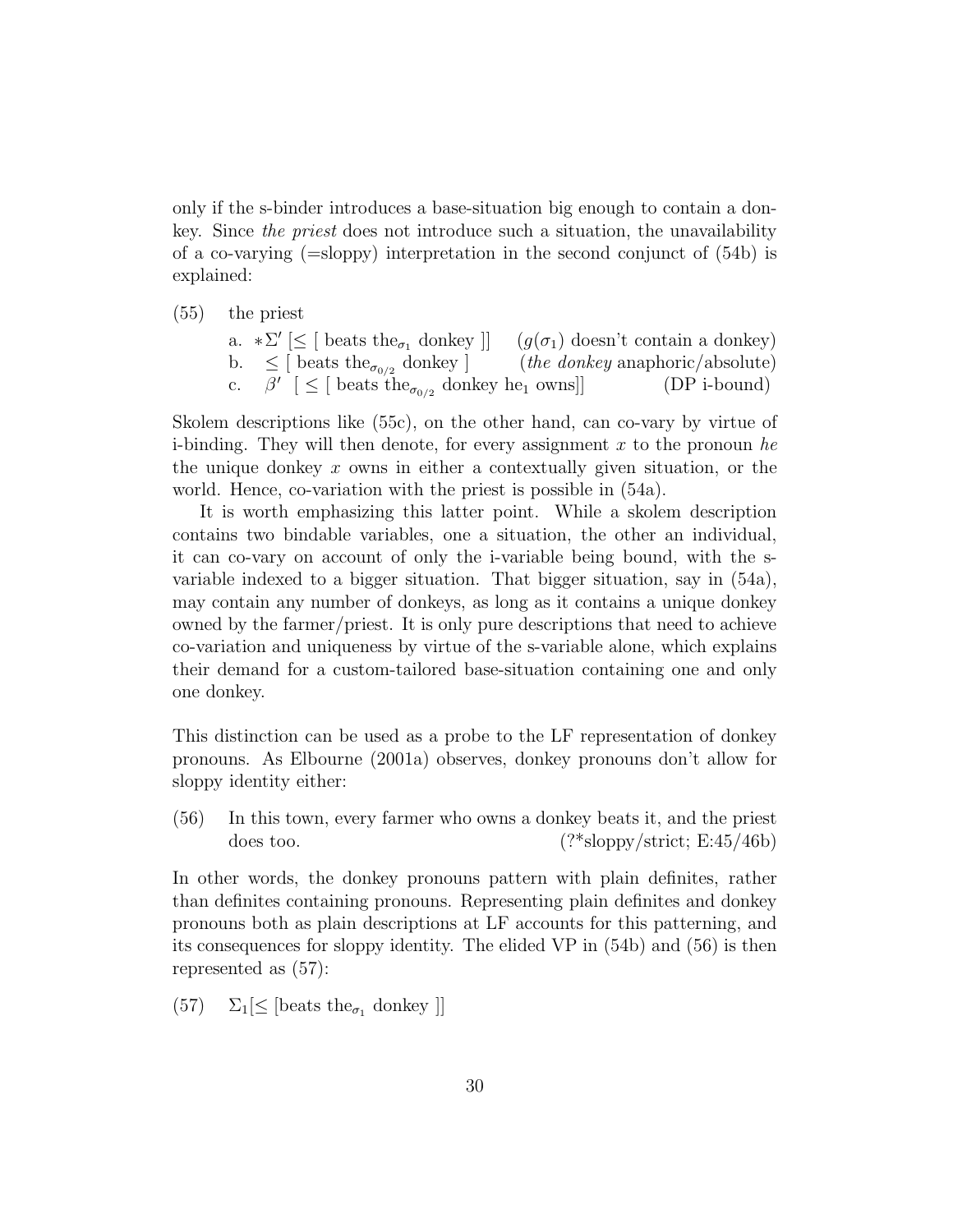For this to be interpretable, the subject to this VP must introduce a donkeyladen base-situation, which the priest patently doesn't.

Elbourne's particular theory also explains why the donkey pronoun in (56) exists at LF in the form of a plain description, rather than a skolem description: Its antecedent NP is itself of the form donkey; its doesn't contain a pronoun. Since, on Elbourne's story, donkey pronouns involve NP deletion under identity, this means that the donkey pronoun itself will have a pronoun-less NP as its descriptive core at LF.

This predicts, of course, that an antecedent NP containing a pronoun can itself license a donkey pronoun that expands to be a skolem description. This, come to think of it, is the case in classical paycheck-sentences such as (58):

(58) Mary gave her paycheck to the bank, while the priest gave it to the Church.

We can interpret *it* to be the priest's paycheck, provided we are ready to accommodate that the latter has a unique paycheck. If it were represented as the paycheck, this reading couldn't obtain, given that the base-situation introduced by the priest contains no paycheck, just as little as it contains a donkey; in other words, an LF like (59a) wouldn't do the trick:

(59) a. \*the priest  $\Sigma_8 \leq$  gave  $[\text{the}_{\sigma_8} \text{ paycheck}]$  to the bank ] b. the priest  $\beta_8 \leq$  gave  $[\text{the}_{\sigma_0}$  **paycheck of his<sub>8</sub>** to the bank ]

However, since in (58) the antecedent to the pronoun is his paycheck, the pronoun itself can be interpreted as a skolem description, roughly 'his paycheck' or 'the paycheck of his'; (59b) correctly represents this reading.<sup>20</sup>

<sup>20</sup>This line of reasoning carries over to donkey sentences: If a donkey-pronoun has a skolem antecedent, and can therefore be interpreted as a skolem description, it should in turn license sloppy identity in VP ellipsis/down-stressing. This prediction seem to be borne out:

<sup>(</sup>i) Every farmer who beat the donkey he owns later apologized to it, and the priest did, too.

LF every farmer who beat the donkey he owns  $\beta'$   $\Sigma_2$  later apologized to the<sub> $\sigma_2$ </sub> donkey he<sup> $\prime$ </sup> owns, and the priest  $\beta'$   $\Sigma_2$  later apologized to the<sub> $\sigma_0$ </sub> donkey he<sup> $\prime$ </sup> owns, too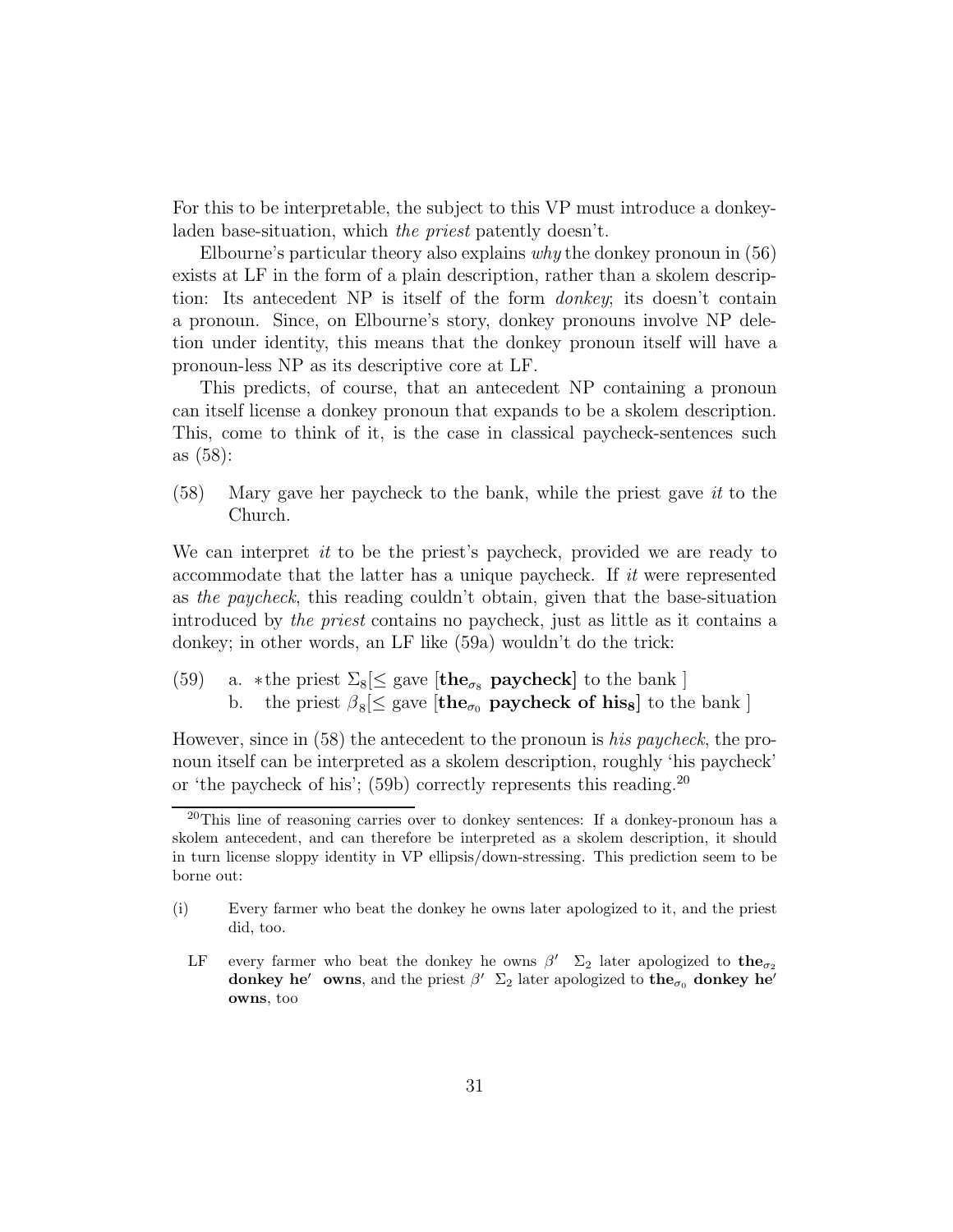As expected under the e-type account, the exact same contrasts show up in embedded quantifier binding: *Him* in (60a) is represented as the boy at LF, which cannot be s-bound by *every dog*; it crucially cannot be expanded to his owner, which, as (60b) shows, allows sloppy identity by virtue of i-binding alone:

- (60) a. Every boy's cat recognized him, and every dog did, too. (strict/\*sloppy; not 'every dog recognized its owner')
	- b. Every cat recognized its owner, and every dog did too. (strict/sloppy)

Once again, the contrast falls out once it is recognized that there are both plain descriptions and skolem descriptions at LF, i.e. that not all e-type pronouns can be represented as skolem descriptions.

In closing, it is worthwhile to point that the analysis pursued here makes one further prediction which is not shared by any other account of BOOD: a DP should also be able to license sloppy identity via *s-binding* if it manages to introduce an extended situation; a case in point is shown in (61):

(61) Almost every farmer who owns a donkey beats it/the donkey, but Farmer Joe doesn't/a few farmers from Arkansas don't. (cf. E:60b)

The sloppy reading in this example seems considerable better than (54b), (56), or (60a) (a fact independently unearthed in Chierchia (1995):229, Elbourne (2001a):264 and Kehler (2002)). The reason appears to be that Farmer Joe or the few farmers from Arkansas are understood to be exceptions to the rule that every farmer who has a donkey beats it, and thereby must be farmers who own a donkey. In other words, Farmer Joe and a few farmers from Arkansas introduce extended situations by virtue of contextual information, extended situations that contain a donkey, and thereby allow for s-binding of either a pure description or a donkey pronoun.<sup>21</sup> This effect

<sup>21</sup>Arguably the same is going on in the following examples, where the subject in the second conjunct of VPE overtly introduces a complex situation that can license s-binding of a pure description:

<sup>(</sup>i) In this town, every farmer who owns a donkey beats it, and every priest who owns a donkey does too. (strict/sloppy; E:FN16:i)

<sup>(</sup>ii) Every boy's cat recognized him, and every boy's dog did, too. (strict/sloppy: 'the boy' as co-variant)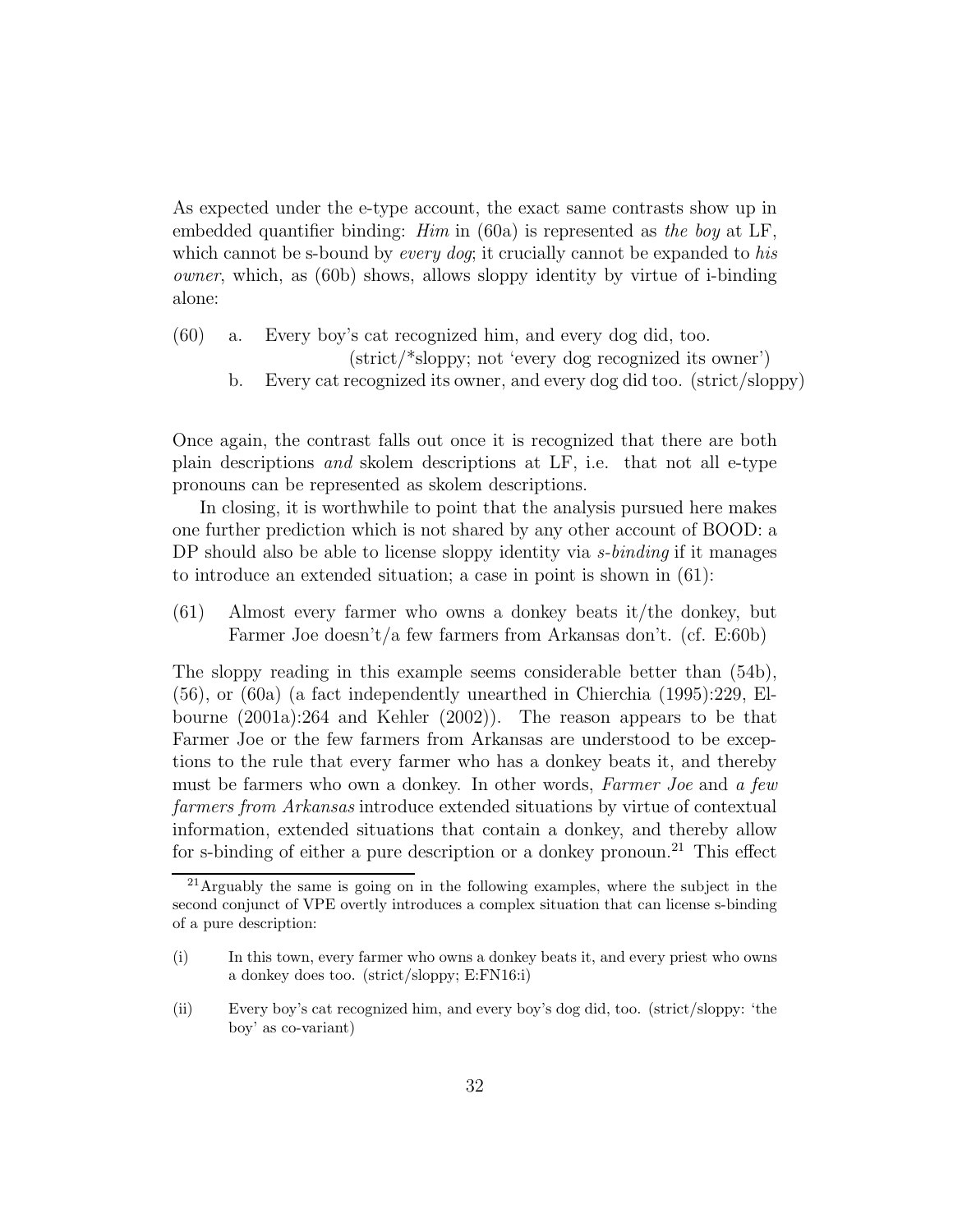can be seen with EQB as well:

(62) Every boy's cat scratched him, only Bosco didn't (sloppy ok: 'didn't scratch the boy who owns him')

Once again, cat Bosco, being the exception to the rule, can be accommodated to be on of the 'every boy's cats', and therefore introduce a base-situation containing cat and caboodle.

As an aside, note that the fact that (62) allows for a sloppy construal (parallel to (61) above) shows the insufficient generality of analyses in which the binding in basic cases like every boy's cat likes him is accomplished by somehow i-binding him directly or through some kind of unselective binding, to every boy (a method championed by all analyses I am aware of, except Bach and Partee (1980, 1984), e.g. May (1977, 1985, 1988); Higginbotham (1980b, 1983, 1987); Larson (1987); Reinhart (1987); Barker (1995); Hornstein (1995); Heim and Kratzer (1998)). It is therefore worthwhile to emphasize that examples without a structural binder can be rather productively constructed, once we understand the recipe:

- (63) a. Every boy's parents are supposed to buy him a dictionary, but many of them simply can't afford to/none of them can afford to.
	- b. Most people's publishers tell them when a book is going to appear, but Routledge doesn't.
	- c. Every boy's mother said she liked him. I didn't expect them to.
	- d. (child to father:) Everybody's dad supports them, but you don't!

End of aside.<sup>22</sup>

b. Everyone in Berkeley in the sixties put eucalyptus on the mantle. Bill still does.

Similar remarks apply to local-type expressions (P. Jacobson p.c.,Mitchell (1986); Partee (1989)):

These cases are less spectacular than those presented in the main text, though, because they are also analyzable via sloppy i-binding by  $a$  donkey/every boy under an unselective binding or binary binding approach.

 $^{22}$ The (im)possibility of sloppy identity should also be useful to shed light on the internal make-up of directly dependent definites of the kind in (51) and (52). Polly Jacobson (p.c.) offers the sentences in (i), based on Jacobson (1999), in which sloppy identity seems fine:

<sup>(</sup>i) a. Every young author will have a book at the fair. Every ambitious author will present the book to the critics, but lazy Bill won't.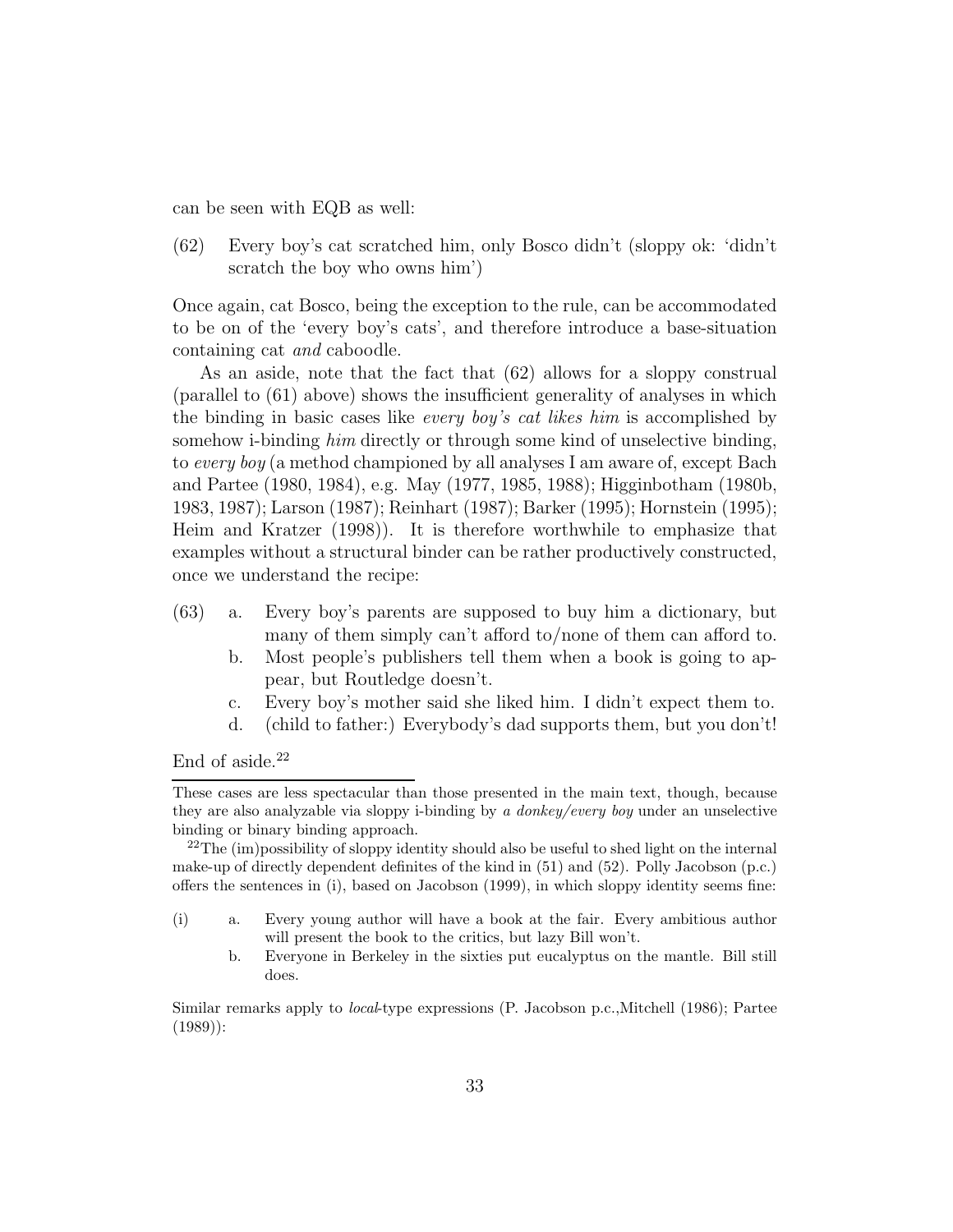In this subsection, we have seen ample evidence that there are pure descriptions at LF, both as the spell-out of donkey pronouns, and as the representation of simple definites. Therefore, we have to conclude that the cross-over facts with simple definites and donkey pronouns in the standard cases must be accounted for by situation cross-over. That is, the correct representations for the minimal pairs in  $(64)/(65)$  are as given underneath:

- $(64)$  a. Every farmer who owns a donkey beats it/the donkey. LF: every farmer who owns a donkey  $\Sigma_7 \leq$  beats the<sub> $\sigma_7$ </sub> donkey]
	- b. ∗Its/The donkey's lawyer sued every farmer who beat a donkey. LF: every farmer who beat a donkey  $\mu'$  (\* $\Sigma_2$ ) [the  $\sigma_2$  donkey's lawyer sued  $t_1$

#### (65) a. Every author will present the book. LF: every author  $\Sigma_4$  [ will present the<sub> $\sigma_4$ </sub> book] b.  $\ast$  The book will make every author rich.

LF: every author  $\mu_8$  (\* $\Sigma_6$ ) [ the<sub> $\sigma_{0/6}$ </sub> book will make  $t_8$  rich ]

This concludes our argument for imposing a cross-over condition on s-binding.

### 6 Embedded Quantifier Binding

In the previous section we have developed a compositional situation semantics for BOOD that accounts for cross-over effects. In section 3 we have argued that BOOD encompasses more cases than just donkey sentences, in particularly genitive binding and inverse linking, which are jointly referred to as E(mbedded) Q(uantifier) B(inding). In this last section we will give the details of the e-type analysis of EQB including situations, which is a straightforward extension of the techniques used in the previous section.

Our assumption in section 3 has been that a sentence like (10), repeated here, has the essential semantics in  $(66b)$ :

<sup>(</sup>ii) Every Red Sox fan watches the worls series in a local bar. John does too.

It doesn't seem implausible to me to analyze these particular examples as cases of sbinding, parallel to (62) and (63); if cases like these in general don't show any pragmatic restrictions at all, however, this would suggest that some apparently plain DPs do contain i-variables after all, and that our snazzy slogan that 'everything is what it is at the surface' is too simple-minded (as Jacobson, p.c., suspects). I leave this issue for further research.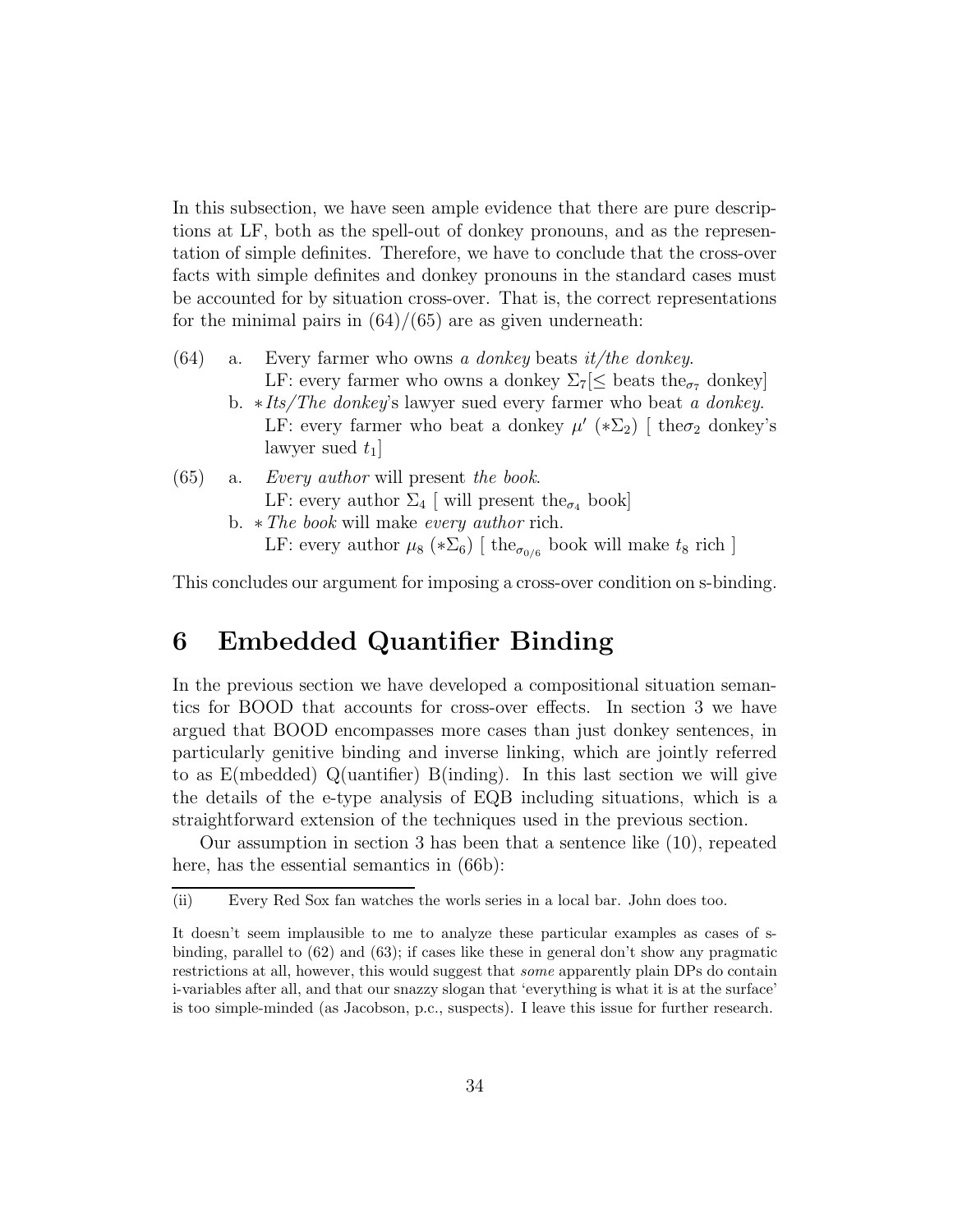- (66) a. Every boy's mother likes  $him.$ 
	- b. for every boy x, the mother of x has the following property:  $\lambda y.y$ likes the  $R/son$ -of y

Subject DP and VP under this analysis had the denotations  $\lambda P$  for every boy x, there is a y, y is x's unique mother, and  $P(y)$  and  $\lambda z. z$  likes the son of z, respectively.

We now need to add situations to that analysis. Under the situation analysis, the e-type pronoun is spelled out simply as the boy, with the s-bound by the subject DP. The interpretation for the predicate is straightforwardly derived from the following representation:

- (67) a.  $\Sigma'[\leq [$  likes  $[\mathbf{the}_{\sigma_1} \mathbf{ boy}]]]$ 
	- b.  $\lambda x \lambda s_b$ , there is a situation  $s_e, s_b \leq s_e$  such that x likes in  $s_e$  the unique boy in  $s<sub>b</sub>$

The following would be a good denotation for the subject DP:

(68)  $\lambda P \lambda s$ . for every boy x in  $w_s$ , there are y,  $s_b$  such that y is x's unique mother,  $s_b$  is a minimal situation of y being x's mother, and  $P(y)(s_b)$ 

Together, the meanings in (68) and (67b) will derive the correct truth conditions. Note in particular that (68) introduces a minimal mother+son situation for each boy, which functions as the base-situation for s-binding the boy in the predicate. To get this compositionally, we need to revise the denotation for the genitive 's and the definite article once more, so that they introduce their own quantification over situations:<sup>23</sup>

(69) a. [[the]<sup>g</sup> =  $\lambda P_1 \lambda P_2 \lambda s$ . there are x, s' such that  $\{x\} = \{x \mid P_1(x)(s)\},\$  $\min(P_1(x))(s')$  and  $P_2(x)(s') = \text{THE}$ b.  $[\S$ <sup>g</sup> =  $\lambda R \lambda x \cdot \text{THE}(R(x))$ 

According to (69),  $t_1$ 's mother VP, or the mother of  $t'$  VP, denotes the set of situations s such that there is an x which is the unique mother of  $g(t_1)$  and

 $^{23}min$  is a function that maps any set of situations onto the minimal ones among them, i.e. for any  $P \in \{0,1\}^S, min(S) = \{s' \in S \mid P(s') \text{ and for all } s'' \text{ if } P(s'') \text{ and } s'' \leq s' \text{, then }$  $s'' = s'$ .

We don't explicitly require in (69a) that  $s' \leq s$ , given that x by definition must be part of s and s', which can only be the case if  $w_s = w_{s'}$ .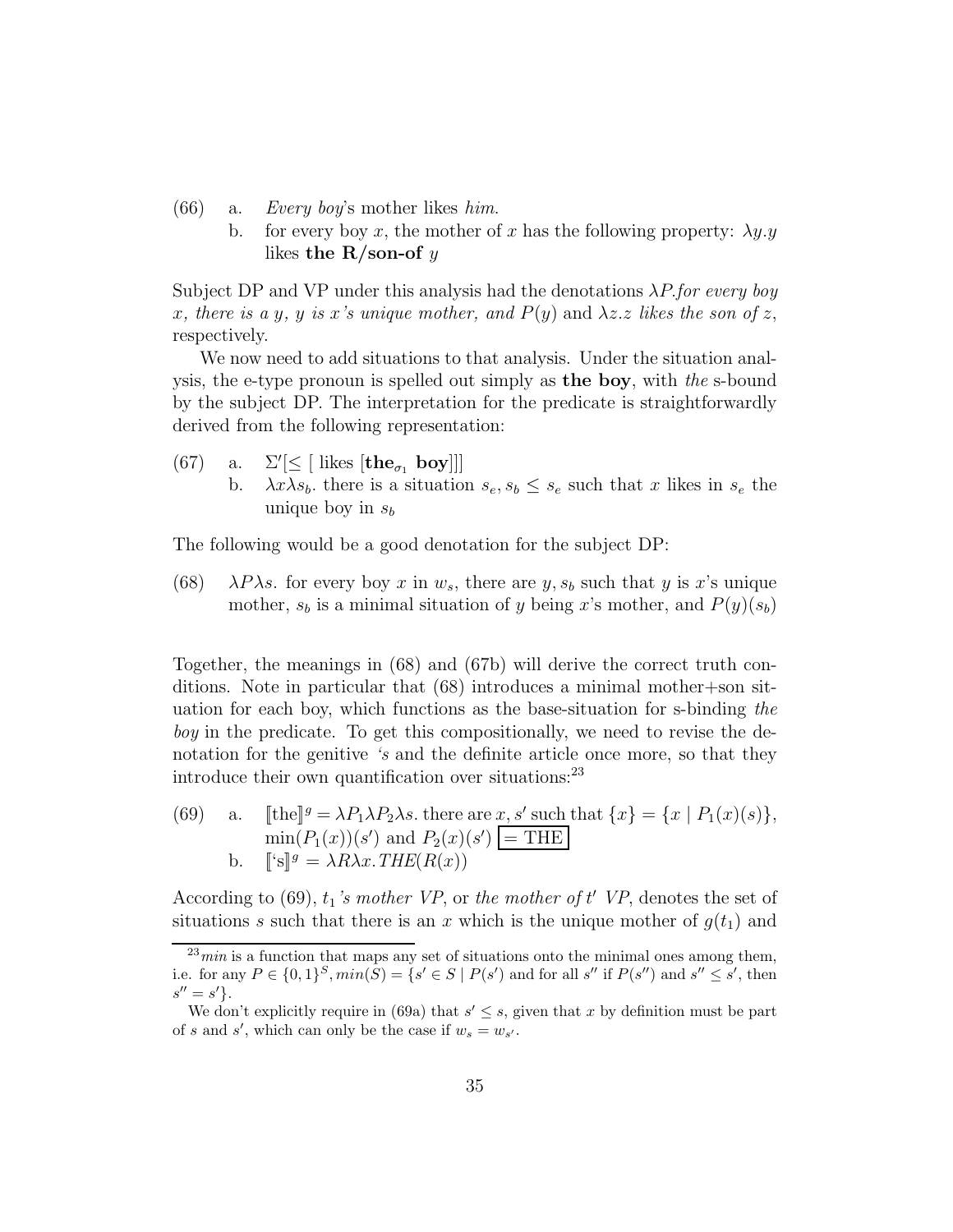at least one minimal situation of x being  $g(t')$ 's mother is in [VP]<sup>g</sup>(x). If t' is the trace of every boy, i.e. if  $g(t')$  ranges over boys, there will be a minimal mother+boy situation for each boy  $x$ , such that the mother loves the unique boy in that situation. This is precisely what we want.

Alas, there is one last complication: If the as part of an e-type pronoun bears a situation index, so should 's/the as part of a possessive DP, and any other determiner, for that matter:

- (70) a.  $[\![\text{the}_{\sigma_n}]\!]^g = \lambda P_1 \lambda P_2 \lambda s$ . there are  $x, s'$  such that  $\{x\} = \{x \mid P_1(x)(G_s^g(\sigma_n))\},$  $\min(P_1(x))(s')$  and  $P_2(x)(s') = \text{THE}^{g, \sigma_n}$ 
	- b.  $[\S_{\sigma_n}]^g = \lambda R \lambda x \cdot THE^{g,\sigma_n}(R(x))$
	- c.  $[\text{every}_{\sigma_n}]^g = \lambda P_1 \lambda P_2 \lambda s$ . for all  $x, s'$  such that  $P_1(x) (G_s^g(\sigma_n))$ , if  $min(P_1(x))(s')$ , then  $P_2(x)(s')$
	- d.  $[\text{some}_{\sigma_n}]^g = \lambda P_1 \lambda P_2 \lambda s.$  there are  $x, s'$  such that  $P_1(x)(G_s^g(\sigma_n)),$  $\min(P_1(x))(s')$  and  $P_2(x)(s')$

We are now in a position to derive the DP meaning every step of the way, starting with the LF in  $(71)$ :<sup>24</sup>



- a.  $[\text{mother}]^g = \lambda x_1 \lambda x_2 \lambda s \cdot x_2$  is  $x_1$ 's mother in  $s = \text{MOM}$
- b.  $[[^{\prime}S_{\sigma_0} \text{ mother}]_{\bar{D}}]^{g} = \lambda x_1 \lambda P_2 \lambda s_1$ . there are  $x_2$ ,  $s_2$  such that  $\{x_2\}$  =  ${x_3 | MOM(x_1)(x_3)(G_{s_1}^g(\sigma_0))}, \min(MOM(x_1)(x_2))(s_2)$  and  $P_2(x_2)(s_2)$  $=\lambda x_1 \lambda P_2 \lambda s_1$ , there are  $x_2, s_2$  such that  $\{x_2\} = \{x_3 \mid MOM(x_1)(x_3)(w_{s_1})\},$  $min(MOM(x_1)(x_2))(s_2)$  and  $P_2(x_2)(s_2)$ c.  $[[^{\prime}S_{\sigma_0} \text{ mother}]_{\bar{D}} \leq ]^g = \lambda x_1 \lambda P_2 \lambda s_1$ , there are  $s_2, s_3, x_2$  s.t.  $s_1 \leq$

(i) situation extension, flexible types version:  $[Z^{\leq}]^g = XT([Z]^g)$ , where

- a.  $XT(p) = \{s_1 \mid \text{there is a situation } s_2 \text{ such that } s_1 \leq s_2 \text{ and } s_2 \in p\} \text{ if } p \text{ is in }$  $D_t$ , else
- b.  $XT(p) = \lambda \phi .XT(p(\phi))$  if  $p \in D_{\langle T_1, T_2 \rangle}$  (with  $\phi$  a variable of type  $\langle T_1 \rangle$ )

<sup>&</sup>lt;sup>24</sup>I henceforth abbreviate  $\leq Z$  as  $Z^{\leq}$ , parallel to the notation for argument saturation above, for the sake of brevity. (71b) still gives the semantics of the intermediary step.

The following definition, to replace (26b), allows situation extension to apply to categories of any type that ends in t: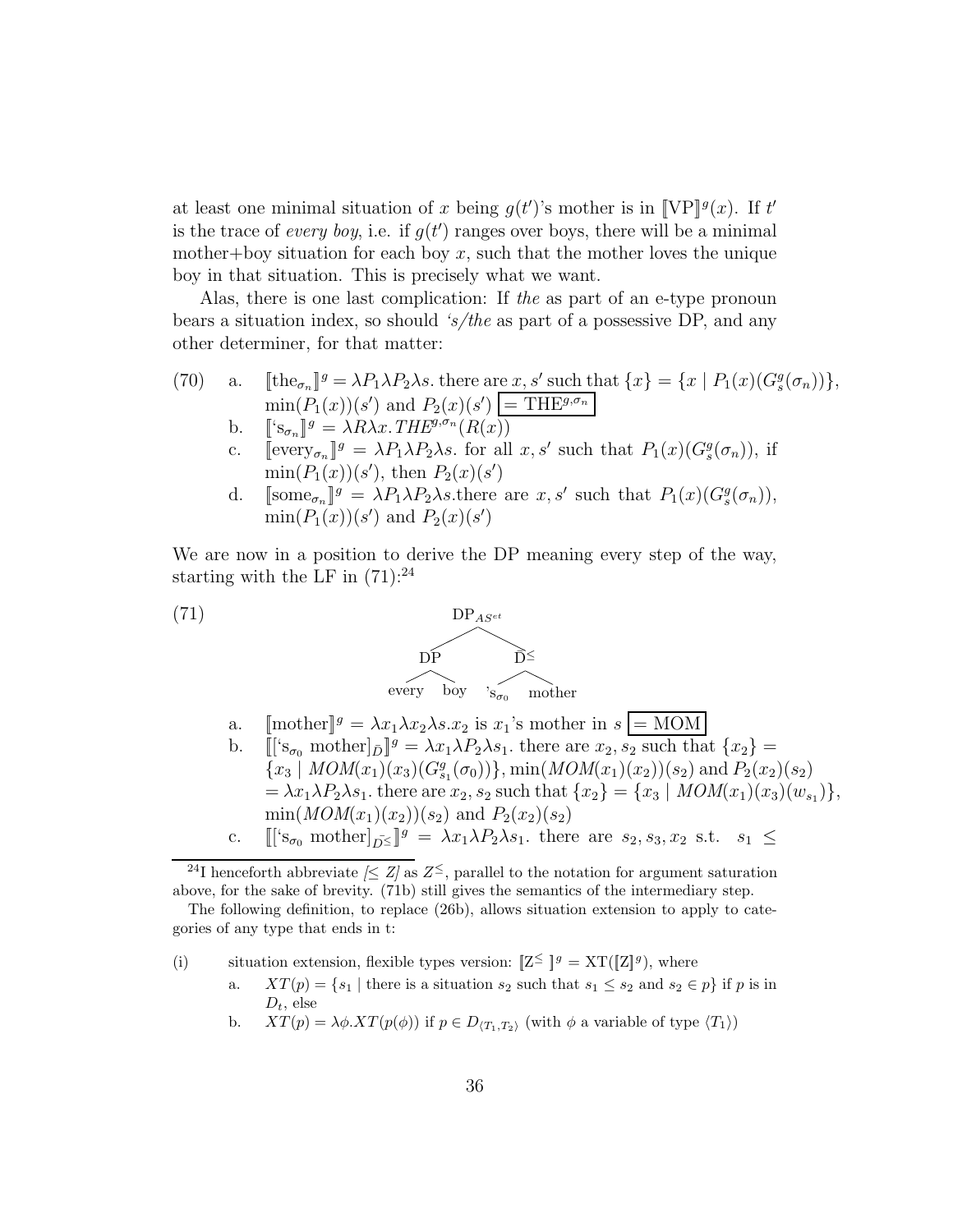$s_2, \{x_2\} = \{x_3 \mid MOM(x_1)(x_3)(w_{s_2})\}, \min(MOM(x_1)(x_2))(s_3)$ and  $P_2(x_2)(s_3)$  $=\lambda x_1 \lambda P_2 \lambda s_1$ . there are  $s_2, x_3$  s.t.  $\{x_2\} = \{x_3 \mid MOM(x_1)(x_3)(w_{s_1})\},$  $min(MOM(x_1)(x_2))(s_3)$  and  $P_2(x_2)(s_3)^{25}$ 

- d.  $\lbrack \lbrack \log \rbrack^g = \lambda x \lambda s.x$  is a boy in  $s = \text{BOY}$
- e. [every<sub> $\sigma_0$ </sub> boy]<sup>g</sup> =  $\lambda P_2 \lambda s_1$ . for all x, s<sub>2</sub> such that  $BOY(x)(G_{s_1}^g(\sigma_0))$ , if  $min(BOY(x))(s_2)$ , then  $P_2(x)(s_2)$
- f.  $[[every_{\sigma_0} by's_{\sigma_0} mother]_{DP_{ASet}}]^{g}$  $=\lambda P_3\lambda s_6$  for all  $x_1, s_3$  such that  $BOY(x_1)(w_{s_6}),$  if  $\min(BOY(x_1))(s_3)$ then there are  $s_2, x_2$  s.t.  $\{x_2\} = \{x_3 \mid MOM(x_1)(x_3)(w_{s_3})\},$  $min(MOM(x_1)(x_2))(s_2)$  and  $P_3(x_2)(s_2)$

The interpretation of the VP remains the same as in (67b), but its internal composition gets slightly more complex, due to the situation quantification in the e-type pronoun itself:



- a.  $\left\|\text{likes}\right\|^g = \lambda x_1 \lambda x_2 \lambda s \cdot x_2 \text{ likes } x_1 \text{ in } s$
- b.  $\iiint$  likes  $|y \leq |g| = \lambda x_1 \lambda x_2 \lambda s_1$ , there is an  $s_2, s_1 \leq s_2$  and  $x_2$  likes  $x_1$ in  $s_2$
- c. [[likes  $[\text{the}_{\sigma_3}$  boy  $\]_{VP_{ASE}}$ ]<sup>g</sup> =  $\lambda x_6 \lambda s_1$ . there are  $x_1, s_2$  such that  ${x_1} = {x_3 | BOY(x_3)(G_{s_1}^g(\sigma_3))}, \min(BOY(x_1))(s_2)$  and there is an  $s_3, s_2 \leq s_3$  and  $x_6$  likes  $x_1$  in  $s_3$
- d.  $[\![\Sigma_3\!]\!]$ likes  $[\![\text{the}_{\sigma_3} \text{ boy }]\!]_{VP_{ASE}}\!]^g = \lambda x_6 \lambda s_1$ . there are  $x_1, s_2$  such that  ${x_1} = {x_3 | B OY(x_3)(s_1)}, \min(B OY(x_1))(s_2)$  and there is an  $s_3, s_2 \leq s_3$  and  $x_6$  likes  $x_1$  in  $s_3$

Note that from (72c) to (72d)  $G_{s_1}^g(\sigma_3)$  is 'replaced' by  $G_{s_1}^{g[\sigma_3\to s_1]}(\sigma_3)$  which is simply  $s_1$ , which means that  $x_1$  is now the unique boy in  $s_1$ : s-binding is obtained. The grand finale then is to combine DP meaning and VP meaning:

(73)  $[\mathbb{S}]^g = [\lambda P_3 \lambda s_6$  for all  $x_1, s_3$  such that  $BOY(x_1)(w_{s_6}),$  if  $\min(BOY(x_1))(s_3)$ then there are  $s_2, x_2$  s.t.  $\{x_2\} = \{x_3 \mid MOM(x_1)(x_3)(w_{s_3})\}$ ,  $\min(MOM(x_1)(x_2))(s_2)$ 

<sup>&</sup>lt;sup>25</sup>Note that we could get rid of  $s_2$  here because if  $s_1 \leq s_2$ , then  $w_{s_2} = w_{s_1}$ .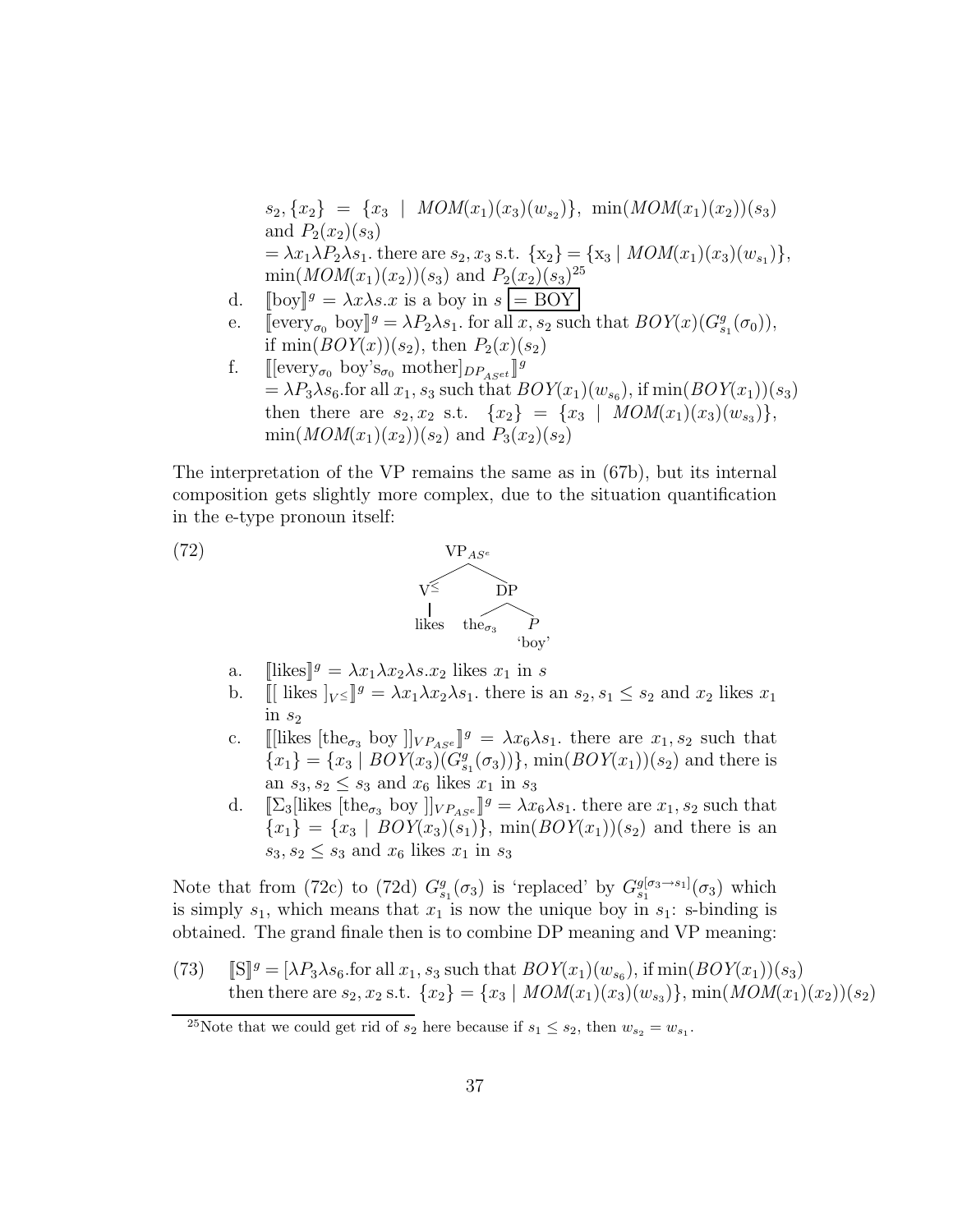and  $P_3(x_2)(s_2)|(\lambda x_6 \lambda s_1)$ , there are  $x_4$ ,  $s_5$  such that  $\{x_4\} = \{x_5 \mid BOY(x_5)(s_1)\},$  $\min(BOY(x_4))(s_5)$  and there is an  $s_4, s_5 \leq s_4$  and  $x_6$  likes  $x_4$  in  $s_4$ )  $=\lambda s_6$  for all  $x_1, s_3$  such that  $BOY(x_1)(w_{s_6}),$  if  $\min(BOY(x_1))(s_3)$  then there are  $s_2, x_2$  s.t.  $\{x_2\} = \{x_3 \mid MOM(x_1)(x_3)(w_{s_3})\}, \min(MOM(x_1)(x_2))(s_2)$ and there are  $x_4$ ,  $s_5$  such that  $\{x_4\} = \{x_5 \mid BOY(x_5)(s_2)\}\$ ,  $\min(BOY(x_4))(s_5)$ and there is an  $s_4, s_5 \leq s_4$  and  $x_2$  likes  $x_4$  in  $s_4$ 

 $\approx$  {s<sub>6</sub> | for all  $x_1$ , if  $x_1$  is a boy in  $w_{s_6}$  then for every minimal situation  $s_3$  of  $x_1$  being a boy there are  $x_2, s_2$ , such that  $x_2$  is  $x_1$ 's (unique) mother in  $w_{s_3}$ ,  $s_2$  is a minimal situation of  $x_2$  being  $x_1$ 's mother, and can be extended to a situation  $s_5$  such that there is an  $x_4$  which is the unique boy in  $s_2$ ,  $s_5$  is a minimal situation of  $x_4$  being a boy and can be extended to a situation  $s_4$  in which  $x_2$  likes  $x_4$ <sup>26</sup>

The analysis of the inverse linking cases doesn't bring anything new, except that the embedded QDP undergoes  $QR$  to get to its scope position:<sup>27</sup>

(74) Some person from every city likes its beaches.

<sup>26</sup>This implementation of the analysis hinges on the assumption that if  $x_1$  is a boy, and  $s_2$  is a minimal situation of  $x_2$  being  $x_1$ 's mother, then  $s_2$  is a situation that contains a boy. Sure enough  $s_2$  contains  $x_1$ , but does it 'contain'  $x_1$ 's boyhood? If the answer to this question negative, the analysis presented in the main text cannot be maintained as is. One amendment I can think of is appeal to accommodation. Another one is to leave the restrictor of the wide-scope DP within the narrow scope DP (i.e. by copying). I leave these issues for further research.

<sup>27</sup>Here, every city binds its trace through  $\mu_8$ . It couldn't s-bind or i-bind anything, given that it is in an  $\bar{A}$ -position. Thus bindings like the following are correctly ruled out:

- (i) a.  $*its$  mayor's brother from *every city* (trying to mean *every city's mayor's* brother from that city)
	- b.  $*its$  enemies' destruction of every city (trying to mean every city's destruction by/through its enemies)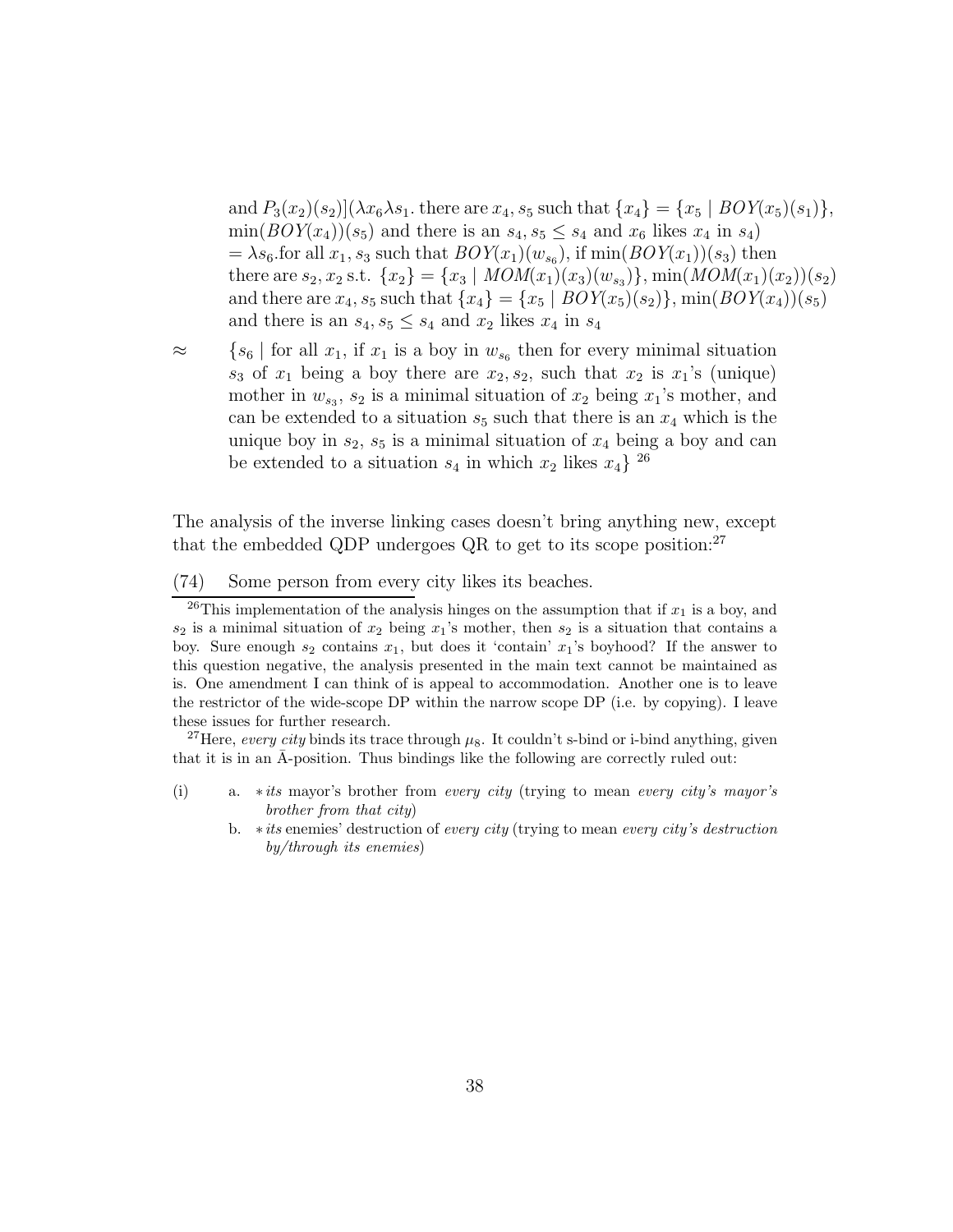

As for (Secondary) Weak Cross-Over, as shown above, s-binding is possible only under a-command, which lead us to stipulate that  $\Sigma$  can be adjoined next to an A-position only. The secondary weak cross-over effects follow from this, given that the apparent embedded quantifier binding is reanalyzed as s-binding by the subject DP. For example, the dependent reading indicated in (75) is ruled out because some person from every city lacks a position that a-commands its climate, making s-binding impossible. The closest we can get to binding it by some person from every city is the LF in (75) below, which fails to encode the intended reading: the<sub> $\sigma_{11}$ </sub> city refers to the unique city in  $g(\sigma_{11})$ , i.e. it is not s-dependent on *some person from every city*, nor could it be, given that the latter occupies an  $\overline{A}$ -position; the coindexing is thus semantically vacuous:

 $(75)$  *∗Its* climate is hated by some person in *every city*.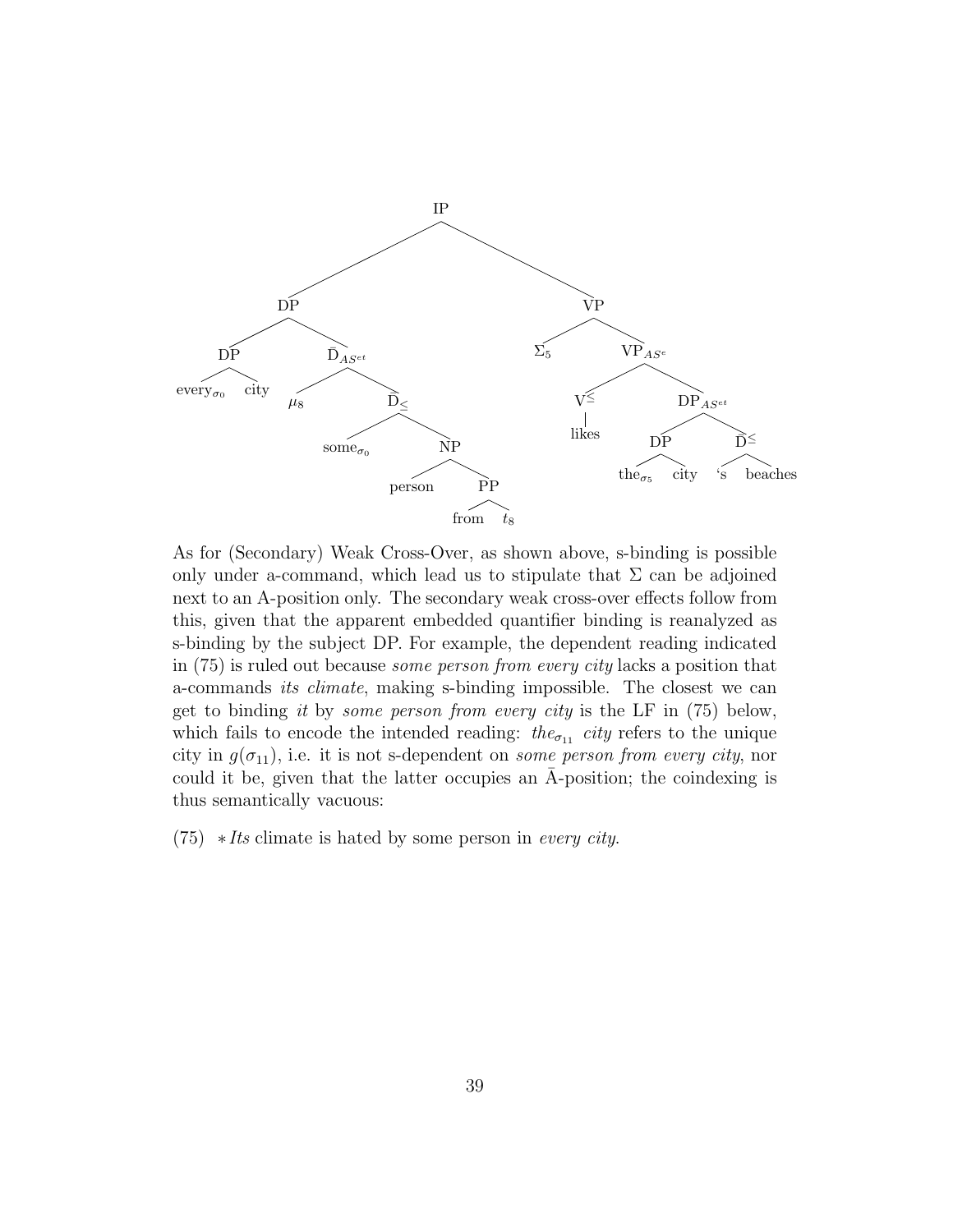

## 7 Conclusion

The first part of this paper developed an account standard cross-over cases along the lines of Reinhart (1983), building on the idea that (non-resumptive) pronoun binding and trace binding are entirely separate phenomena of grammar. It was shown how this approach can extend to apparently problematic cases such as donkey cross-over and secondary cross-over, once an etype approach to these phenomena is adopted. The result was a treatment which is significantly simpler and more local than any existing account, based on indexing or linking, of simple cross-over (Chomsky, 1976; Koopman and Sportiche, 1983, a.o.) or secondary cross-over (Higginbotham, 1983; Reinhart, 1987; Safir, 1984, a.o.). This, I submit, not only argues in favor of this particular treatment of cross-over, but also lends credibility to the uniform analysis of all BOOD phenomena, crucially including genitive binding and inverse linking, in terms of e-type pronouns.

The second part then went on to argue that the cross-over phenomenon is not restricted to the binding of individual variables, but should extend to the binding of situation variables, as seen in the case of dependent definites and, indeed, most e-type pronouns in BOOD. A fully compositional semantics of these cases was provided, including a mechanism for situation binding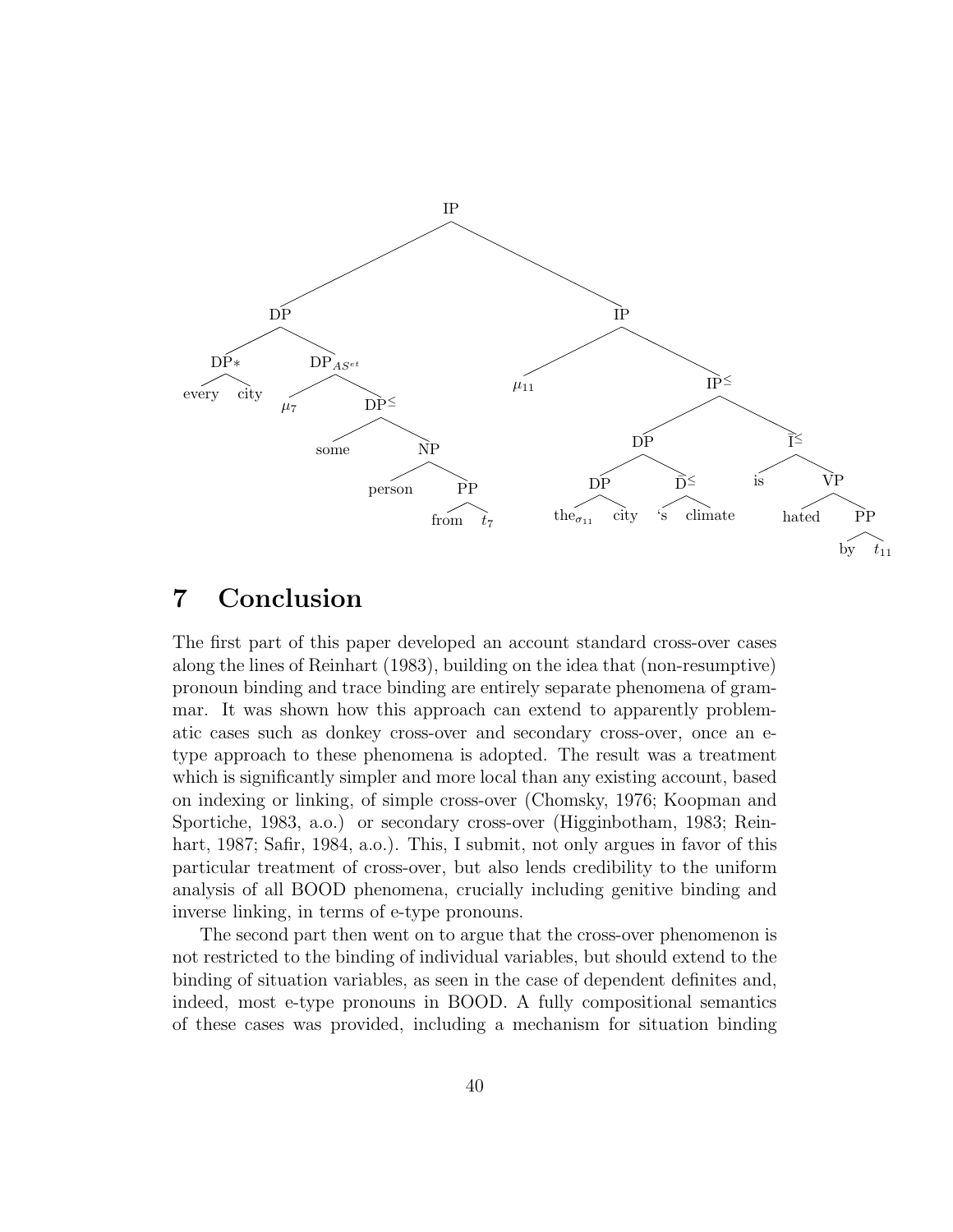which entirely parallels that proposed for individual binding, encompassing the parallel cross-over behavior.

Certainly, the semantics provided are nerve-wreckingly complex. They owe their complexity, however, to entirely independent considerations: The proper treatment of situations across worlds, the compositional semantics of inverse scope, the proper treatment of e-type pronouns in general etc. etc. The part concerning the very binding of situations is in fact rather simple. The complications arise with the proper and sufficiently detailed analysis of the various constructions we apply it to.

I thus submit that, given that we independently need analyses of all these things, it is actually a small step towards the unified situation semantic e-type analysis of BOOD, including, for the first time, embedded quantifier binding. The present paper showed what a compositional treatment of these case looks like, and demonstrated a fully local version of cross-over, donkey cross-over and secondary cross-over, i.e. one that doesn't involve any constraints on coindexing.

### References

- Bach, Emmon, and Barbara H. Partee. 1980. Anaphora and Semantic Structure. Papers from the Parasession on Pronouns and Anaphora, edited by J. Kreiman and A. Ojeda, CLS, 1–28.
- —. 1984. Quantifictation, Pronouns, and VP Anaphora. Truth, Interpretation and Information, edited by Jereon Groenendijk, Theo M.V. Janssen, and Martin Stokhof, 99–130. Dordrecht: Foris.
- Barker, Chris. 1995. Possessive Descriptions. Dissertations in Linguistics. Stanford: CSLI Publications.
- —. 2001. Integrity: a syntactic constraint on quantifier scoping. Unpubl.ms.UC San Diego.
- Berman, Stephen R. 1987. Situation-based Semantics for Adverbs of Quantification. University of Massaxgusetts Occasional Papers, edited by Anne Vainikka, vol. 12. UMass, Amherst.
- Büring, Daniel. 2001. A Situation Semantics for Binding out of DP. Hastings et al. (2001), 56–75.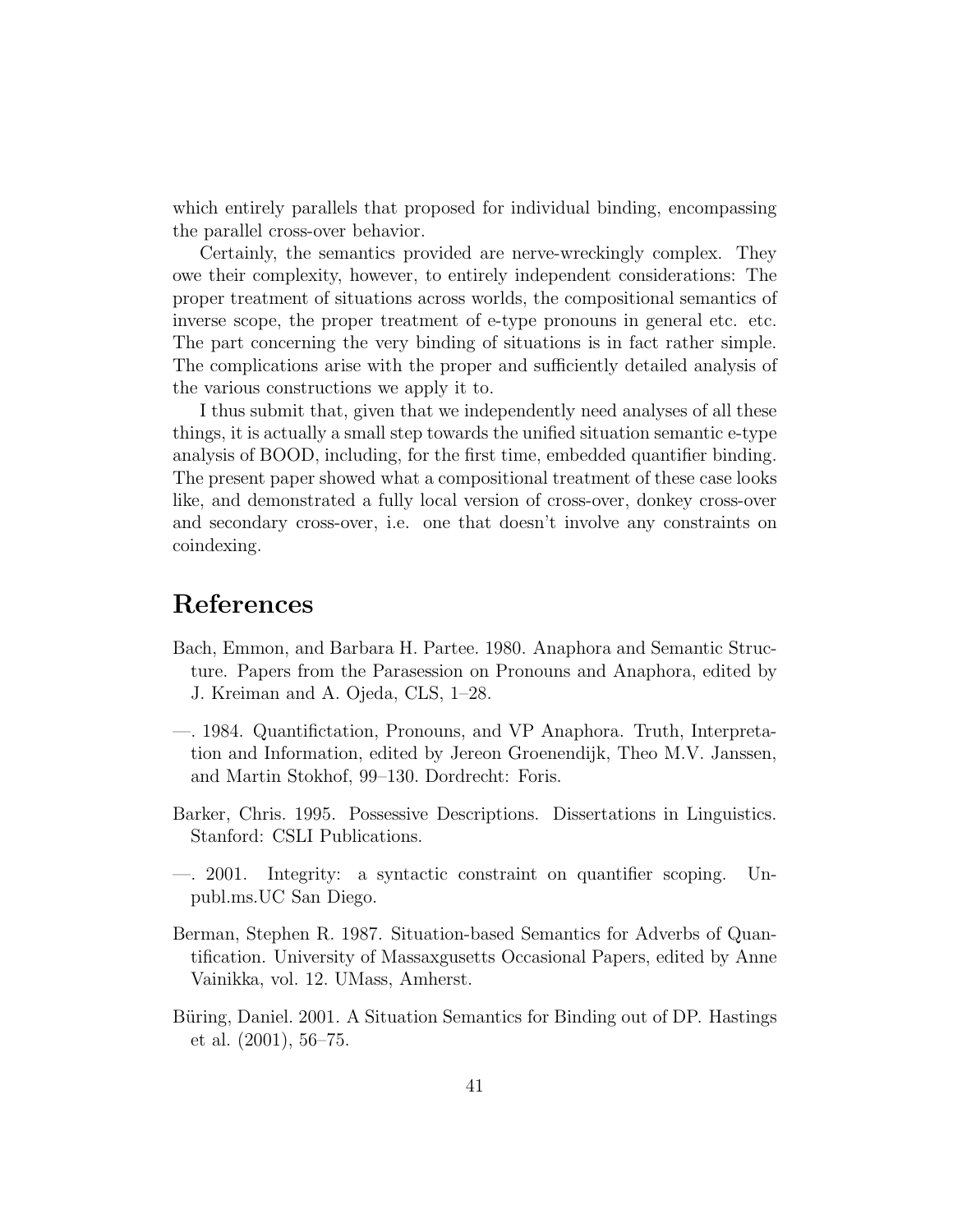- Chierchia, Gennaro. 1995. Dynamics of Meaning. Chicago: The University of Chicago Press.
- Chomsky, Noam. 1976. Conditions on Rules of Grammar. Linguistic Analysis 2:303–351.
- Cooper, Robin. 1979. The Interpretation of Pronouns. Syntax and Semantics, vol. 10, 61–92.
- Elbourne, Paul. 2000a. E-Type Pronouns as Definite Articles. WCCFL 2000 Proceedings, 83–96.
- —. 2000b. E-Type Pronouns as NP-Ellipsis. MIT.
- —. 2001a. E-Type Anaphora as NP-Deletion. Natural Language Semantics 9:241288.
- —. 2001b. On the Semantics of Pronouns and Definite Articles. Megerdoomian and Barel (2001), 101–114.
- Evans, Gareth. 1980. Pronouns. Linguistic Inquiry 11:337–362.
- Haïk, Isabelle. 1984. Indirect Binding. Linguistic Inquiry 15:185–223.
- Hastings, Rachel, Brendan Jackson, and Zsofia Zvolenski, eds. 2001. Proceedings from Semantics and Linguistic Theory XI, Ithaca. CLC.
- Heim, Irene. 1982. The Semantics of Definite and Indefinite Noun Phrases. Ph.D. thesis, University of MA, Amherst.
- —. 1990. E-Type Pronouns and Donkey Anaphora. Linguistics & Philosophy 13:137–177.
- Heim, Irene, and Angelika Kratzer. 1998. Semantics in Generative Grammar. Oxford: Blackwell Publishers.
- Higginbotham, James. 1980a. Anaphora and GB: Some Preliminary Remarks. Proceedings of NELS X, 223–235. University of Ottawa.
- —. 1980b. Pronouns and Bound Variables. Linguistic Inquiry 11:679–708.
- —. 1983. Logical Form, Binding, and Nominals. Linguistic Inquiry 14:395– 420.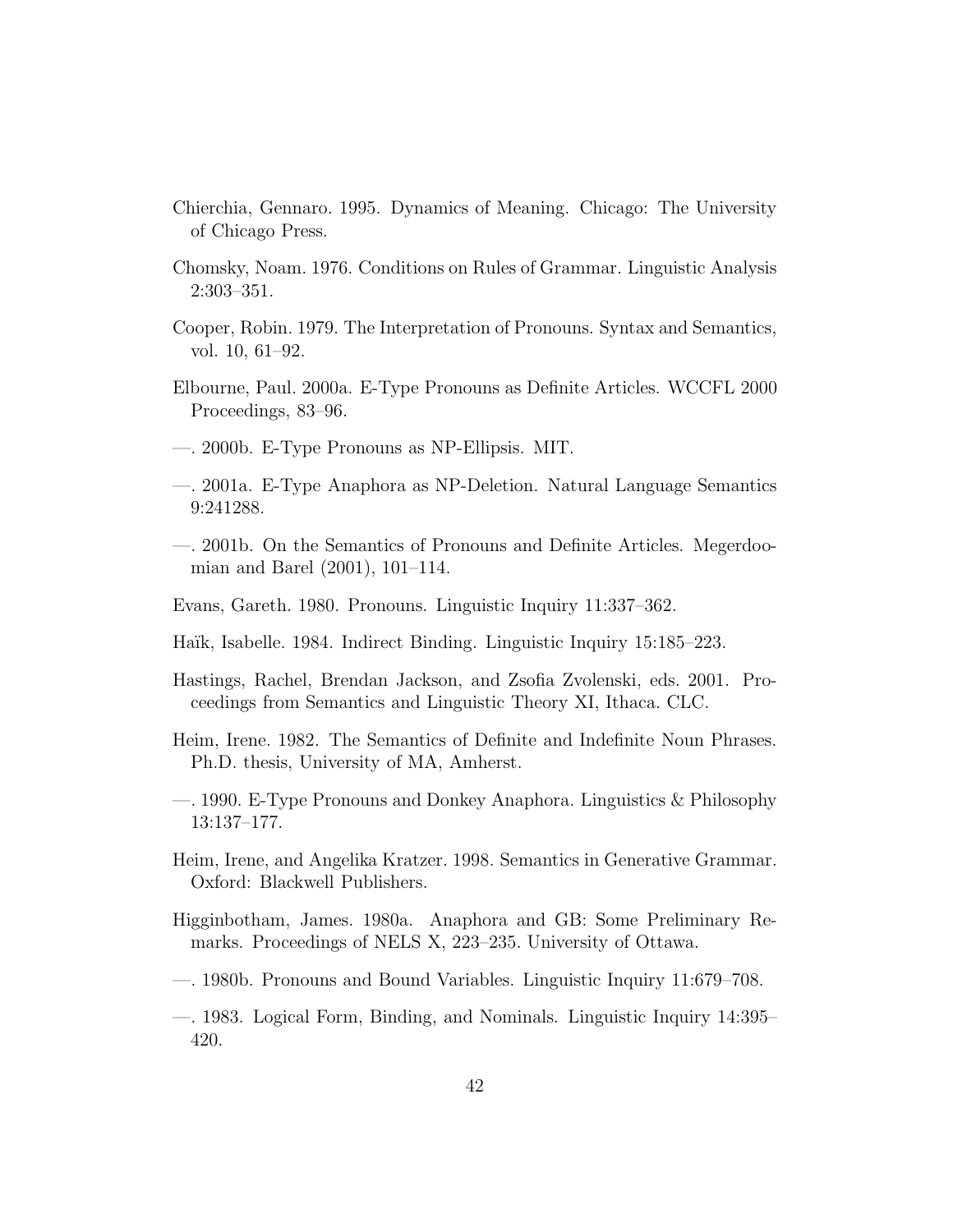- —. 1987. On the Varieties of Cross-Reference. Constituent Structure. Papers from the 1987 GLOW Conference, edited by A. Cardinaletti, G. Cinque, and G. Giusti, Annali di ca' Foscari. Rivista della Facolt`a di Lingue e Letterature Straniere Dell' Univerità di Venezia, 123–142.
- Hornstein, Norbert. 1995. Logical Form From GB to Minimalism. Blackwell.
- Jacobson, Pauline. 1977. The Syntax of Crossing Coreference Sentences. Ph.D. thesis, UC Berkeley. (published 1980 by Garland Press).
- —. 1999. Towards a Variable Free Semantics. Linguistics & Philosophy 22:117–184.
- —. 2000. Paycheck Pronouns, Bach-Peters Sentences, and Variable Free Semantics. Natural Language Semantics 8:77–155.
- Kadmon, Nirit. 1987. On Unique and Non-unique Reference and Asymmetric Quantification. Ph.D. thesis, UMass, Amherst.
- Kehler, Andrew. 2002. Another Problem for Syntactuc (and Semantic) Theories of VP-Ellipsis. Snippets .
- Koopman, Hilda, and Dominique Sportiche. 1983. Variables and the Bijection Principle. The Linguistic Review 2:139–60.
- Kratzer, Angelika. 1989. An Investigation of the Lumps of Thought. Linguistics & Philosophy 12:607–653.
- Larson, Richard K. 1987. Quantifying into NP. Unpubl.ms.
- May, Robert. 1977. The Grammar of Quantification. Ph.D. thesis, MIT.
- —. 1985. Logical Form. Cambridge, Mass.: MIT Press.
- —. 1988. Bound Variable Anaphora. Mental Representations, 85–104. Cambridge University Press.
- Megerdoomian, K., and L.A. Barel, eds. 2001. Proceedings of WCCFL 2001, Somerville, MA. Cascadilla Press.
- Mitchell, Jonathan E. 1986. The Formal Semantics of Point of View. Ph.D. thesis, UMass, Amherst.